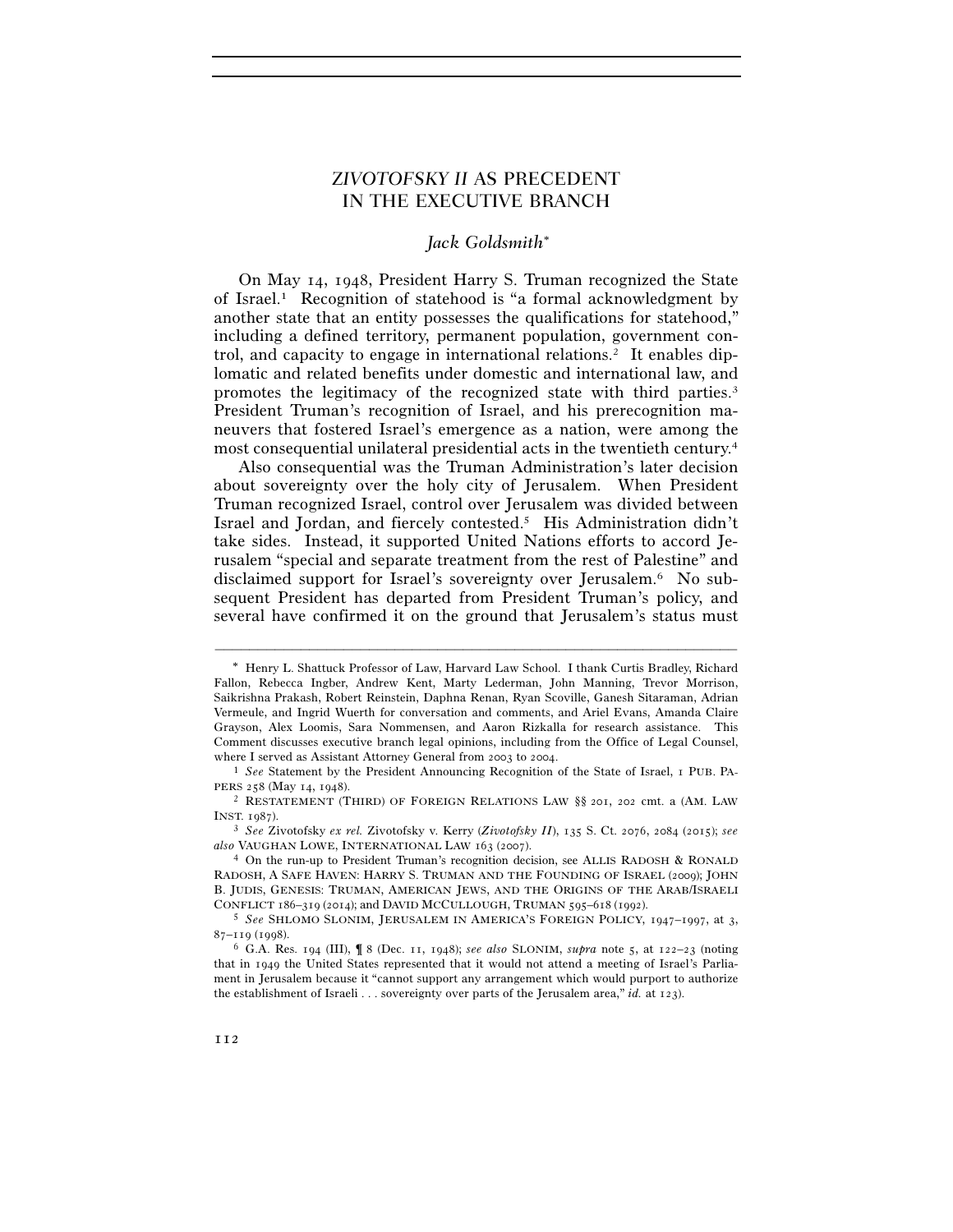be part of a final negotiation that includes the Palestinians.7 One way that the executive branch has implemented this policy has been to require the State Department to record only "Jerusalem," and no state, as the place of birth in the passports of U.S. citizens who were born in that city after May 14, 1948. 8

President Truman made these important decisions on his own, with little input and no authorization from Congress.<sup>9</sup> No one doubted that he had the constitutional authority to do so. Much less clear was whether his authority was *exclusive* in the sense that Congress lacked power to legislate otherwise. The question became salient when Congress enacted section 214 of the 2003 Foreign Relations Authorization Act.<sup>10</sup> Section 214(d) sought to countermand the executive branch's Jerusalem passport policy by requiring the Secretary of State to "record the place of birth as Israel" when a U.S. citizen born in Jerusalem requested the designation.<sup>11</sup> President Bush signed the bill that contained section 214 but asserted in a signing statement that the section was an unconstitutional interference with his constitutional authority to conduct foreign affairs.<sup>12</sup> He made clear that despite section 214, "U.S. policy regarding Jerusalem has not changed."13

Menachem Zivotofsky, the son of U.S. citizens, was born in Jerusalem after section  $2I_4(d)$  came into force.<sup>14</sup> In accordance with the President's determination that section 214(d) is unconstitutional, the U.S. embassy in Tel Aviv refused his mother's request to place "Israel" next to "Jerusalem" on the birthplace line of his U.S. passport.15 Menachem's parents sued the Secretary of State, seeking to compel the Department to record "Israel" on his passport.16 This lawsuit has now generated two important Supreme Court decisions on separation of powers in three years. The first, *Zivotofsky ex rel. Zivotofsky v. Clinton* (*Zivotofsky I*), ruled that the constitutional dispute at stake in the lawsuit was justiciable rather than a political question.<sup>17</sup> Then last Term, in *Zivotofsky II*, the Court held that section 214(d) was unconstitutional because it impinged upon the President's exclusive power to

<sup>&</sup>lt;sup>7</sup> See Zivotofsky II, 135 S. Ct. at 2081.<br><sup>8</sup> See 7 U.S. DEP'T OF STATE, FOREIGN AFFAIRS MANUAL (FAM) § 1383.5-6 (1987).<br><sup>9</sup> For various accounts of the influences on President Truman's decisionmaking process, see

sources cited *supra* note 4.<br><sup>10</sup> Foreign Relations Authorization Act, Fiscal Year 2003, Pub. L. No. 107-228, § 214, 116 Stat.

<sup>1350, 1365–66 (2002).&</sup>lt;br><sup>11</sup> *Id.* § 214(d).<br><sup>12</sup> See Statement on Signing the Foreign Relations Authorization Act, Fiscal Year 2003, 2 PUB.<br>PAPERS 1697, 1698 (Sept. 30, 2002).

<sup>13</sup> *Id.*<br><sup>14</sup> *See Zivotofsky II*, 135 S. Ct. at 2083.<br><sup>15</sup> *Id* 

<sup>16</sup> *Id.*

<sup>17</sup> 132 S. Ct. 1421, 1425 (2012).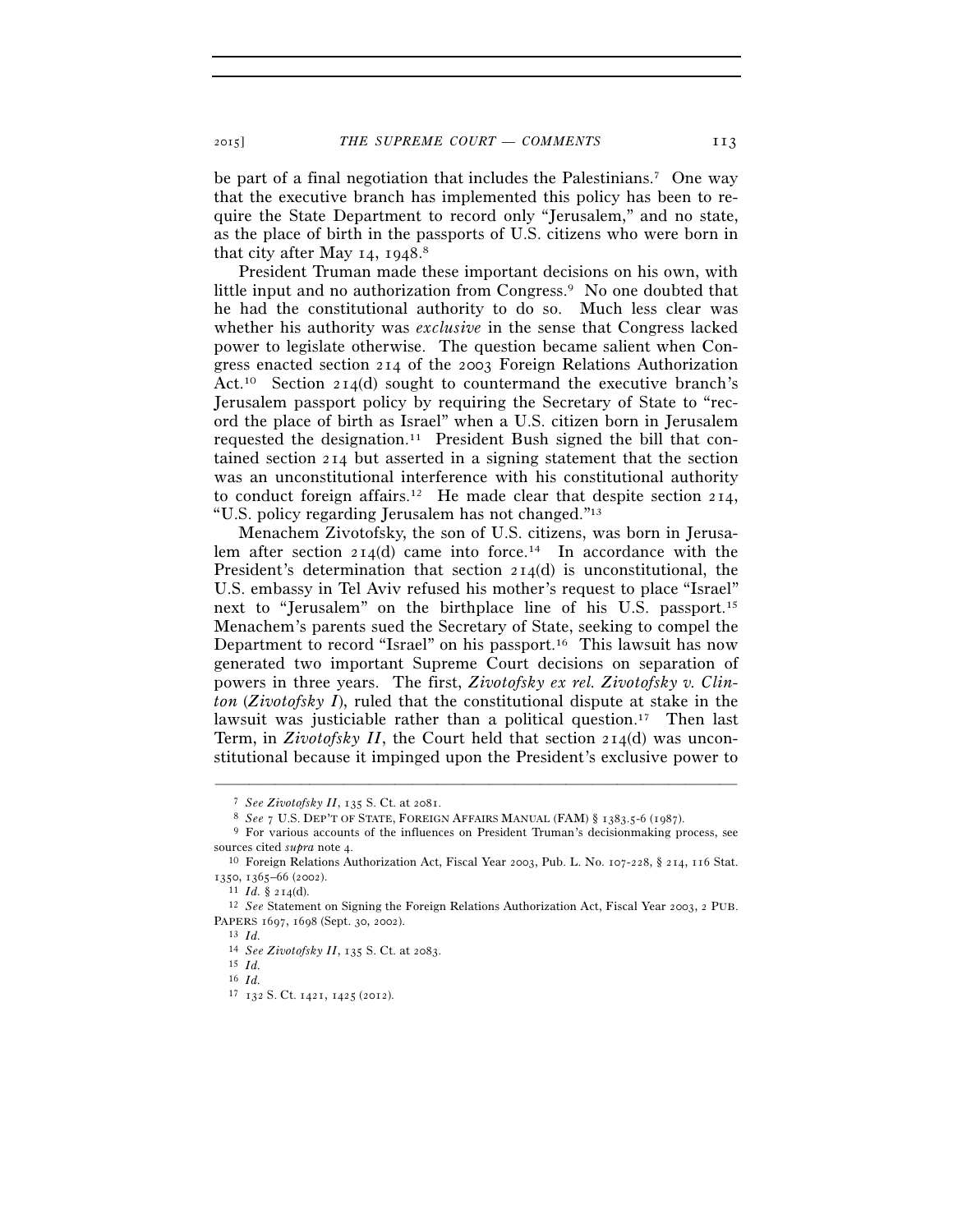recognize the State of Israel and to determine for the United States which nation is sovereign over Jerusalem.<sup>18</sup>

*Zivotofsky II* is the most important Supreme Court decision ever on the sources and scope of the President's independent and exclusive powers to conduct foreign relations — powers that fall in Justice Jackson's *Youngstown* Categories Two and Three, respectively.19 The Court provided novel guidance on these issues in the course of upholding for the first time "a President's direct defiance of an Act of Congress in the field of foreign affairs," as the Chief Justice said in dissent.20 Its analysis made a mess of Justice Jackson's third category in *Youngstown*, revived a functional approach to exclusive presidential power that many scholars thought was dead, and left Congress's legislative power related to diplomacy and foreign affairs in an uncertain but probably shrunken position. These and other elements of the analytically promiscuous decision will influence separation-of-powers disputes far beyond the recognition context.

That influence will be felt primarily in the executive branch rather than in courts. *Zivotofsky II* is the rare case in which the Supreme Court addresses a clash between the political branches concerning foreign relations. Executive branch lawyers, by contrast, address such clashes all the time. Until *Zivotofsky II*, these lawyers had to rely on shards of judicial dicta, in addition to executive branch precedents and practices, in assessing the validity of foreign relations statutes thought to intrude on executive power. But now they have a Supreme Court precedent with broad arguments for presidential exclusivity in a case that holds that the President can ignore a foreign relations statute. One can read *Zivotofsky II* narrowly, and future courts might do so if given the chance. But executive branch lawyers, who are governed by different principles and incentives than judges, won't read the decision narrowly. They will read it generously in favor of the President in resolving everyday foreign policy disputes between the political branches. In this respect, *Zivotofsky II* is a reminder that the impact of a Supreme Court decision depends very much on the institution that interprets and applies it.<sup>21</sup>

<sup>18</sup> *See Zivotofsky II*, 135 S. Ct. at 2096. 19 *See* Youngstown Sheet & Tube Co. v. Sawyer, 343 U.S. 579, 635–38 (1952) (Jackson, J., concurring). Justice Jackson elaborated a three-tiered framework that measures presidential powers "depending upon their disjunction or conjunction with those of Congress." *Id.* at 635. Category One involves presidential acts "pursuant to an express or implied authorization of Congress," Category Two involves presidential acts "in absence of either a congressional grant or denial of authority," and Category Three involves presidential acts that are contrary to "the expressed or implied will of Congress." *Id.* at 635–38. For further analysis, see *infra* at section I.A. <sup>20</sup> Zivotofsky II, 135 S. Ct. at 2113 (Roberts, C.J., dissenting).

<sup>&</sup>lt;sup>21</sup> See generally NEIL K. KOMESAR, IMPERFECT ALTERNATIVES (1994) (insisting on attention to institutional choice in seeking policy goals); ADRIAN VERMEULE, JUDGING UNDER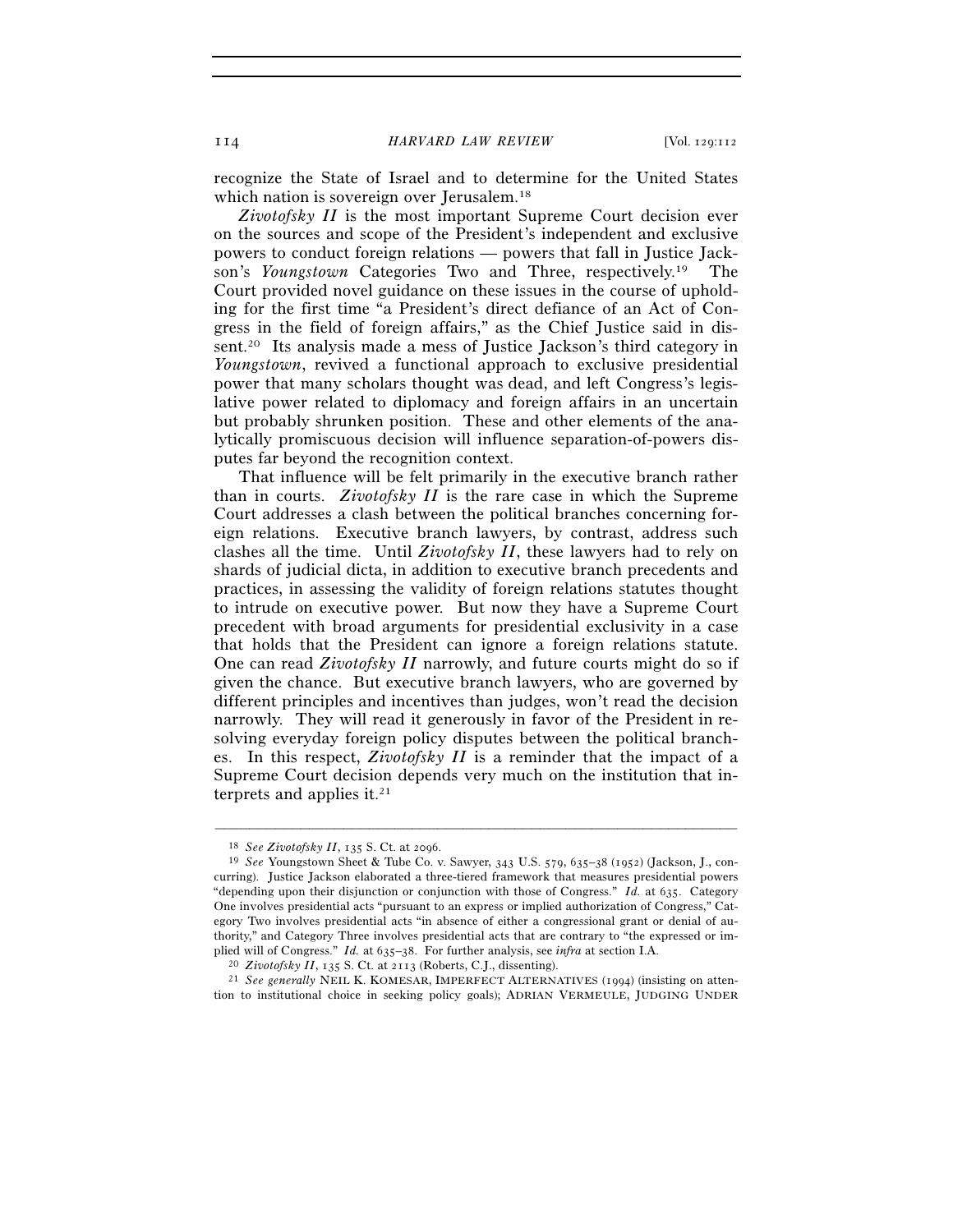### I. *ZIVOTOFSKY II*'S INNOVATIONS

*Zivotofsky II* clarified, reoriented, and in some instances disrupted basic understandings about the allocation of authority among the political branches to conduct foreign relations.

### *A. Reshaping Justice Jackson's Framework*

*Zivotofsky II* analyzed the constitutionality of section 214(d) within "Justice Jackson's familiar tripartite framework" from *Youngstown*. 22 Justice Jackson maintained that as presidential action moves along a continuum from congressional support for the Executive (Category One) to congressional silence (Category Two) to contravention of a congressional command (Category Three), "doubt" about and "challenge[s]" to presidential power grow.<sup>23</sup> For all the sanctification this framework has received in law reviews and public discourse, the Court prior to *Zivotofsky II* had deployed it in only four cases, all involving foreign relations.24 Basic issues about the framework thus remained open. *Zivotofsky II* resolved some of these issues, and did so in surprising ways.

 *1. Disabling Congress Without Analyzing Article I. —* The Court first addressed the Category Two question of whether the President could recognize foreign nations "in absence of either a congressional grant or denial of authority," on the basis of his "independent powers."25 No one seriously questioned that the President possessed this power, and the Court addressed it only as a prelude to its more extended analysis of whether the President can defy Congress on matters of recognition. The Court's explanation of the source of the Presi-

UNCERTAINTY (2006) (arguing that legal interpretation depends on institutional capacities of decisionmakers); Cass R. Sunstein & Adrian Vermeule, *Interpretation and Institutions*, 101 MICH. L. REV. 885, 948 (2003) ("[L]egal interpretation cannot be adequately resolved without attention to institutional questions."). 22 *Zivotofsky II*, 135 S. Ct. at 2083 (citing *Youngstown*, 343 U.S. at 635–38 (Jackson, J.,

concurring)). 23 *Youngstown*, 343 U.S. at 635–38 (Jackson, J., concurring). 24 *See* Medellín v. Texas, 552 U.S. 491, 524–28 (2008) (invalidating the President's attempt to implement an International Court of Justice decision as domestic law); Hamdan v. Rumsfeld, 548 U.S. 557, 593 n.23 (2006) (ruling that the President is bound by the military-commission restrictions in the Uniform Code of Military Justice); Crosby v. Nat'l Foreign Trade Council, 530 U.S. 363, 375–76 (2000) (ruling that Congress's Burma sanctions law preempts state law); Dames & Moore v. Regan, 453 U.S. 654, 668–69, 674, 678, 686 (1981) (concluding that "the President was authorized to suspend [legal] claims" in U.S. court in furtherance of an executive agreement with Iran, *id.* at 686). In none of the Court's other post-1952 cases measuring presidential power or resolving a clash between the political branches — in domestic or foreign affairs — did the Court deploy Justice Jackson's tripartite framework. It has often referred to other aspects of Justice Jackson's concurring opinion, however. *See, e.g.*, Mistretta v. United States, 488 U.S. 361, 381 (1989) (quoting Justice Jackson's summary of his "pragmatic, flexible view of differentiated governmental power"). 25 *Youngstown*, 343 U.S. at 637 (Jackson, J., concurring).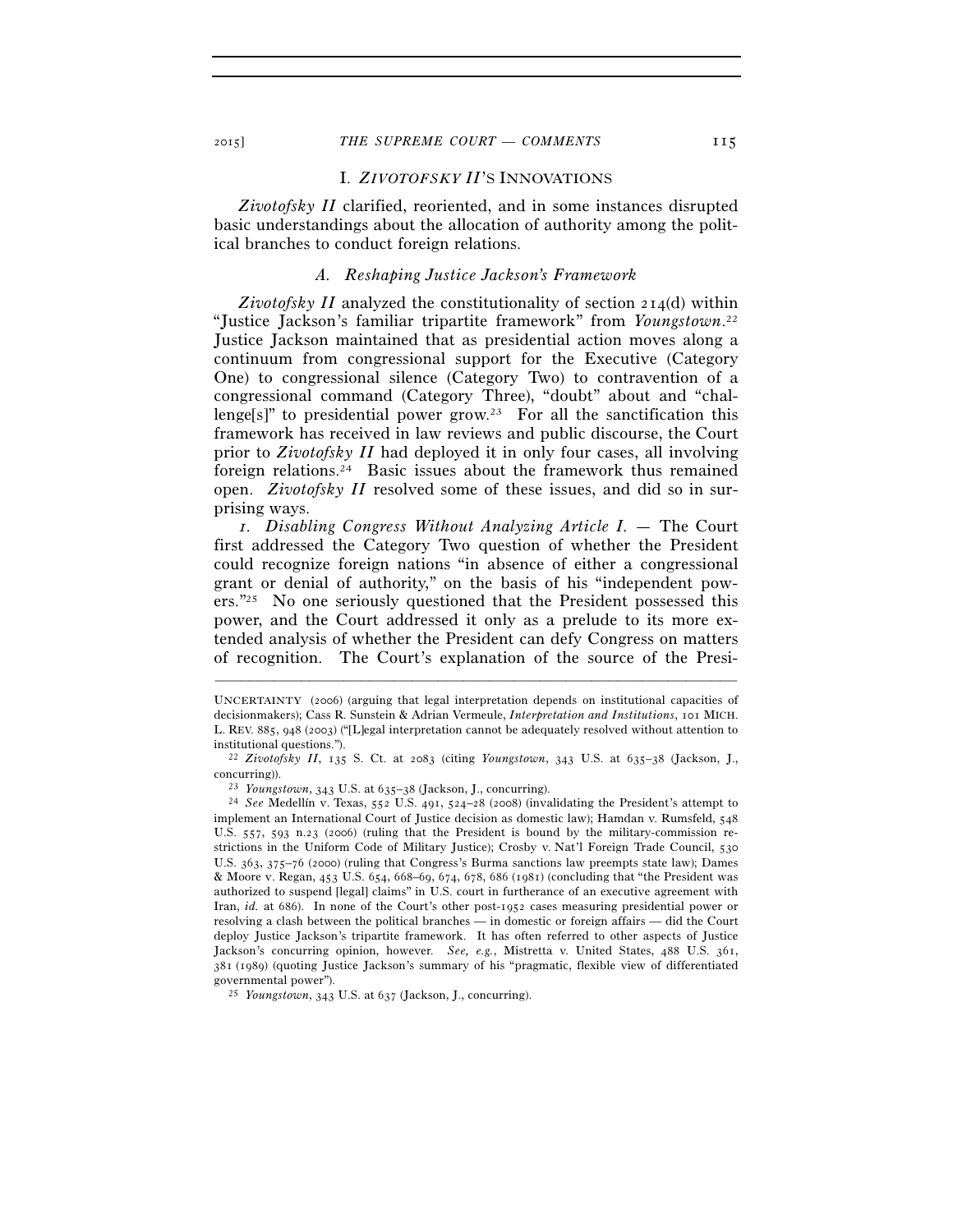dent's recognition power is nonetheless important to our understanding of Category Two and to the rest of the opinion.

On its face, Article II "empowers the President to do . . . strikingly little" with regard to other nations.<sup>26</sup> It vests "[t]he executive Power" in the President, designates him "Commander in Chief" of the Army and Navy, and obliges him to "receive Ambassadors and other public Ministers" and to "take Care that the Laws be faithfully executed."27 It also authorizes the President, with Senate consent, to make treaties and appoint ambassadors.28 That's it.

By contrast, Article I, Section 8 gives Congress legislative authority related to U.S. foreign relations in fifteen of its eighteen clauses, including the Necessary and Proper Clause.29 And Article II gives the Senate a major role in making treaties and appointing ambassadors.30 The first branch has exercised these powers to endow the President with massive diplomatic, military, and intelligence bureaucracies, and to authorize him, often in general terms, to deploy the bureaucracies to conduct foreign relations. When the President acts pursuant to such authorizations, few separation-of-powers puzzles arise.

A distinctive feature of the constitutional law of foreign relations, however, is that a considerable amount of consequential presidential action is based on the President's "independent powers" under Article

<sup>–––––––––––––––––––––––––––––––––––––––––––––––––––––––––––––</sup> <sup>26</sup> LOUIS HENKIN, FOREIGN AFFAIRS AND THE UNITED STATES CONSTITUTION 38 (2d)

ed. 1996). 27 U.S. CONST. art. II, § 1, cl. 1 ("executive Power"); *id.* § 2, cl. 1 ("Commander in Chief"); *id.*  § 3 ("receive Ambassadors"); *id.* § 2, cl. 2 ("take Care"). 28 *Id.* art. II, § 2, cl. 2. 29 *Id.* art. I, § 8, cl. 1 ("Power [t]o lay and collect Taxes, Duties, Imposts and Excises, to pay

the Debts and provide for the common Defence and general Welfare of the United States"); *id.* cl. 2 ("[Power] [t]o borrow Money on the credit of the United States"); *id.* cl. 3 ("[Power] [t]o regulate Commerce with foreign Nations"); *id.* cl. 4 ("[Power] [t]o establish a uniform Rule of Naturalization"); *id.* cl. 5 ("[Power] [t]o coin Money, regulate the Value thereof, and of foreign Coin"); *id.* cl. 9 ("[Power] [t]o constitute Tribunals inferior to the supreme Court"); *id.* cl. 10 ("[Power] [t]o define and punish Piracies and Felonies committed on the high Seas, and Offences against the Law of Nations"); *id.* cl. 11 ("[Power] [t]o declare War, grant Letters of Marque and Reprisal, and make Rules concerning Captures on Land and Water"); *id.* cl. 12 ("[Power] [t]o raise and support Armies, but no Appropriation of Money to that Use shall be for a longer Term than two Years"); *id.* cl. 13 ("[Power] [t]o provide and maintain a Navy"); *id.* cl. 14 ("[Power] [t]o make Rules for the Government and Regulation of the land and naval Forces"); *id.* cl. 15 ("[Power] [t]o provide for calling forth the Militia to execute the Laws of the Union, suppress Insurrections and repel Invasions"); *id.* cl. 16 ("[Power] [t]o provide for organizing, arming, and disciplining, the Militia"); *id.* cl. 17 ("[Power] [t]o exercise exclusive Legislation . . . over all Places purchased by the Consent of the Legislature of the State in which the Same shall be, for the Erection of Forts, Magazines, Arsenals, dock-Yards, and other needful buildings"); *id.* cl. 18 ("[Power] [t]o make all Laws which shall be necessary and proper for carrying into Execution the foregoing Powers, and all other Powers vested by this Constitution in the Government of the United States, or in any Department or Officer thereof"). Article I, Section 10 confers (or confirms) some foreign relations powers on states, most, but not all, with a congressional consent requirement. *Id.* art. I, § 10. <sup>30</sup> *See id.* art. II, § 2, cl. 2.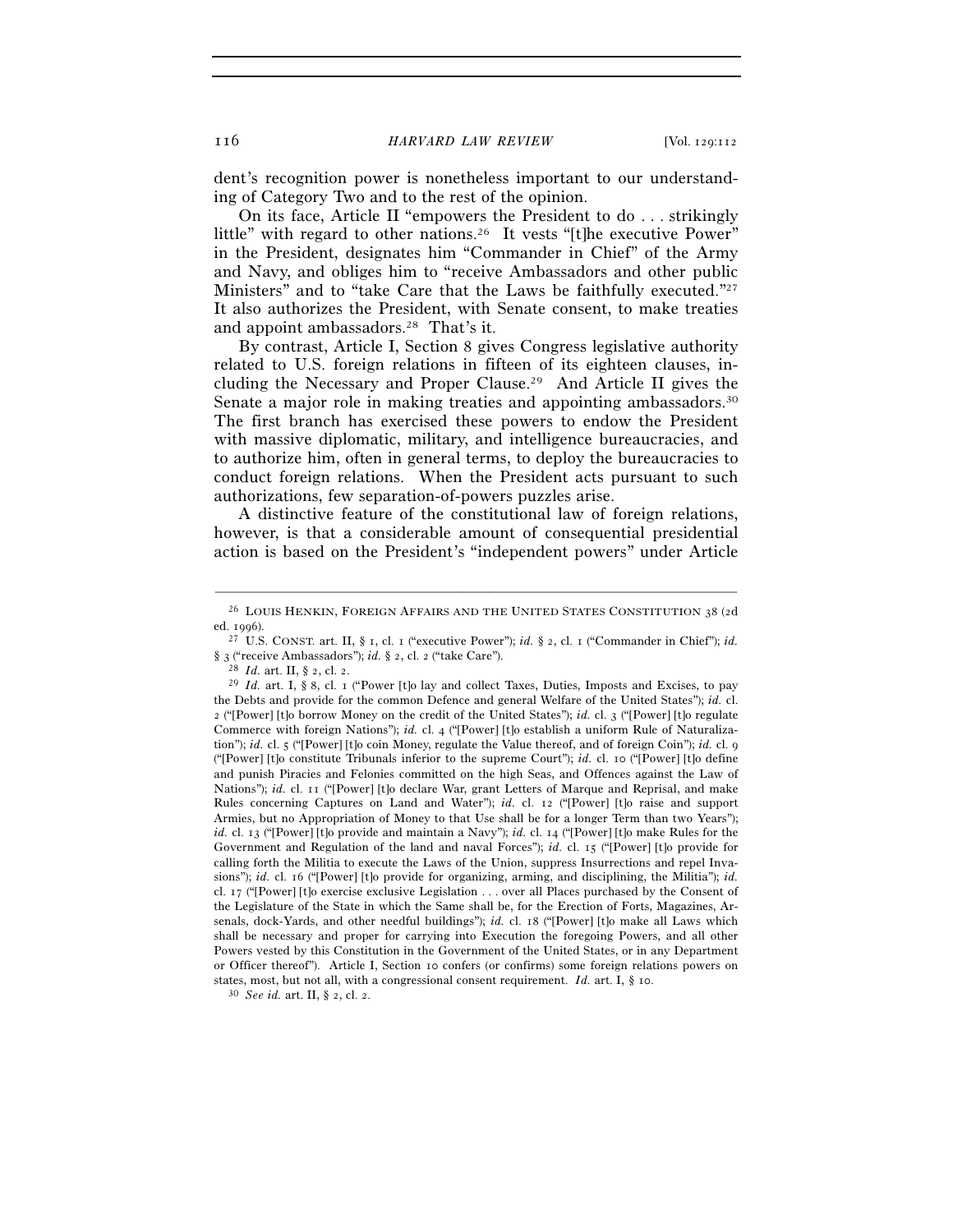II.31 Presidents acting without congressional authorization conclude "pure" executive agreements that trump state law and destroy private rights, determine head-of-state immunity in U.S. courts, assert the content of customary international law for the United States, communicate with foreign nations, terminate relations with them, pursue new foreign policies and diplomatic initiatives, settle foreign claims, declare neutrality and peace, and, perhaps most consequentially, deploy intelligence agents and military forces abroad.32 Many of President Obama's most consequential foreign policy initiatives — the nuclear deal with Iran, important international environmental agreements, the re-establishment of diplomatic relations with Cuba, the use of force in Libya in 2011, the initial attacks on the Islamic State in August 2014, the pivot to Asia, and many more — were exercises of independent power under Article II.33

The Court has never concretely explained the source of these and other vast presidential powers in foreign relations. It has suggested that the Commander in Chief Clause confers substantive authority, but has not explored its latitude or limits.<sup>34</sup> It has grounded the President's authority to make executive agreements, especially to settle foreign claims, in nothing more than established presidential practice.35 It has stated more generally, in dicta, that the President's "vast share

–––––––––––––––––––––––––––––––––––––––––––––––––––––––––––––

<sup>34</sup> See, e.g., Loving v. United States, 517 U.S. 748, 772 (1996) (recognizing that the President possesses "independent authority" under the Commander in Chief Clause, and that his "duties . . . require him to take responsible and continuing action to superintend the military, including the courts-martial"). 35 *See, e.g.*, *Garamendi*, 539 U.S. at 415.

<sup>&</sup>lt;sup>31</sup> Youngstown Sheet & Tube Co. v. Sawyer, 343 U.S. 579, 637 (1952) (Jackson, J., concurring); *see also* Am. Ins. Ass'n v. Garamendi, 539 U.S. 396, 414 (2003) ("[I]n foreign affairs the President has a degree of independent authority to act.").<br>
<sup>32</sup> See HENKIN, *supra* note 26, at 31–50, 53–56, 219–22.<br>
<sup>33</sup> See Joint Comprehensive Plan of Action, July 14, 2015, http://www.state.gov/documents

<sup>/</sup>organization/245317.pdf [http://perma.cc/ZE93-UGDD] (reaching nuclear deal with Iran); Press Release, White House Office of the Press Sec'y, U.S.-China Joint Announcement on Climate Change (Nov. 11, 2014), https://www.whitehouse.gov/the-press-office/2014/11/11/us-china-joint -announcement-climate-change [http://perma.cc/8QAC-XGM6]; U.N. Framework Convention on Climate Change, *Rep. of the Conference of the Parties on Its Fifteenth Session* at 5–7, U.N. Doc. FCCC/CP/2009/11/Add.1 (Mar. 30, 2010), http://unfccc.int/resource/docs/2009/cop15/eng/11a01.pdf [http://perma.cc/2NVE-5W7X]; Barack Obama, Statement by the President on the Re-Establishment of Diplomatic Relations with Cuba (July 1, 2015), https://www.whitehouse.gov /the-press-office/2015/07/01/statement-president-re-establishment-diplomatic-relations-cuba [http://perma.cc/JCK3-98ZX]; Barack Obama, Letter from the President Regarding the Commencement of Operations in Libya (Mar. 21, 2011), https://www.whitehouse.gov/the-press-office / 2 0 1 1 / 0 3 / 2 1 / l e t t e r - p r e s i d e n t - r e g a r d i n g - c o m mencement-operations-libya [http://perma.cc/87VP -28NP]; Barack Obama, Letter from the President — War Powers Resolution Regarding Iraq (Aug. 8, 2014), https://www.whitehouse.gov/the-press-office/2014/08/08/letter-president-war-powers -resolution-regarding-iraq [http://perma.cc/6R5V-33SW]; Hillary Clinton, *America's Pacific Century*, FOREIGN POLICY (Oct. 11, 2011), http://foreignpolicy.com/2011/10/11/americas-pacific-century [http://perma.cc/PL5Z-KJTQ] (initiating Asian pivot).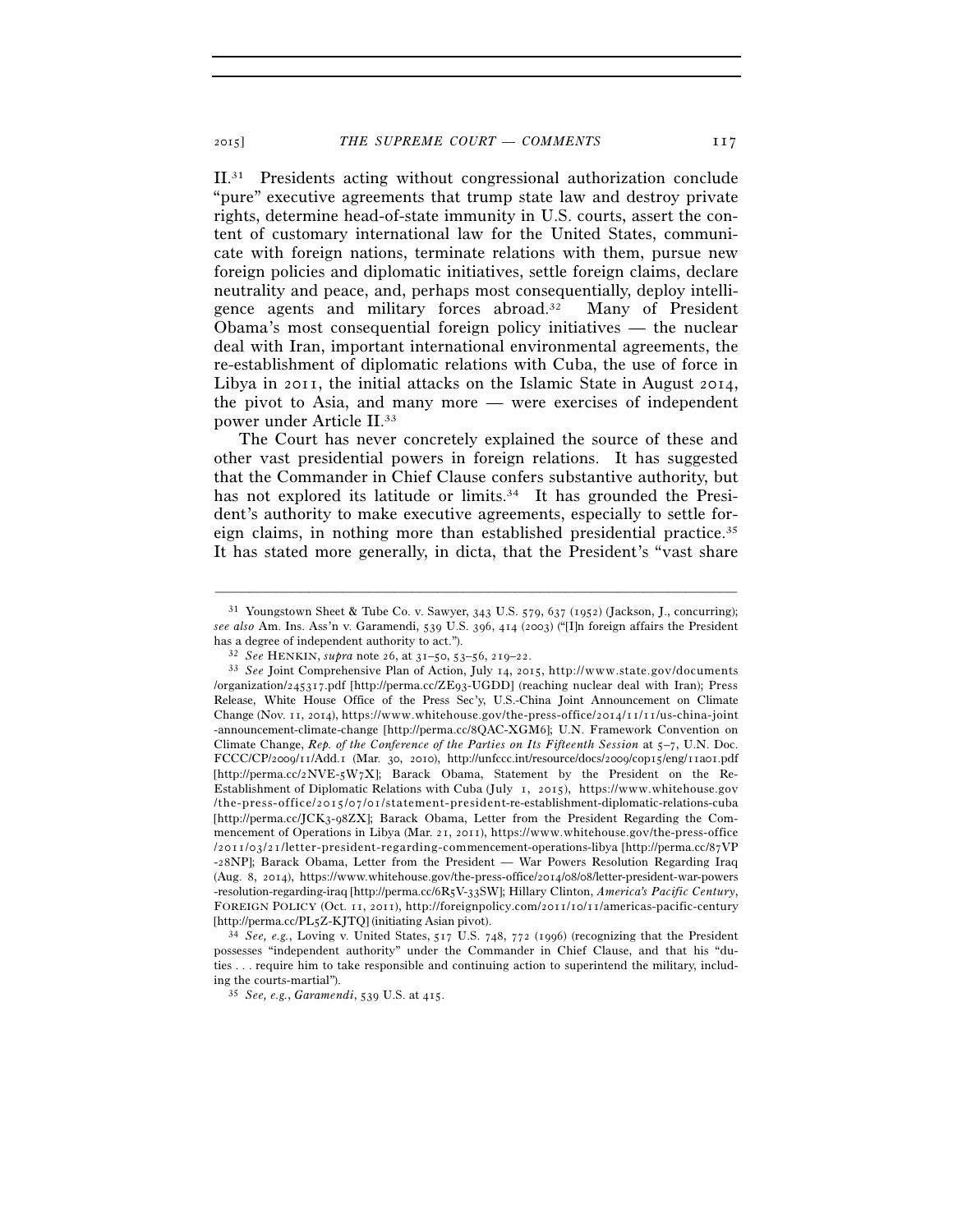of responsibility for the conduct of our foreign relations" derives from a "historical gloss on the 'executive Power' vested in Article II."36 It has also identified, in dicta, the President's "unique responsibility" and "lead role" in foreign relations, without specifying their basis in Article II.37 Until last Term, however, the Court had provided practically no guidance on how the sparse clauses of Article II connect to the manifold foreign relations powers of the President.

*Zivotofsky II* provided a concrete answer tailored to the recognition power. One Article II candidate for the recognition power was the Reception Clause, which states that the President "shall receive Ambassadors and other public Ministers."<sup>38</sup> The Court declined to ground the recognition power there alone, probably because it found no evidence that the Founders viewed it to authorize recognition and because the government can also extend recognition to a nation by treaty or by sending ambassadors.39 These latter vehicles for recognition led the Court to consider the President's power (with Senate consent) to make treaties and nominate ambassadors and other public ministers.40 "As a matter of constitutional structure," it reasoned, these powers, combined with the Reception Clause, imply that "each means" of recognition "is dependent upon Presidential power" and "give the President control over recognition decisions."41 The Court added that the Constitution "assigns the President means to effect recognition on his own initiative" and that Congress "has no constitutional power that would enable it to initiate diplomatic relations with a foreign nation."42

The Court's focus on Congress's supposed lack of power as a basis to infer independent presidential powers is odd, especially since it hadn't at this point analyzed Article I. The arguments also make little sense on their own terms. Two of the three means for effecting recognition that the Court said depend on presidential power also depend on the consent and thus the power of the first branch. The Court was right that "the Senate may not conclude or ratify a treaty without Pres-

<sup>36</sup> *Id.* at 414 (quoting *Youngstown*, 343 U.S. at 610–11 (Frankfurter, J., concurring)). 37 *See, e.g.*, Sale v. Haitian Ctrs. Council, Inc., 509 U.S. 155, 188 (1993) (noting his "unique responsibility"); First Nat'l City Bank v. Banco Nacional de Cuba, 406 U.S. 759, 767 (1972) (noting his "lead role").

<sup>&</sup>lt;sup>39</sup> See Zivotofsky II, 135 S. Ct. at 2084–85. There is significant evidence that the Framers viewed the Reception Clause to confer nothing more than "a ministerial duty largely 'without consequence.'" *Id*. at 2085 (quoting THE FEDERALIST NO. 69, at 420 (Alexander Hamilton) (Clinton Rossiter ed., 1961)). *See generally* David Gray Adler, *The President's Recognition Power*, *in* THE CONSTITUTION AND THE CONDUCT OF AMERICAN FOREIGN POLICY 133, 133-57 (David Gray Adler & Larry N. George eds., 1996); Robert J. Reinstein, *Recognition: A Case Study*  on the Original Understanding of Executive Power, 45 U. RICH. L. REV. 801 (2011).<br><sup>40</sup> Zivotofsky II, 135 S. Ct. at 2085; U.S. CONST. art. II, § 2, cl. 2.<br><sup>41</sup> Zivotofsky II, 135 S. Ct. at 2085.<br><sup>42</sup> Id. at 2086.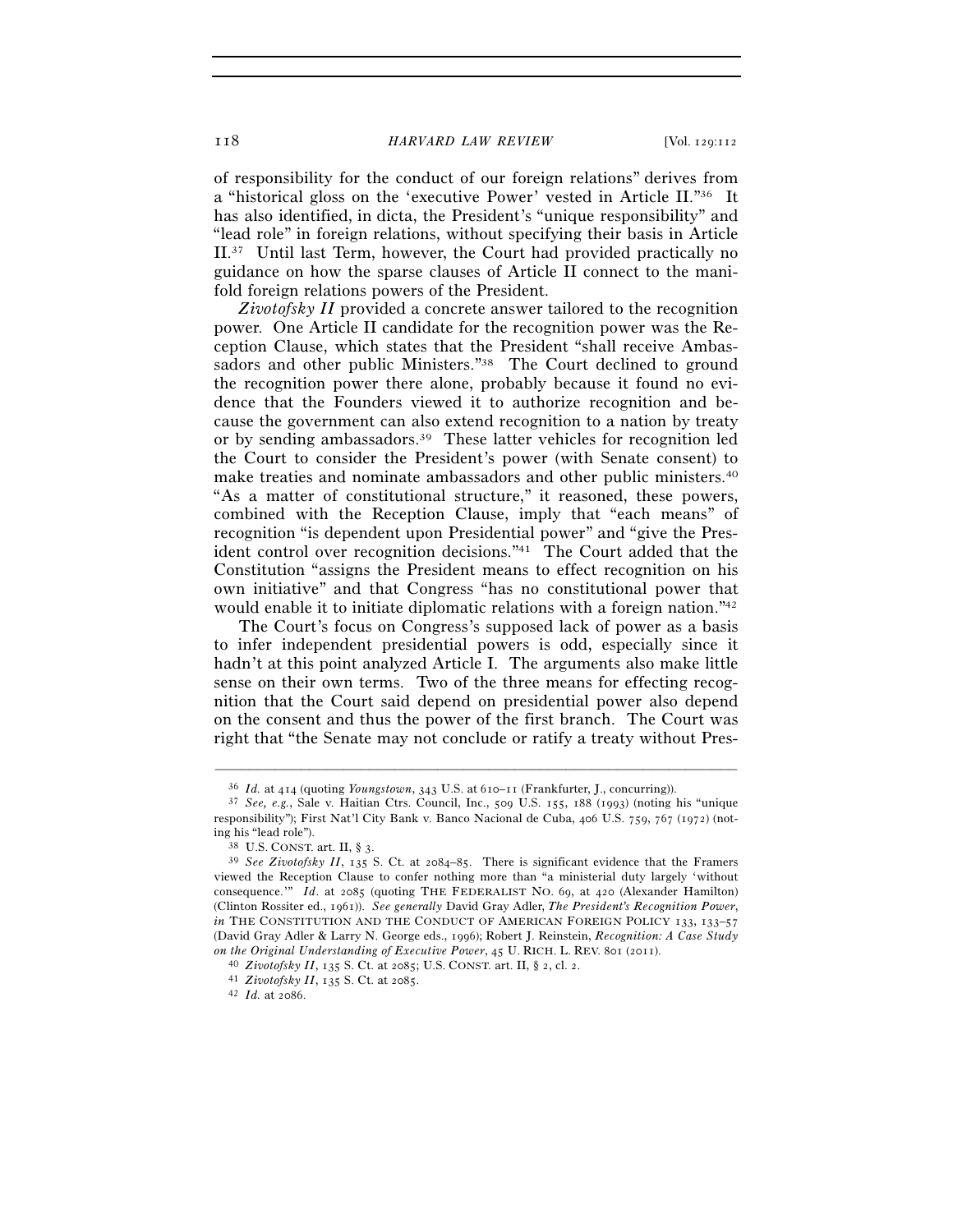idential action" and that "Congress may not send an ambassador without his involvement."43 But it was also right when it stated on the next page that "the dispatch of an ambassador . . . and the conclusion of treaties . . . require action by the Senate."44 Thus the President cannot "effect recognition" by treaty or by sending an ambassador without the Senate's consent at some point. On the Court's logic, these latter "means" of recognizing a foreign nation are "dependent upon" the power of the Senate. And that dependence shows that Article II does not give the President alone the "means to effect recognition."

More importantly, the Court ignored a fourth potential method of recognition — namely, by statute.<sup>45</sup> As the Court acknowledged, Congress has sometimes been a joint participant in the recognition process.46 After Abraham Lincoln declined to recognize Haiti and Liberia without Congress's "approbation," Congress appropriated funds and "authorized" the President to "appoint diplomatic representatives of the United States" to both "Republics."47 Congress also pushed President McKinley to recognize Cuba in 1898 and probably effected recognition in a joint resolution entitled "For the recognition of the independence of the people of Cuba."48

These and other historical episodes suggest that Congress might have the authority to recognize a foreign nation by statute, and thus might be able to do so by overriding a presidential veto.<sup>49</sup> The most plausible basis for such authority is a combination of the Declare War

<sup>43</sup> *Id.*

<sup>44</sup> *Id.* at 2087. According to the Office of the Historian of the State Department, for example, the United States "recognized the Republic of Chile on January 27, 1823, when the U.S. Senate confirmed President James Monroe's nomination of Heman Allen of Vermont as Envoy Extraordinary and Minister Plenipotentiary to Chile." *See A Guide to the United States' History of Recognition, Diplomatic, and Consular Relations, by Country, Since 1776: Chile*, U.S. DEP'T ST. OFF. HISTORIAN, https://history.state.gov/countries/chile (last visited Sept. 27, 2015) [http:// perma.cc/V4CU-B9FG]. 45 *See* Marty Lederman, *Thoughts on* Zivotofsky*, Part Six: Why the Majority's Surprising De-*

*cision on Executive Exclusivity Is Unpersuasive*, JUST SECURITY (June 13, 2015, 11:39 AM), http://justsecurity.org/23835/thoughts-zivotofsky-part-six-majoritys-surprising-decision-executive

<sup>%-</sup>exclusivity-unpersuasive [http://perma.cc/5H3A-3F23].<br>
<sup>46</sup> See Zivotofsky II, 135 S. Ct. at 2088–90.<br>
<sup>47</sup> See Act of June 5, 1862, ch. 96, 12 Stat. 421; Abraham Lincoln, *First Annual Message*, in 6 A COMPILATION OF THE MESSAGES AND PAPERS OF THE PRESIDENTS, 1789–1908, at 44, 47 (James D. Richardson ed., 1908); *see also* Robert J. Reinstein, *Is the President's Recognition Power Exclusive?*, <sup>86</sup> TEMP. L. REV. 1, 30–32 (2013) (discussing the matter in detail). 48 *See* Act of Apr. 20, 1898, ch. 24, 30 Stat. 738. The Act resolved that "the people of the Island

of Cuba are, and of right ought to be, free and independent." *Id.*; *see also* Reinstein, *supra* note 47, at 35–41 (discussing Congress's recognition of Cuba as an independent state, albeit noting that Congress withheld recognition of the new government). 49 For a survey of the historical episodes, see Reinstein, *supra* note 47. A prominent example

that the Court ignored involved statutes in 1800 and 1806 that made recognition decisions about territory on the island of Hispaniola (now Haiti and the Dominican Republic). *See id.* at 14–18.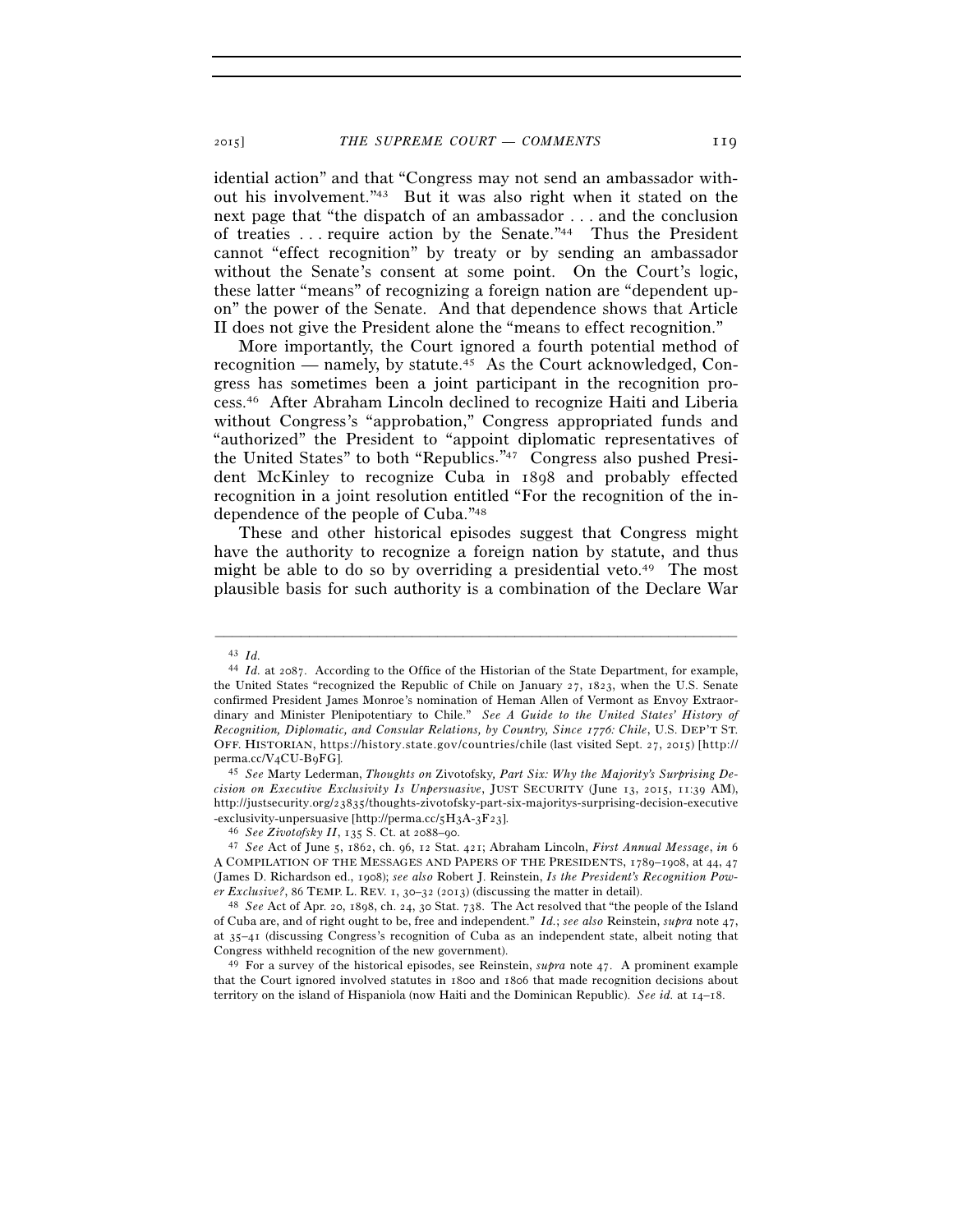Clause, the Commerce Clause, and the Necessary and Proper Clause.50 The Court would implicitly reject this possibility when it later determined that the President's recognition power is exclusive. But at this point in the opinion, in purporting to analyze the President's independent power based solely on textual and structural factors in Article II, the Court had no basis to imply that Congress lacked power under Article I to recognize foreign nations.

The Court's poor arguments for the President's independent power to recognize do not mean that it reached the wrong conclusion. It might have grounded the independent power in the unchallenged historical practice of Presidents recognizing foreign nations. It might also have inferred the independent power from the fact that Article II contemplates presidential involvement in every means of recognition, without any suggestion that Congress lacked power over recognition. In taking the extra step of questioning Congress's power based on an analysis of Article II alone, however, the Court prejudged all that was to come.

*2. The "Lowest Ebb" Isn't Very Low.* — Having concluded that the "text and structure of the Constitution grant the President the power to recognize foreign nations and governments," the Court turned to the question of "whether that power is exclusive."51 This question is especially important in foreign relations law, where the President's broad and mostly unenumerated independent powers often clash with Congress's many enumerated and implied powers. Two very different approaches to resolving this question had emerged from the Court's prior decisions. One, from *United States v. Curtiss-Wright Export Corp.*, carves out a seemingly broad area of exclusive presidential power in foreign affairs.52 The other, from Justice Jackson's *Youngstown* concurrence, presumes congressional supremacy and implies that the President will rarely prevail.<sup>53</sup> The Court purported to apply Justice Jackson's scheme and to wave off the relevance of *Curtiss-Wright*. 54 But in fact it weakened Justice Jackson's Category Three as a constraint on presidential power and breathed new life into the *Curtiss-Wright* approach.

Justice Jackson maintained that a presidential claim of exclusive power in Category Three faces a "severe" test.55 Such a claim lies at the "lowest ebb" of presidential power and is "most vulnerable to at-

<sup>% 50</sup> See Reinstein, *supra* note 39, at 809 n.48.<br>
51 Zivotofsky II, 135 S. Ct. at 2086.<br>
52 See United States v. Curtiss-Wright Exp. Corp., 299 U.S. 304, 315–22 (1936).<br>
53 See Youngstown Sheet & Tube Co. v. Sawyer, 343 curring). 54 *Zivotofsky II*, 135 S. Ct. at 2089–90. The Court's analysis of *Curtiss-Wright* is discussed

*infra* pp. 128–31. 55 *Youngstown*, 343 U.S. at 640 (Jackson, J., concurring).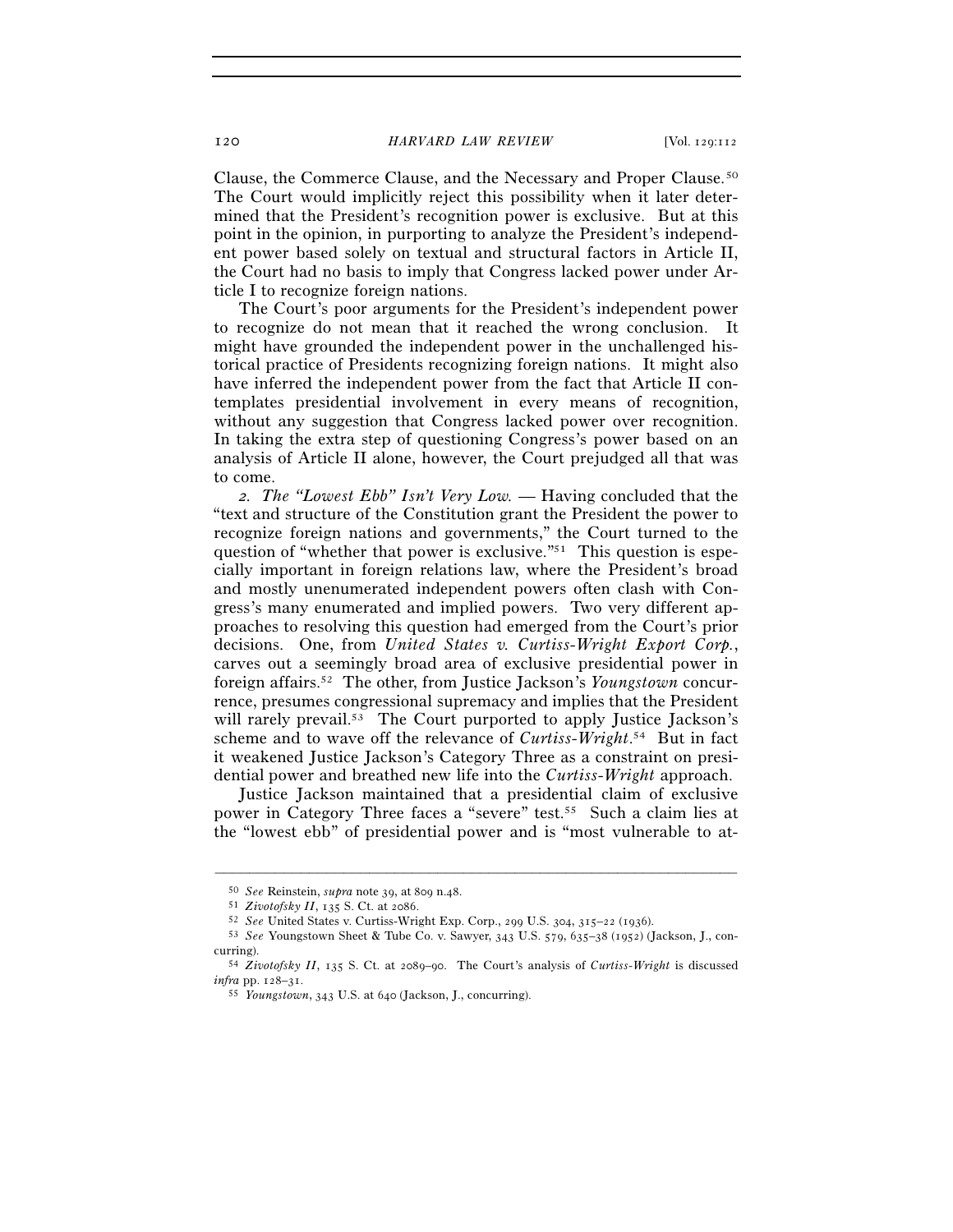tack and in the least favorable of possible constitutional postures."56 It thus "must be scrutinized with caution, for what is at stake is the equilibrium established by our constitutional system."57

These sound like tough standards that place a heavy burden on the President. But the standards had never been tested because the Court had never faced a situation where the executive branch argued that an admittedly constraining foreign relations statute must give way to an exclusive presidential power.58 The Truman Administration did not make this argument in *Youngstown*, even though four Justices analyzed the case in that posture.59 Nor did the Bush Administration do so in its statutory foreign relations cases before the Supreme Court.60 The executive branch has invoked the constitutional avoidance canon to argue that a foreign relations statute should not be construed to clash with executive power.<sup>61</sup> And the Court has upheld a congressional restriction on executive power in foreign relations where the executive branch did not make an exclusivity argument.62 But my research has unconvered no foreign relations case in the Supreme Court before *Zivotofsky II* in which a President argued that he prevailed in the face of an admitted congressional restriction.63 It is thus significant that in Category Three's first test, the President won and won big.

The Court wrote one sentence about why text and structure pointed toward an exclusive presidential power over recognition: "The vari-

–––––––––––––––––––––––––––––––––––––––––––––––––––––––––––––

Cranch) 170 (1804), which enforced an implicit congressional restriction against the President in time of war. *Cf.* David J. Barron & Martin S. Lederman, *The Commander in Chief at the Lowest Ebb — A Constitutional History*, 121 HARV. L. REV. 941, 970 (2008) (noting that there was "no evidence that any of the parties, including the Executive, argued . . . that Congress could not limit" the President in *Little*).

<sup>56</sup> *Id.* at 637, 640. 57 *Id.* at 638. 58 The Executive has made such claims in non–foreign relations contexts, like removal, but the Court has not analyzed such cases under the standards in Justice Jackson's third category. *See, e.g.*, Morrison v. Olson, 487 U.S. 654, 673–77 (1988).

<sup>59</sup> *See* Brief for Petitioner, Sawyer v. Youngstown Sheet & Tube Co., 343 U.S. 579 (1952) (No. 745), *in* 48 LANDMARK BRIEFS AND ARGUMENTS OF THE SUPREME COURT OF THE UNIT-ED STATES: CONSTITUTIONAL LAW 595, 608–782 (Philip B. Kurland & Gerhard Casper eds., 1975); *see also Youngstown*, 343 U.S. at 597, 602–03 (Frankfurter, J., concurring); *id.* at 639–40 (Jackson, J., concurring); *id*. at 659–60 (Burton, J., concurring); *id.* at 661–62 (Clark, J., concurring in the judgment). *See generally* Patricia L. Bellia, *Executive Power in* Youngstown*'s Shadows*, 19

<sup>&</sup>lt;sup>60</sup> See, e.g., Brief for Respondents, Hamdan v. Rumsfeld, 548 U.S. 557 (2006) (No. 05-184), 2006 WL 460875; Brief for the Respondents, Hamdi v. Rumsfeld, 542 U.S. 507 (2004) (No. 03- 6696), 2004 WL 724020; Brief for the Respondents, Rasul v. Bush, 542 U.S. 466 (2004) (No. 03- 334), 2004 WL 425739; Brief for the Petitioner, Rumsfeld v. Padilla, 542 U.S. 426 (2004) (No. 03- <sup>1027</sup>), 2004 WL 542777. 61 *See, e.g.*, Brief for the Respondents at 22, *Hamdi*, 542 U.S. 507 (No. 03-6696), 2004 WL

<sup>724020</sup>. 62 *See, e.g.*, *Hamdan*, 548 U.S. 557. 63 I have not been able to discern what the government argued in *Little v. Barreme*, 6 U.S. (<sup>2</sup>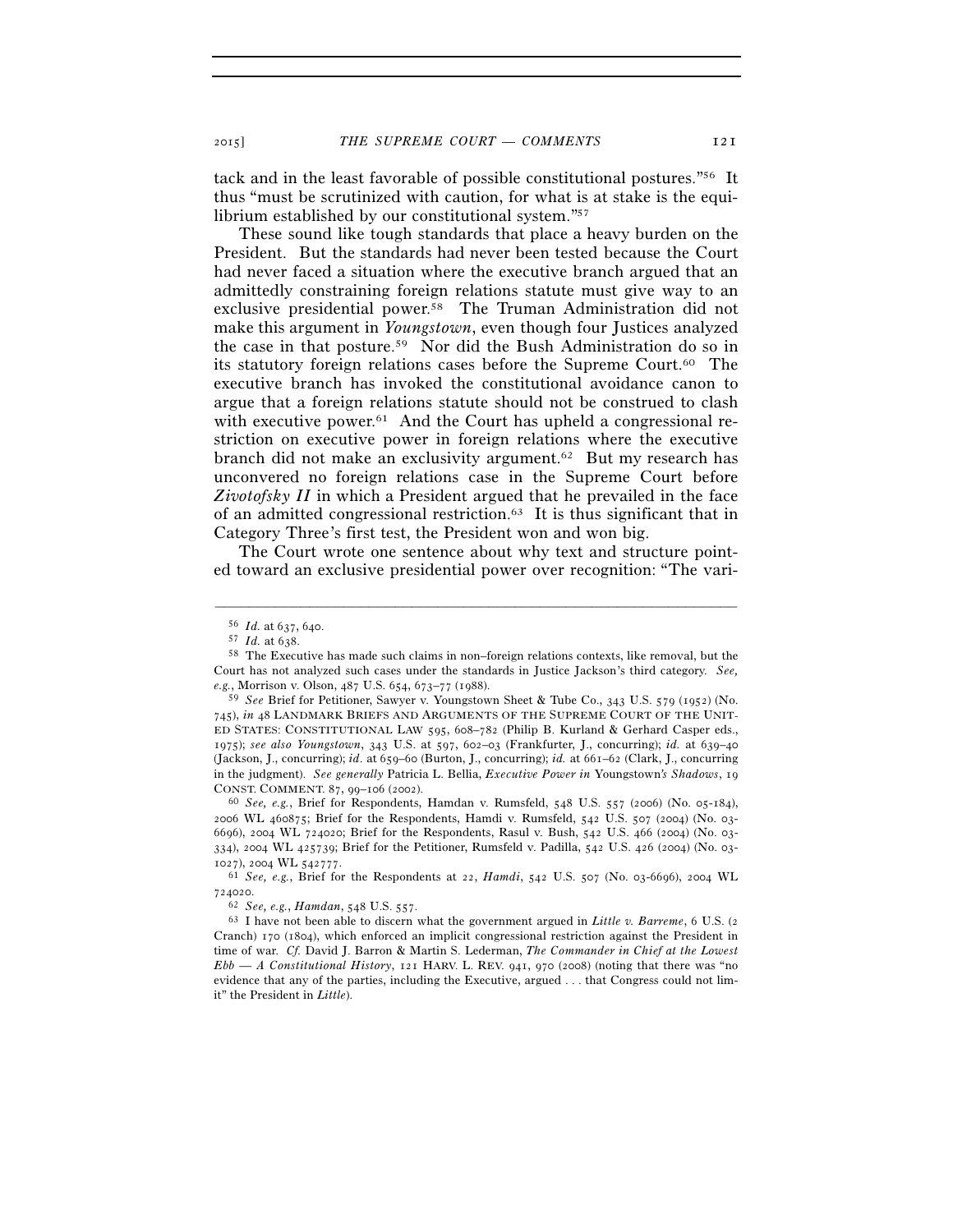ous ways in which the President may unilaterally effect recognition and the lack of any similar power vested in Congress — suggest" that the President's power to recognize is exclusive.64 That sentence was nothing but a summary of why the Court had just concluded that the President possessed independent power over recognition. In using these reasons as a basis for exclusive presidential power, the Court didn't consider the Senate's concurrent role in some recognition decisions. It also didn't consider the textual and structural case for Congress effecting recognition by statute, including the extent to which Congress could "carry[] into Execution" the President's independent recognition power in a way that restricts it.65 And the Court failed to examine why Congress's undoubted power to enact statutes that supersede treaties did not apply as well to presidential determinations of recognition.66 It simply bootstrapped poor textual and structural arguments for an uncontested independent presidential power into conclusive arguments for a different-in-kind exclusive presidential power — without even looking at Article I.

The Court also took a desultory look at its precedents and the "understandings and practice[s]" of the political branches as a basis for its conclusion about exclusive presidential power.67 None of the Court's prior cases involved a clash between the political branches over recognition, and thus all of the statements it looked to were dicta, many of which suggested that the recognition power was shared.<sup>68</sup> As the Chief Justice said: "When the best you can muster is conflicting dicta, precedent can hardly be said to support your side."69 As for past practice, the Court acknowledged that "certain historical incidents can be interpreted to support the position that recognition is a shared power," including the Haiti, Liberia, and Cuba recognitions mentioned above.70 It insisted nonetheless that "the weight of historical evidence" supported its view about presidential exclusivity.<sup>71</sup> The evidence showed that Presidents had often recognized foreign nations and governments on their own authority, especially since the turn of the twentieth century.72 Congressional silence in these instances, however, might simply signal policy agreement.73 It hardly shows institutional

<sup>&</sup>lt;sup>64</sup> Zivotofsky II, 135 S. Ct. at 2086.<br>
<sup>65</sup> U.S. CONST. art. I, § 8, cl. 18.<br>
<sup>66</sup> See Zivotofsky II, 135 S. Ct. at 2123 (Scalia, J., dissenting).<br>
<sup>67</sup> Id. at 2091 (majority opinion).<br>
<sup>69</sup> Id. at 201-94.<br>
<sup>69</sup> Id. at *Recognition Power, and Judicial Review*, 109 AJIL UNBOUND 2, 5 (2015). *See generally* Curtis A.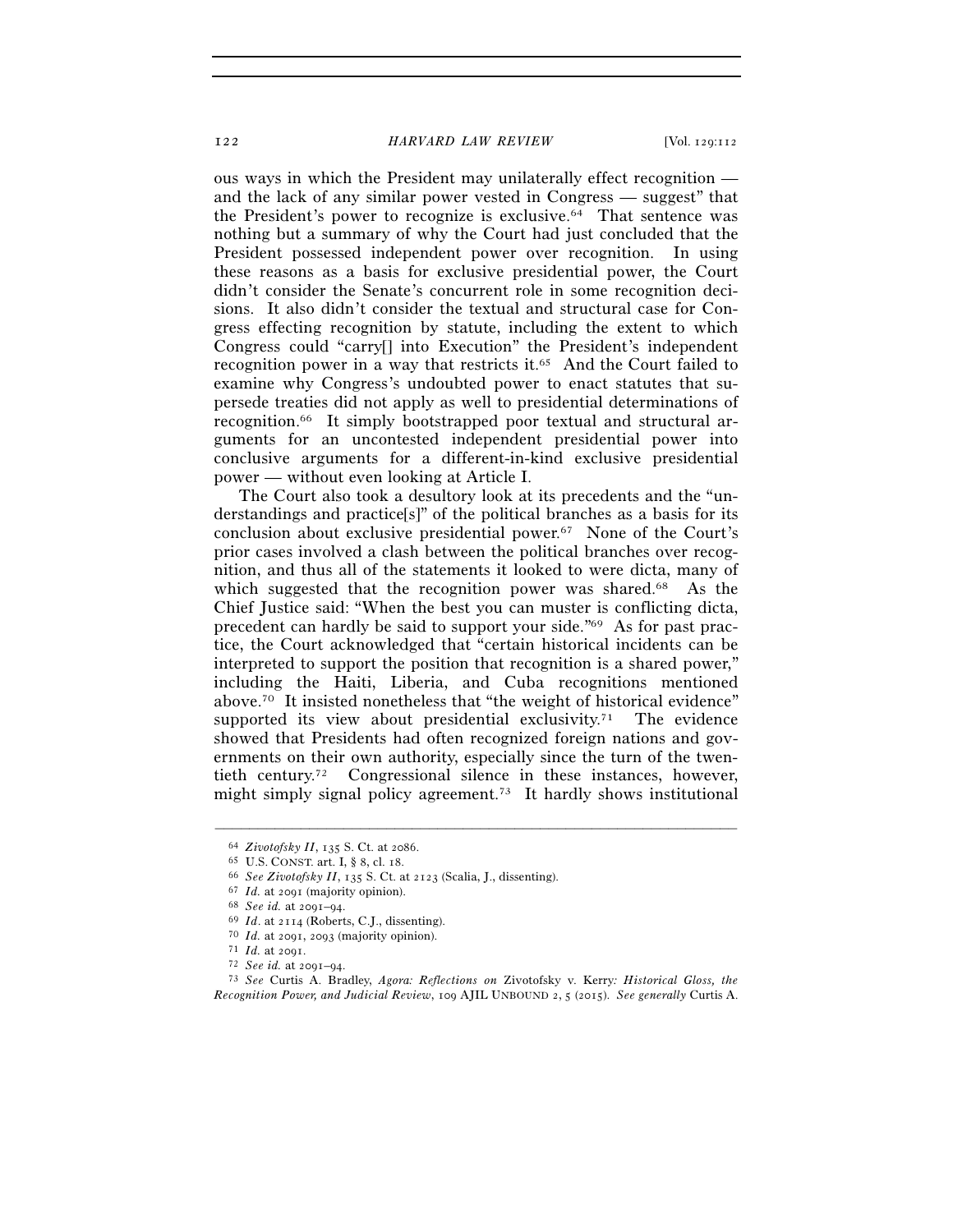acquiescence to a claim of exclusive presidential power, especially since Congress sometimes disagreed with the policy and sought to guide the President by statute.<sup>74</sup>

The Court surely understood that text, structure, precedent, and historical practice didn't provide powerful support for an exclusive recognition power in the President, for it leaned heavily throughout its opinion on a fifth factor, "functional considerations."75 By this phrase, the Court meant characteristics intrinsic to the presidency that made it uniquely suited to determine a "single policy regarding which governments are legitimate in the eyes of the United States."76 These characteristics include unity and its corollaries, "[d]ecision, activity, secrecy, and dispatch," and the ability to speak with one voice — all of which allow the President to engage in "the delicate and often secret diplomatic contacts that may lead to a decision on recognition" and to "take the decisive, unequivocal action necessary to recognize other states."77

The Court is right that "[t]hese qualities explain why the Framers listed the traditional avenues of recognition — receiving ambassadors, making treaties, and sending ambassadors — as among the President's Article II powers."78 The qualities might also show that the President is uniquely suited to recognize a foreign nation when secrecy and decisiveness necessarily precede recognition. But these arguments don't add up to an exclusive presidential power. The need for a single policy about recognition does not tell us *which* branch of the government must "speak with one voice" for the nation at any particular time, or who gets the final word on the policy. Functional reasons might sometimes argue for the President getting the first word, but they do not explain why that decision cannot later be changed by a determined Congress, just as it can be by a subsequent President.79

Bradley & Trevor W. Morrison, *Historical Gloss and the Separation of Powers*, 126 HARV. L. REV. 411, 447–52 (2012) (outlining dangers of inferring institutional acquiescence from congressional

silence).<br><sup>74</sup> The Court also marshaled remarks by individual members of Congress who during recognition disputes acknowledged an exclusive presidential power. *See Zivotofsky II*, 135 S. Ct. at 2091–94. But it never explained why these remarks counted as institutional estoppel, especially since other members of Congress over the years had maintained that Congress possessed concurrent authority. *See id. See generally* Reinstein, *supra* note 39. 75 *Zivotofsky II*, 135 S. Ct. at 2086. 76 *Id.*

<sup>77</sup> *Id.* (alteration in original) (quoting THE FEDERALIST NO. 70, at 424 (Alexander Hamilton) (Clinton Rossiter ed., 1961)). 78 *Id.*

<sup>79</sup> *See* Lederman, *supra* note 45. The Court may have believed that the executive branch's recognition decisions best promote the national interest, perhaps because it has a more informed and longer-term institutional perspective and because members of the decentralized Congress, lacking a national constituency and relatively preoccupied with reelection, are more subject to distorting special interests. But this is a functional argument that the unelected and inexpert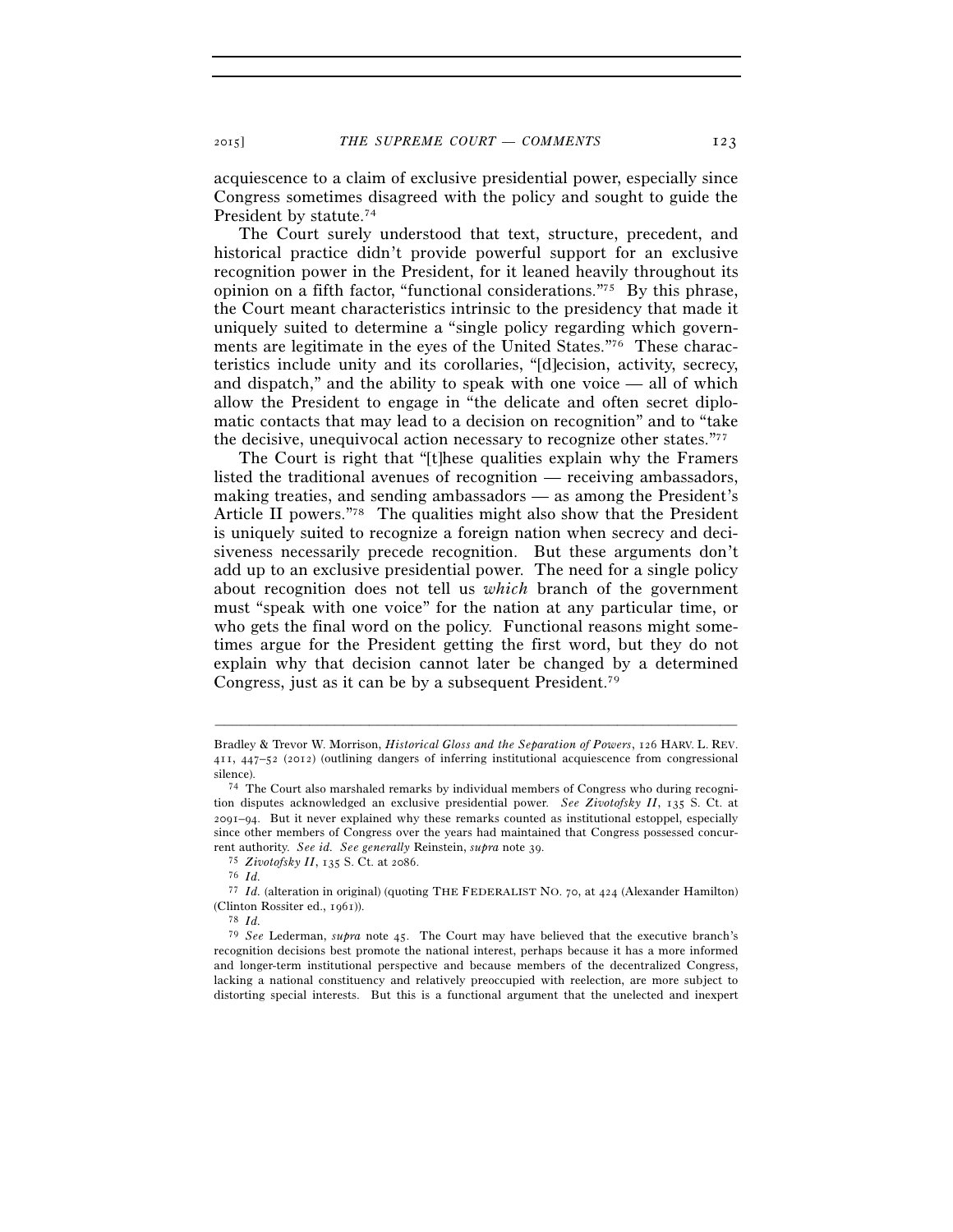More fundamentally, the presidency's functional characteristics of secrecy and dispatch that the Court thought so crucial to recognition have not always (or even usually) been necessary for recognition. Secrecy and dispatch were not necessary in the many cases in U.S. history when Congress was a forceful participant in (and, in some instances, effected by statute) recognition.<sup>80</sup> In fact, secrecy and dispatch were almost never needed during the long period from Washington's reception of Genet in 1793 until Woodrow Wilson's presidency, when the United States usually viewed recognition as "a formality" based on the new state's de facto capacities for governance.81 President Wilson transformed the recognition power into a discretionary foreign policy judgment based in part on an assessment of the legitimacy of the new nation.82 This change made secrecy, dispatch, and discretion potentially more relevant to recognition. But only potentially. Many recognition decisions in the twentieth century were based straightforwardly on objective capacity factors.83 Secrecy and dispatch were crucial in some instances, such as President Nixon's and President Carter's actions effecting recognition of the People's Republic of China.84 They

*During the Past Twenty-Five Years*, 25 AM. SOC'Y INT'L L. PROC. 120, 124 (1931); Paul V.N. Henderson, *Woodrow Wilson, Victoriano Huerta, and the Recognition Issue in Mexico*, 41 THE AMERICAS <sup>151</sup>, 163–73 (1984). 83 With exceptions arising out of Cold War politics, *see* Thomas J. Biersteker, *State, Sovereign-*

success of Secretary of State Henry Kissinger's negotiations with the People's Republic of China in the run-up to the Shanghai Communiqué that the United States and China announced during

<sup>–––––––––––––––––––––––––––––––––––––––––––––––––––––––––––––</sup> Court could not credit, even if it believed it and even if it were true — especially in a case involving perhaps the most contentious issue in Middle East politics. 80 *See supra* p. 119. *See generally* Reinstein*, supra* note 39 (analyzing history of congressional

participation in recognition decisions).

<sup>81</sup> Robert T. Crane, Book Review, 10 AM. POL. SCI. REV. 378, 378 (1916) (reviewing JULIUS GOEBEL, JR., THE RECOGNITION POLICY OF THE UNITED STATES (1915)); *see also* JULIUS GOEBEL, JR., THE RECOGNITION POLICY OF THE UNITED STATES 97–218 (1915); 1 JOHN BASSETT MOORE, A DIGEST OF INTERNATIONAL LAW 119–64 (1906). The practice of de facto recognition waned briefly during the Civil War but revived when the war ended. GOEBEL, *supra*, at 211–12. For another exception to the nineteenth-century practice of de facto recognition, see Robert J. Reinstein, *Slavery, Executive Power and International Law: The Haitian Revolution and American Constitutionalism*, 53 AM. J. LEGAL HIST. 141 (2013) (analyzing the United States' refusal to recognize Haiti prior to 1862). 82 *See* Green H. Hackworth, *The Policy of the United States in Recognizing New Governments* 

*ty and Territory*, *in* HANDBOOK OF INTERNATIONAL RELATIONS 157, 163 (Walter Carlsnaes et al. eds., 2002), some form of de facto recognition continued to be the dominant policy in the twentieth century. The Hoover Administration repudiated Wilson's principle of legitimacy. *See* Henry L. Stimson, *The United States and the Other American Republics: A Discussion of Recent Events*, *in* 4 PUBLICATIONS OF THE DEPARTMENT OF STATE, LATIN AMERICAN SERIES 8 (1931). After World War II, the United States generally recognized former European colonies when they satisfied traditional statehood criteria. *See* Biersteker, *supra*, at 163. Likewise, in Latin America the United States generally ceased using diplomatic recognition as a tool for expressing political judgments. *See* Gregory Weeks, *Almost Jeffersonian: U.S. Recognition Policy Toward Latin America*, 31 PRESIDENTIAL STUD. Q. 490, 497–503 (2001). 84 Maintaining secrecy from the public, the Soviets, and the State Department was vital to the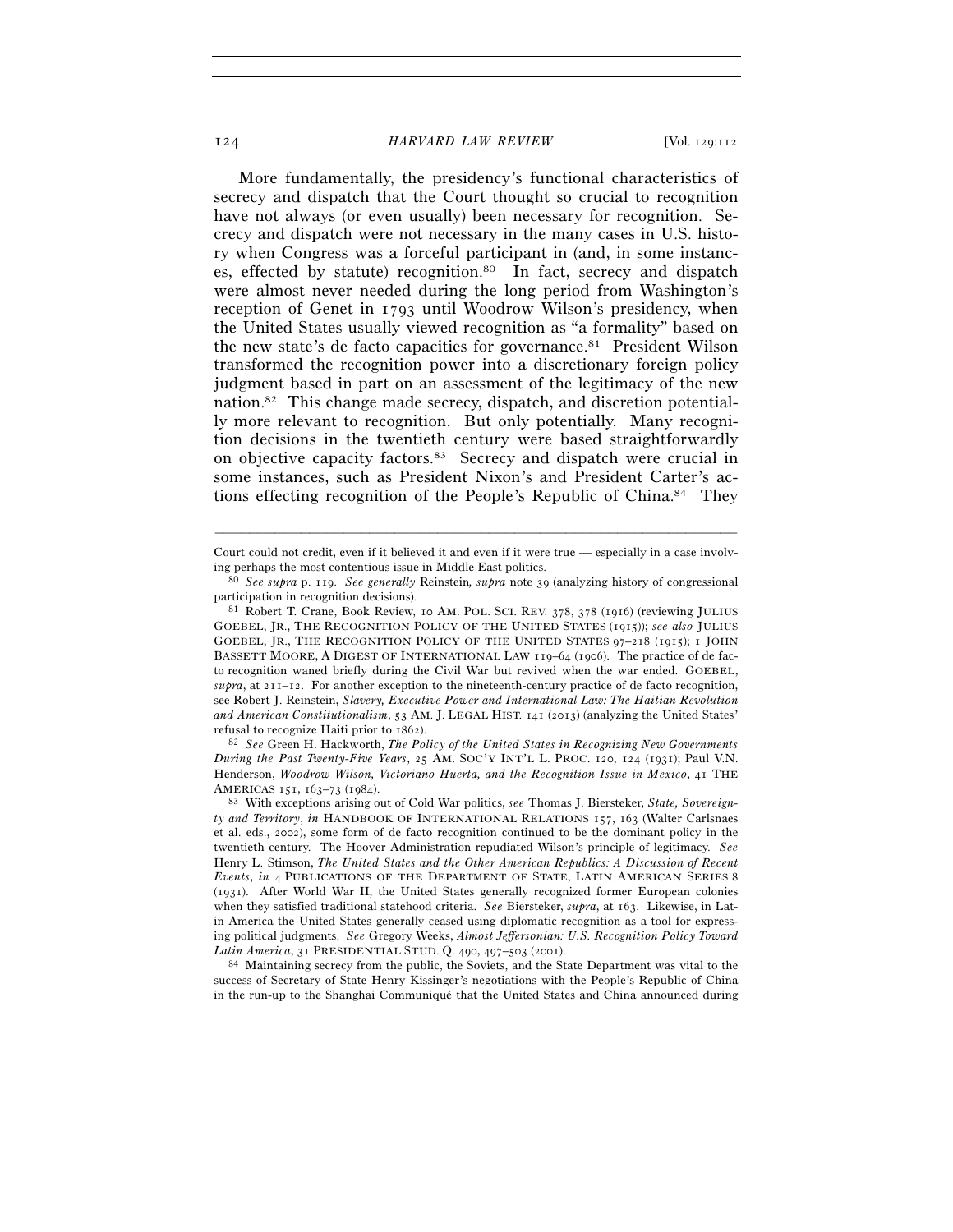were less relevant to President Franklin D. Roosevelt's recognition of the Soviet Union.85 And they played no important role in the recognition of the former Yugoslav republics.86

In sum, the Court held that the President possessed an exclusive power of recognition based on weak textual and structural arguments, a tendentious reading of precedent and history, and functional arguments that don't apply to most recognition decisions in U.S. history. Even if one reads the Court's arguments charitably, they do not come close to a compelling case for an exclusive presidential power over recognition. The overall weakness of these arguments, and not the arguments' details, is what's important. Justice Jackson's framework has long been criticized on the grounds that courts can glide among the three categories through manipulative statutory interpretation and that the framework supplies no guidance for identifying the source and limits of the President's independent power in Category Two.87 The one place where the framework is supposed to have bite is a case that indisputably falls within Category Three, where exclusive power is narrow and the President must overcome a heavy burden in order to prevail. Yet in the first case ever in which Category Three was tested,

–––––––––––––––––––––––––––––––––––––––––––––––––––––––––––––

and dispatch were thus not important to the decision to recognize. 87 *See, e.g.*, Bellia, *supra* note 59, at 121–24; Adrian Vermeule, *Our Schmittian Administrative Law*, 122 HARV. L. REV. 1095, 1141–42 (2009).

President Richard Nixon's visit to China in February 1972. *See* WALTER C. CLEMENS, JR., DYNAMICS OF INTERNATIONAL RELATIONS 255–57 (2d ed. 2004); YUKINORI KOMINE, SE-CRECY IN US FOREIGN POLICY: NIXON, KISSINGER AND THE RAPPROCHEMENT WITH CHINA (2008). President Carter completed the normalization process begun by the Shanghai Communique when he recognized the People's Republic of China on January 1, 1979. *See* Joint Communique on the Establishment of Diplomatic Relations Between the United States of America and the People's Republic of China, 2 PUB. PAPERS 2264, 2264–65 (Dec. 15, 1978). The recognition was politically fraught and controversial, both domestically and internationally, and by all accounts secrecy and dispatch were crucial to its resolution. *See* ZBIGNIEW BRZEZINSKI, POWER AND PRINCIPLE: MEMOIRS OF THE NATIONAL SECURITY ADVISOR, 1977–1981, at 219–33 (1983); Gottfried-Karl Kindermann, *Washington Between Beijing and Taipei: The Restructured Triangle 1978–1980*, 20 ASIAN SURV. 457, 459 (1980); Patrick Tyler, *The (Ab)normalization* 

<sup>&</sup>lt;sup>85</sup> For over a year prior to his recognition of the Soviet Union on November 16, 1933, President Franklin D. Roosevelt had openly discussed and sought support for the recognition, both domestically and internationally, and his decision was not a surprise. *See* EDWARD M. BENNETT, FRANKLIN D. ROOSEVELT AND THE SEARCH FOR SECURITY 1–12 (1985); DONALD G. BISHOP, THE ROOSEVELT-LITVINOV AGREEMENTS 7, 10 (1965). But Roosevelt's singular leadership and decisionmaking were vital to the decision, which every President since President Wilson had declined to take. *See* BENNETT, *supra*, at 12–19; ROBERT PAUL BROWDER, THE ORIGINS OF SOVIET-AMERICAN DIPLOMACY 99–152 (1953).<br><sup>86</sup> The George H.W. Bush Administration opposed the breakup of Yugoslavia and recognition

of the republics for almost a year. *See* JONATHAN PAQUIN, A STABILITY-SEEKING POWER 55–56, 59–62 (2010); DANIELLE S. SREMAC, WAR OF WORDS: WASHINGTON TACKLES THE YUGOSLAV CONFLICT 92 (1999). Under intense pressure from Congress, the Administration came around to the fait accompli of recognition on April 7, 1992, after European nations had recognized the former republics. *See* PAQUIN, *supra*, at 68–71; SREMAC, *supra*, at 92–94. Secrecy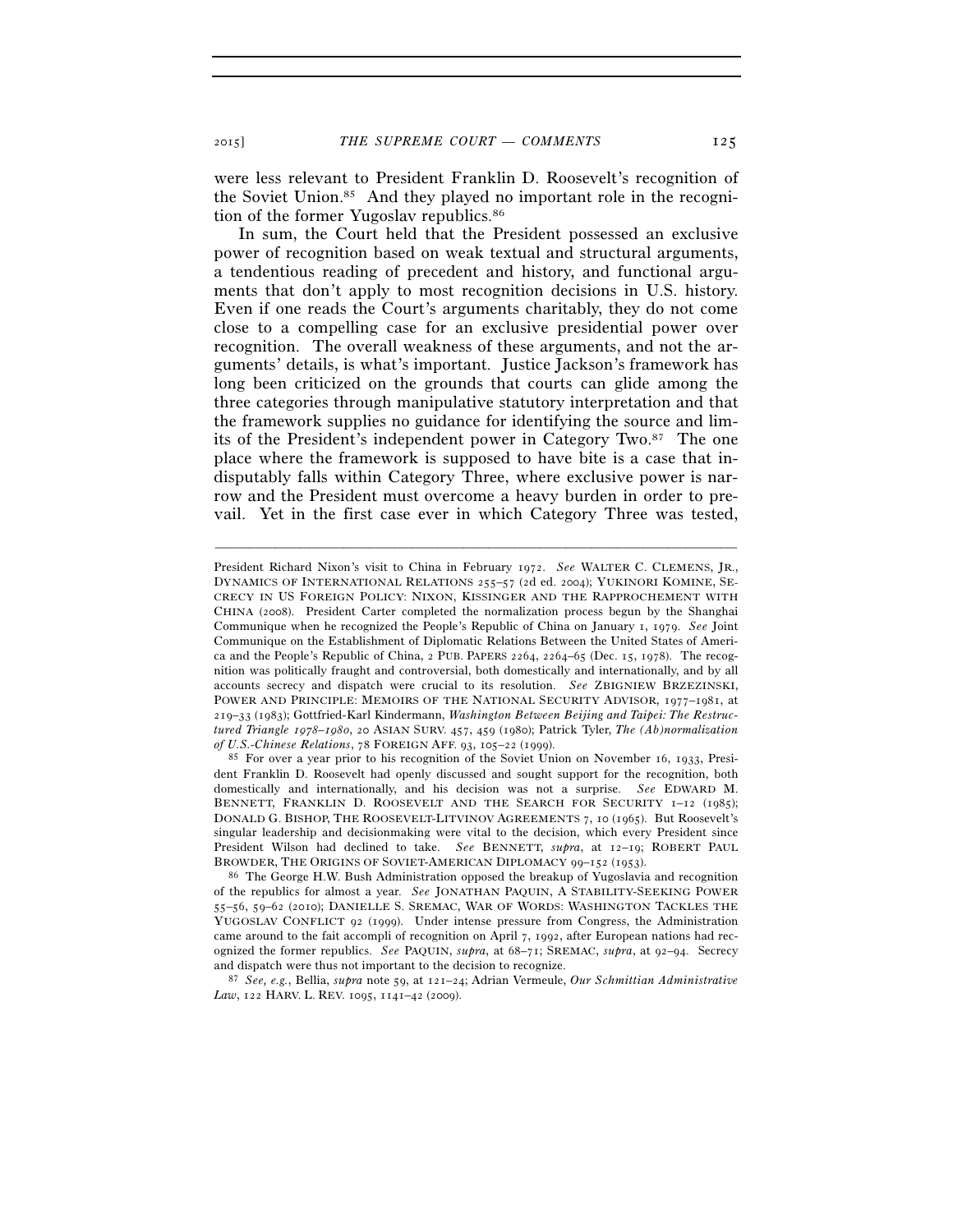when inconclusive evidence for an exclusive presidential power might have made the presumption relevant, the Court failed to mention the presumption in its analysis of the evidence.88 If anything, the Court reversed the burden by accepting weak arguments for an exclusive presidential power over recognition without even considering the "constitutional powers of Congress over the matter," as Category Three appeared to require.89

 *3. A Gerrymandered Holding?* — The Court's ruling that the President has the exclusive power of recognition did not resolve the case because, as the Court acknowledged, the statement required by section  $214(d)$  "[does] not itself constitute a formal act of recognition."<sup>90</sup> To find section  $214(d)$  unconstitutional, the Court had to expand the scope of the recognition power (and in the process backtrack from its assurance that it "extends no further than his formal recognition determination").91 With no legal analysis, it stretched the President's (implied) exclusive recognition power to include a power to make determinations about a state's territorial bounds, as well as a power to "maintain that determination in his and his agent's statements."92 The Court then asserted that section 214(d) violated Article II because it commanded the President to say something in a passport that contradicted his recognition determination. "If Congress may not pass a law, speaking in its own voice, that effects formal recognition, then it follows that it may not force the President himself to contradict his earlier statement," the Court said.<sup>93</sup> It then reiterated the broad functional argument driving the analysis: "That congressional command would not only prevent the Nation from speaking with one voice but also prevent the Executive itself from doing so in conducting foreign relations."94

The ruling sparked an inconclusive debate between the Court and the dissenters about whether the passport indication required by section 214(d) does or doesn't amount to a statement that forces the Executive to contradict its recognition determination.95 Of greater significance

<sup>88</sup> The Court mentioned Justice Jackson's third category in its analysis only when it defined an "exclusive" executive power as one that "disabl[es] the Congress from acting upon the subject." *Zivotofsky II*, 135 S. Ct. at 2095 (alteration in original) (quoting Youngstown Sheet & Tube Co. v. Sawyer, 343 U.S. 579, 637–38 (Jackson, J., concurring).<br><sup>89</sup> *Youngstown*, 343 U.S. at 637 (Jackson J., concurring).<br><sup>90</sup> *Zivotofsky II*, 135 S. Ct. at 2095; *see also id.* at 2114 (Roberts, C.J., dissenting) ("[E]ven if

the President does have exclusive recognition power, he still cannot prevail in this case, because the statute at issue *does not implicate recognition*."); *id.* at 2118 (Scalia, J., dissenting) (arguing that "§ 214(d) has nothing to do with recognition").<br><sup>91</sup> *Id.* at 2095 (majority opinion).<br><sup>92</sup> *Id.* at 2094-95.<br><sup>93</sup> *Id.* at 2095.<br><sup>94</sup> *Id.*<br><sup>95</sup> *Compare id.* at 2095-96 (majority opinion) (arguing that it does), wi

erts, C.J., dissenting) (arguing that it doesn't), *and id.* at 2121–23 (Scalia, J., dissenting) (similar).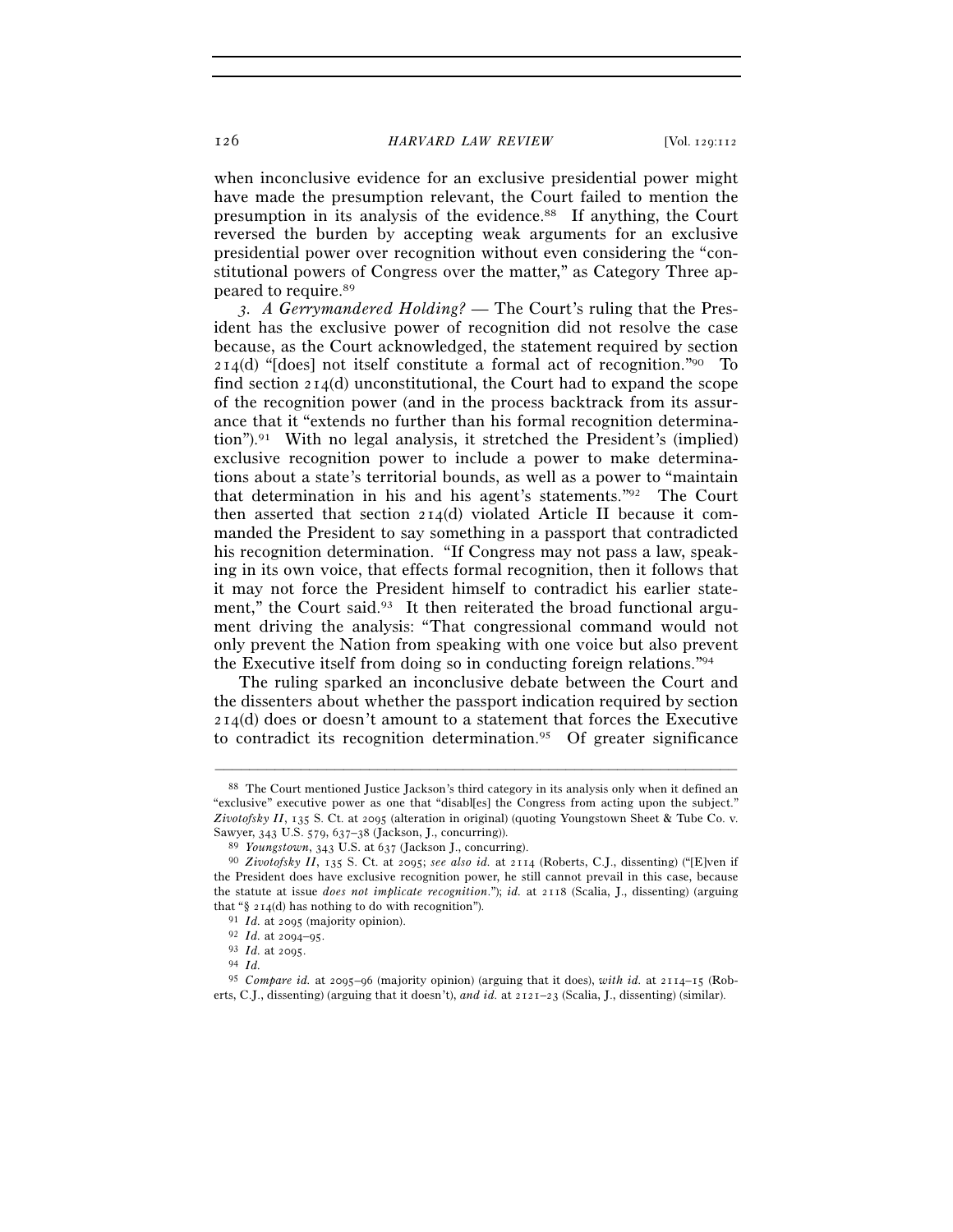than this case-specific disagreement is how the Court arrived at the ruling in the first place. Justice Scalia said the ruling was "gerrymandered to the facts of this case."96 If this characterization is correct, and the Court wished merely to craft a rule to invalidate section  $214(d)$ , it could have accomplished that goal by barring Congress from compelling diplomatic speech without tying the prohibition to a broad indefeasible presidential power over recognition.97

Instead, the Court spent the bulk of the opinion explaining why the recognition power is exclusively the President's and why that power extends to preserving presidential statements about sovereignty over particular territory. It did these things without considering how Congress's power under Article I bore on the issue. Knowing how the play ends, the Court finally glanced at Article I on the last page of its opinion, though it did so not to assess Congress's power over recognition, but rather to evaluate its authority to regulate passports. The Court acknowledged that Congress can "enact passport legislation of wide scope" but noted without further explanation that it was improper for "Congress to 'aggrandiz[e] its power at the expense of another branch' by requiring the President to contradict an earlier recognition determination in an official document issued by the Executive Branch."98

Here the Court completed its inversion of Justice Jackson's third category. Having identified the exclusive presidential power over recognition without first having looked at Article I, the Court then concluded without qualification that the President's exercise of the power prevails in the face of Congress's exercise of an otherwise legitimate, concurrent Article I power to regulate passports. It reached this conclusion based on a vague conclusion about "aggrandizement" without any suggestion that the President faced a special burden or "severe test[]."99 And it did all of this without considering Congress's power to make "all Laws which shall be necessary and proper for carrying into Execution" the President's power under Article II.100

<sup>96</sup> *Id.* at 2121 (Scalia, J., dissenting).

<sup>97</sup> For an explanation and defense of this view, see Marty Lederman, *Thoughts on* Zivotofsky*, Part Seven: "*Curtiss-Wright *— Out of Sight," and the Fate of the Argument for an Exclusive Executive Diplomatic Authority*, JUST SECURITY (June 14, 2015, 12:56 PM), https://www .justsecurity.org/23875/thoughts-zivotofsky-part-seven-fate-exclusive-diplomatic-authority-and-sole -organ-argument [http://perma.cc/GWT9-VATV]. 98 *Zivotofsky II*, 135 S. Ct. at 2096 (alteration in original) (quoting Freytag v. Comm'r, <sup>501</sup>

U.S. 868, 878 (1991)). 99 Youngstown Sheet & Tube Co. v. Sawyer, 343 U.S. 579, 640 (1952) (Jackson, J., concurring). 100 U.S. CONST. art. I, § 8, cl. 18. Justice Thomas in concurrence considered the role of the Necessary and Proper Clause at length. *See Zivotofsky II*, 135 S. Ct. at 2104–09 (Thomas, J., concurring in the judgment in part and dissenting in part). He concluded (among other things) that section  $214(d)$  could not "be justified as an exercise of Congress' power to enact laws to carry into execution the President's residual foreign affairs powers." *Id.* at 2105. Justice Scalia sharply disagreed with this conclusion in his dissent. *See id.* at 2125–26 (Scalia, J., dissenting).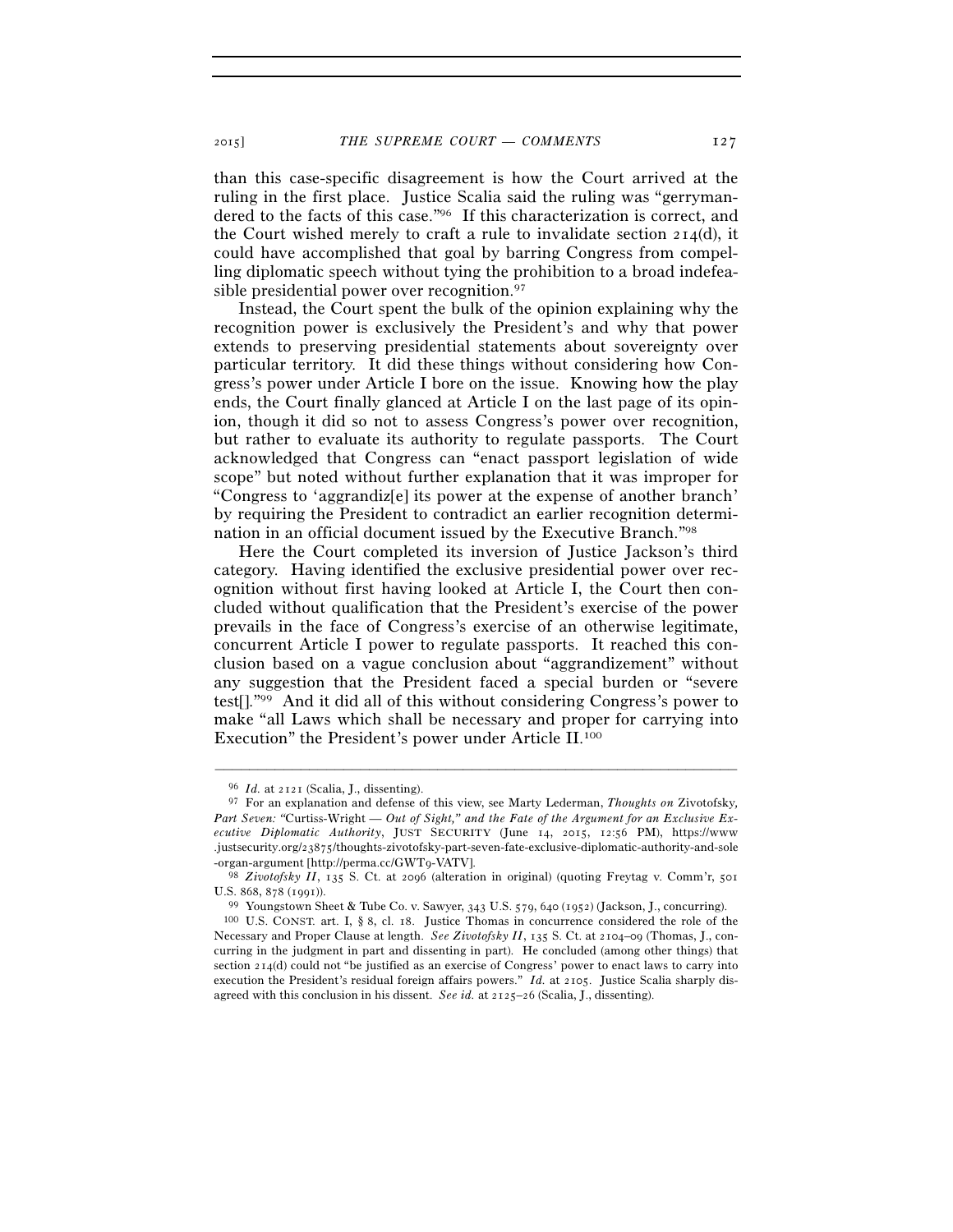### *B. The Ghost of* Curtiss-Wright

The Court did more than upend Justice Jackson's Category Three. It also breathed ambiguous new life into its main competitor for resolving whether the President can prevail in the face of a restraining foreign relations statute — *Curtiss-Wright*.<sup>101</sup> To an opinion upholding a simple delegation to impose an arms embargo, Justice Sutherland larded on famously broad dicta about the President's "exclusive power . . . as the *sole* organ of the federal government in the field of international relations," where "the President *alone* has the power to speak or listen as a representative of the nation."<sup>102</sup> Justice Sutherland ignored Article II in making these loose claims, probably because the premise of his analysis was that the federal foreign relations power did not derive from the Constitution.103 Instead, he emphasized the President's functional advantages in foreign relations: "unity of design," "secrecy and dispatch," and the "better opportunity of knowing the conditions which prevail in foreign countries."104

Scholars have excoriated *Curtiss-Wright* since it was decided.105 Its historical claims and extraconstitutional theory of the U.S. foreign relations power are clearly wrong, and its dicta about presidential exclusivity threaten to swallow up Congress's Article I foreign relations powers. And yet the dicta remain influential. The Supreme Court never applied them to uphold presidential defiance of a foreign relations statute, but the Court and especially the lower courts have often relied on the dicta to support a generous reading of the President's foreign relations powers.106 The Solicitor General often invokes the decision for the same reason and did so ten times in his merits brief in *Zivotofsky II*. 107

<sup>&</sup>lt;sup>101</sup> United States v. Curtiss-Wright Exp. Corp., 299 U.S. 304 (1936).<br><sup>102</sup> *Id.* at 319–20 (emphasis added).<br><sup>103</sup> *Id.* at 315–18.<br><sup>104</sup> *Id.* at 319–20 (quoting S. COMM. ON FOREIGN RELATIONS, REPORT, S. REP. NO. 24-40 (1st Sess. 1836)).

<sup>105</sup> For a summary, see Louis Fisher, *The Law: Presidential Inherent Power: The "Sole Organ" Doctrine*, 37 PRESIDENTIAL STUD. Q. 139, 149–50 (2007). 106 *See, e.g.*, Dames & Moore v. Regan, 453 U.S. 654, 661–62 (1981); Haig v. Agee, 453 U.S. 280,

<sup>291</sup>–92 (1981); United States v. Pink, 315 U.S. 203, 229–30 (1942); Zivotofsky *ex rel.* Zivotofsky v. Sec'y of State, 725 F.3d 197, 211 (D.C. Cir. 2013); Al-Bihani v. Obama, 619 F.3d 1, 38–40 (D.C. Cir. 2010) (Kavanaugh, J., concurring in the denial of rehearing en banc); Arar v. Ashcroft, 585 F.3d 559, 575 (2d Cir. 2009) (en banc). 107 Brief for the Respondent, *Zivotofsky II*, 135 S. Ct. 2076 (2015) (No. 13-628); *see also, e.g.*,

Brief for the United States as Amicus Curiae Supporting Respondent at 40, 44, Medellín v. Dretke, 544 U.S. 660 (2005) (No. 04-5928); Brief for the United States at 15, 41, Loving v. United States, 517 U.S. 748 (1996) (No. 94-1966); Brief for the Petitioner at 47–48, *Haig*, 453 U.S. 280 (No. 80-83); Brief for the United States at 14–15, New York Times Co. v. United States, 403 U.S. 713 (1971) (No. 1873).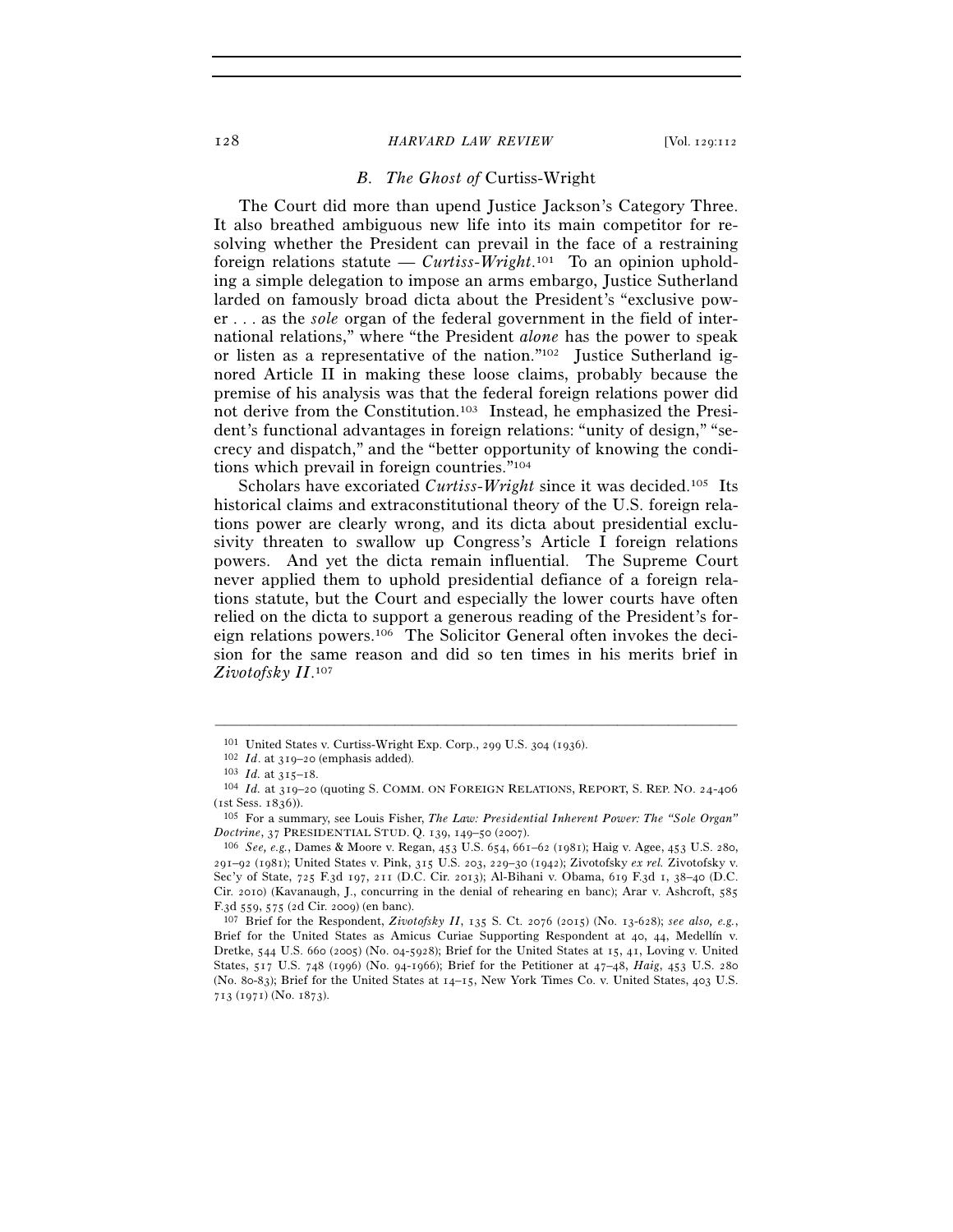On the surface, the majority in *Zivotofsky II* appeared to distance itself from some aspects of *Curtiss-Wright*. It emphasized the *Curtiss-Wright* decision's limited holding and noted that the statements about presidential exclusivity were dicta.108 It also "decline[d] to acknowledge" that the President had the "broad, undefined powers over foreign affairs" claimed by the Solicitor General in reliance on *Curtiss-Wright*, which the Court described as "unbounded power."109

Despite these qualifications, it is wrong to conclude that *Zivotofsky II* "expressly repudiates the *Curtiss-Wright* dicta."110 The Court didn't repudiate any aspect of *Curtiss-Wright*. As Justice Jackson had similarly done sixty-three years earlier in *Youngstown*, the Court simply noted that some of Justice Sutherland's statements were dicta and refused to rely on parts of it or to affirm broad claims the government made on its behalf.111 The Court also failed to retract dicta similar to *Curtiss-Wright*'s in other decisions.112

At the same time, the Court affirmed the President's "unique role in communicating with foreign governments" and explained this role by reference to *Curtiss-Wright*'s invocation of then-Congressman John Marshall's statement that the President "is the sole organ of the nation in its external relations, and its sole representative with foreign nations."113 The Court also cited *Curtiss-Wright* for the proposition that the "President has the sole power to negotiate treaties."114 And as not-

<sup>108</sup> *See Zivotofsky II*, 135 S. Ct. at 2089–90. 109 *Id.* at 2089. 110 Michael Dorf, Zivotofsky *May Be Remembered as Limiting Exclusive Presidential Power*, DORF ON LAW (June 8, 2015, 12:52 PM), http://www.dorfonlaw.org/2015/06/zivotofsky-may-be -remembered-as.html [http://perma.cc/P3DZ-YNZ6]; *see also* Michael J. Glennon, *Recognizable Power: The Supreme Court Deals a Blow to Executive Authority*, FOREIGN AFFAIRS (June 23, 2015), https://www.foreignaffairs.com/articles/united-states/2015-06-23/recognizable-power [http:// perma.cc/QK7H-K994] ("The Court deflated the executive's perennial favorite, the 1936 *Curtiss-*

*Wright* case . . . .").<br><sup>111</sup> *See* Youngstown Sheet & Tube Co. v. Sawyer, 343 U.S. 579, 635–36 n.2 (1952) (Jackson, J., concurring) (noting that the government relied on *Curtiss-Wright* but that the case involved the President's "right to act under and in accord with an Act of Congress," that "[m]uch of the Court's opinion is *dictum*," and that the case "does not solve the present controversy," because it simply "held that the strict limitation upon congressional delegations of power to the President over internal affairs does not apply with respect to delegations of power in external affairs"). 112 *See, e.g.*, Sale v. Haitian Ctrs. Council, Inc., 509 U.S. 155, 188 (1993) (arguing that "the Pres-

ident has unique responsibility" for the conduct of "foreign . . . affairs"); United States v. Louisiana, 363 U.S. 1, 35 (1960) ("The President . . . is the constitutional representative of the United States in its dealings with foreign nations."); *Ex parte* Hennen, 38 U.S. (13 Pet.) 230, 235 (1839) ("As the executive magistrate of the country, [the President] is the only functionary intrusted with the foreign relations of the nation.").

<sup>113</sup> *See Zivotofsky II*, 135 S. Ct. at 2090 (quoting United States v. Curtiss-Wright Exp. Corp., <sup>299</sup> U.S. 304, 319 (1936)). 114 *Id.* at 2086 (citing *Curtiss-Wright*, 299 U.S. at 319).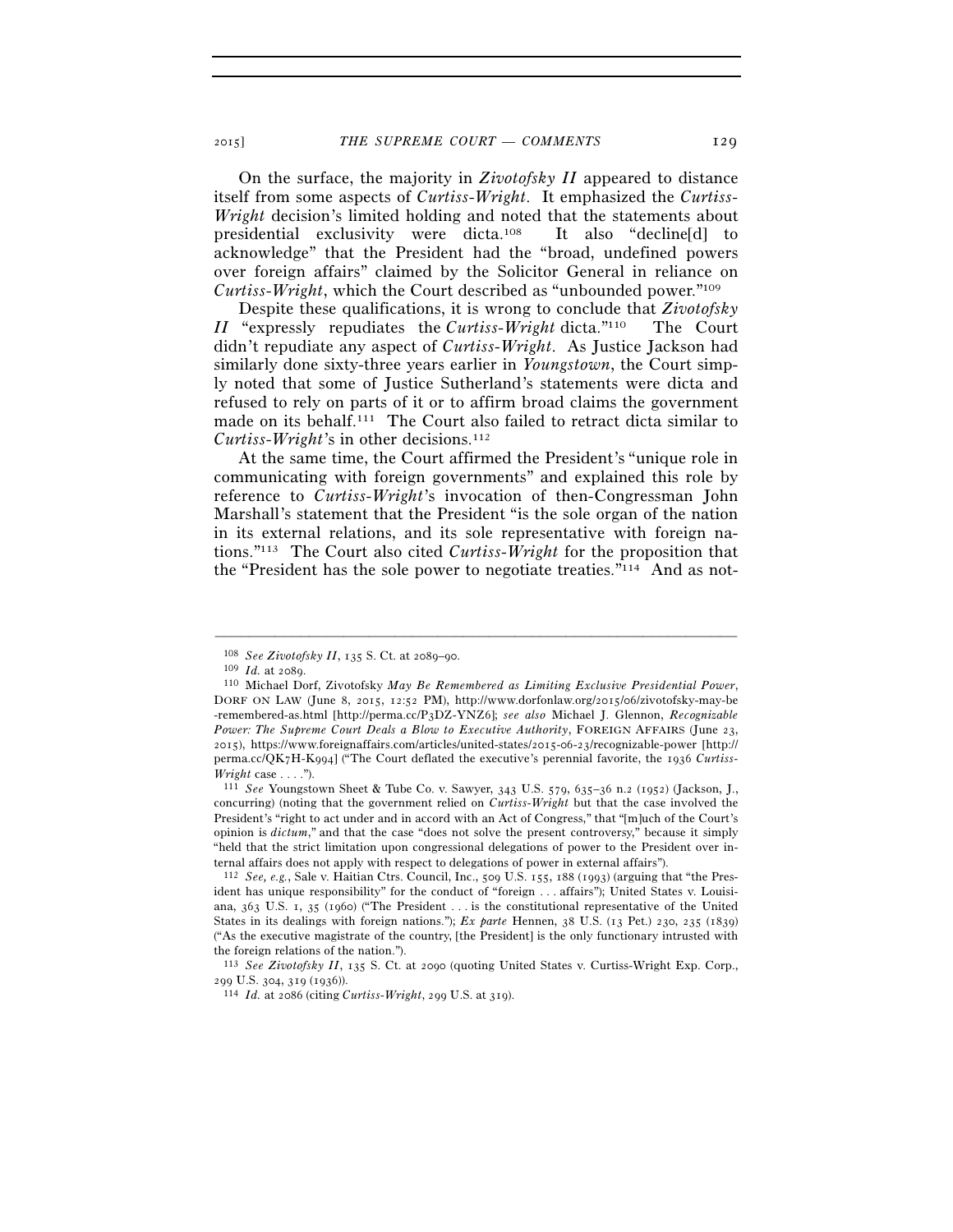ed above, it relied on expansive *Curtiss-Wright*-like functional arguments for presidential exclusivity throughout the opinion.<sup>115</sup>

In all of these ways, *Zivotofsky II* affirms *Curtiss-Wright*'s functional approach to exclusive presidential power. Except this time the Court embraced such a functional approach not in dicta in a case about delegation, as in *Curtiss-Wright*, but rather as the basis for holding that the President can defy a statute. Six months ago, Professors Ganesh Sitaraman and Ingrid Wuerth argued that a "revolution" and "fundamental paradigm shift" had resulted in a "new normal" in foreign relations law.116 The core of the shift was the Supreme Court's rejection of the presidency's functional characteristics (speed, secrecy, dispatch, and the like) as the touchstone for assessing presidential power or resolving separation-of-powers disputes related to foreign relations.117 These descriptive claims lacked a supporting causal mechanism.118 And *Zivotofsky II* defied the claims one month after they were published, when it made clear that the Court had not in fact rejected functional considerations as a basis for measuring presidential power in foreign relations, and could switch back to it on a dime.119

We cannot say whether the Court will now revert to what seemed like a pattern of formalism prior to *Zivotofsky II*. What is clear, however, is that the functional arguments the Court embraced "*systematically* favor the unitary President over the plural Congress in disputes

–––––––––––––––––––––––––––––––––––––––––––––––––––––––––––––

<sup>70</sup> U. COLO. L. REV. 1395 (1999) (making a similar descriptive argument in an earlier era). 118 *See* Sitaraman & Wuerth, *supra* note 116, at 1905–06 (acknowledging that authors "do not seek here to explain *why* normalization is taking place" and that "a thorough account of the reasons for why normalization has taken root must be left to another day"). 119 The Court also acted contrary to Sitaraman and Wuerth's normalization thesis, *see id.* at

1930–33, in adopting the Solicitor General's constitutional arguments for presidential exclusivity, *see* Brief for the Respondent, *Zivotofsky II*, 135 S. Ct. 2076 (2015) (No. 13-628), and in giving deference to the executive branch's assessment of the effect of section  $214(d)$  on the President's recognition policy, *see* Bradley, *supra* note 73, at 8 n.43 (noting the "subtle" form of deference under which the Court concluded that section 214(d) had the effect of contradicting the executive branch's recognition policy concerning Jerusalem by citing the D.C. Circuit's express reliance on executive branch deference). The Court's emphasis on the need for the President to speak with "one voice," *Zivotofsky II*, 135 S. Ct. at 2086, 2094, 2095, is also at odds with the normalization thesis, *see* Sitaraman & Wuerth, *supra* note 116, at 1925–27. The Court in *Zivotofsky II* had no occasion to address the other elements of normalization, and *Zivotofsky I*'s holding on the political question doctrine was a piece of evidence in favor of normalization. *See id*.

<sup>115</sup> *See id.* at 2086–87, 2088, 2090, 2094–96; *see also supra* section I.A.3. 116 *See* Ganesh Sitaraman & Ingrid Wuerth, *The Normalization of Foreign Relations Law*, <sup>128</sup> HARV. L. REV. 1897, 1901, 1906 (2015).<br><sup>117</sup> *See id.* at 1901 (defining the "second revolution" in foreign affairs as "the reverse of ... the

Sutherland revolution in the early twentieth century"); *id.* at 1935–42 (criticizing the supposedly unique functional characteristics of the presidency in foreign relations that the revolution rejected); *see also* Harlan Grant Cohen, *Formalism and Distrust: Foreign Affairs Law in the Roberts Court*, 83 GEO. WASH. L. REV. 380, 380, 384 (2015) (arguing that the Court had "jettisoned its traditional functionalism" and that "foreign affairs formalism . . . is the new reality" in foreign relations law); Jack L. Goldsmith, *The New Formalism in United States Foreign Relations Law*,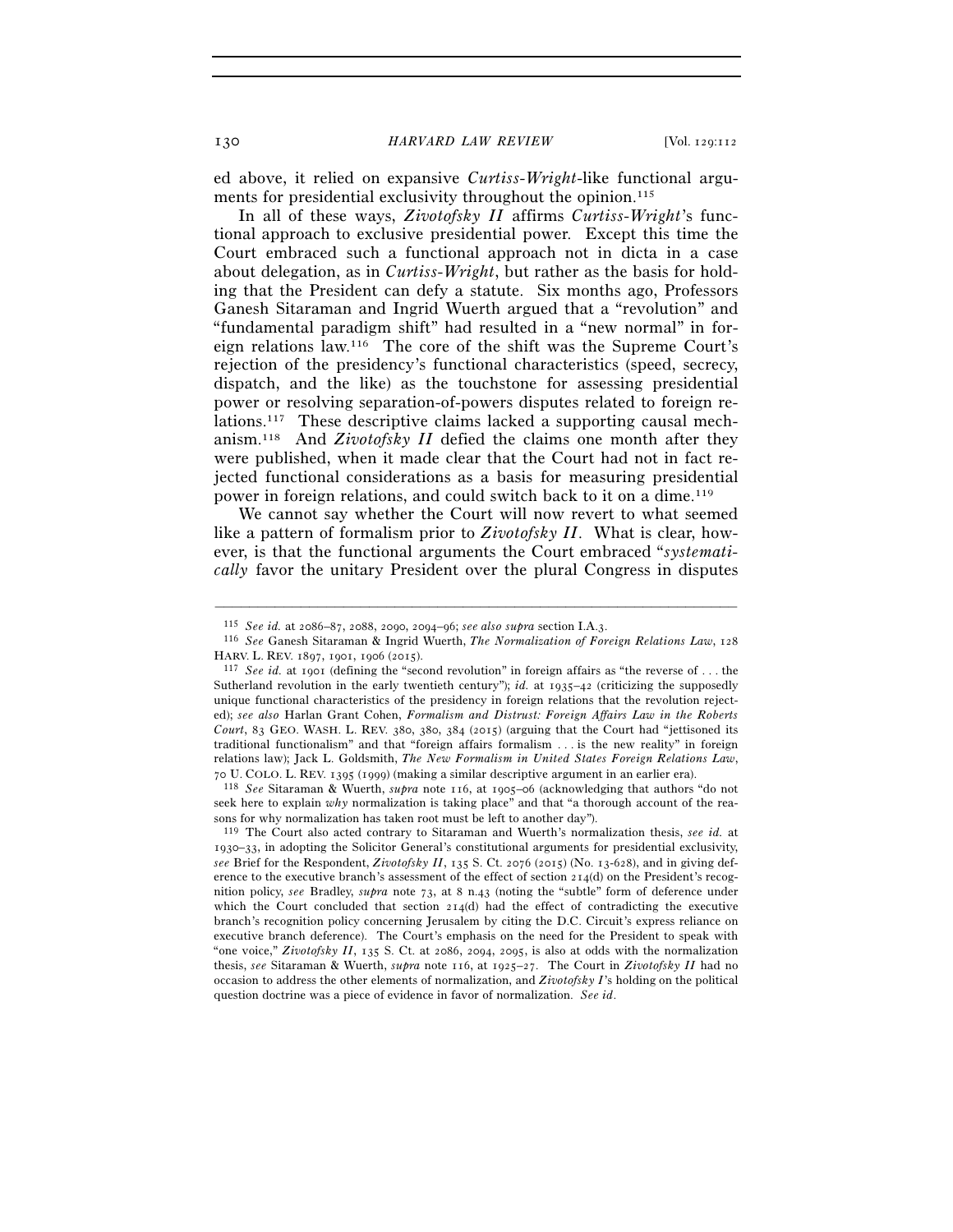involving foreign affairs," as Justice Scalia noted in dissent.<sup>120</sup> They potentially apply to situations far beyond the recognition context, and the Court provided no principled limit on their broader application.

## *C. Uncertain Limits*

Although the Court did not articulate principled limits on its functional approach to presidential exclusivity, it did say that its holding applies only to the recognition power (and its corollaries about territorial sovereignty and presidential speech) and that Congress retains important legislative powers in foreign relations.121 Some commentators read these statements to indicate that future courts might limit *Zivotofsky II* to the recognition context, and that the decision might one day be seen as a victory for congressional supremacy.122

Perhaps, but the statements also support a quite different reading. Most of them seem like an ironic commentary on the Court's broad holding about exclusive presidential power. Until *Zivotofsky II*, the Court had little need to provide comfort with remarks like "it is Congress that makes laws, and in countless ways its laws will and should shape the Nation's course."123 The Court also reminded us that "it is for the Congress to enact the laws, including 'all Laws which shall be necessary and proper for carrying into Execution' the powers of the Federal Government."124 This truism might have carried more weight had the Court examined the Necessary and Proper Clause's relevance to the case before it. But the Court never again mentions the clause. It thus provides no guidance on the crucial question of how Congress's authority to carry into execution presidential power relates to the President's independent and exclusive foreign relations powers.<sup>125</sup> If anything, the Court's detailed functional analysis in support of exclusive presidential power, followed by mostly platitudinous statements about Congress's still-important role in this area, unsettles what most com-

<sup>&</sup>lt;sup>120</sup> Zivotofsky II, 135 S. Ct. at 2123 (Scalia, J., dissenting).<br>
<sup>121</sup> See id. at 2086–88, 2090, 2095–96 (majority opinion).<br>
<sup>122</sup> See, e.g., Dorf, supra note 110; Glennon, supra note 110.<br>
<sup>123</sup> Zivotofsky II, 135 S. decisions affecting foreign relations — including decisions that may determine the course of our relations with recognized countries — require congressional action."); *id*. at 2088 ("Congress has an important role in other aspects of foreign policy, and the President may be bound by any number of laws Congress enacts."); *id.* at 2090 ("The Executive is not free from the ordinary controls and checks of Congress merely because foreign affairs are at issue. It is not for the President alone to determine the whole content of the Nation's foreign policy.") (internal citations omitted).<br> $124$  *Id.* at  $2087$  (quoting U.S. CONST. art. I, § 8, cl. 18).

<sup>&</sup>lt;sup>125</sup> Justice Thomas in concurrence and Justice Scalia in dissent discussed elements of this issue at length. *See supra* note 100; *see also* John F. Manning, *The Supreme Court, 2013 Term — Foreword: The Means of Constitutional Power*, 128 HARV. L. REV. 1, 43–48, 78–83 (articulating a theory for how the Necessary and Proper Clause should operate in regard to the President's Article II powers).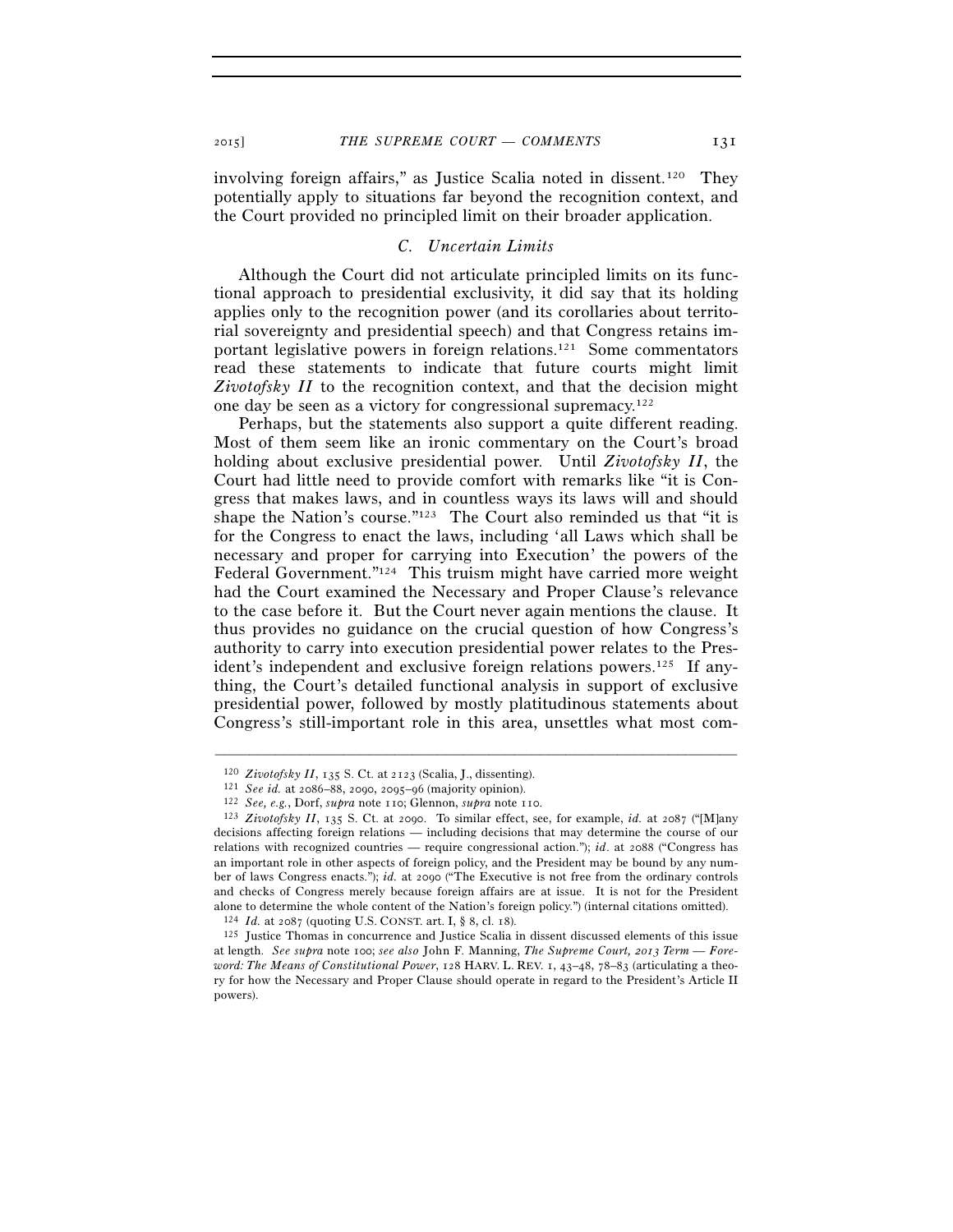mentators assumed was Congress's ultimate ex post control over the direction of U.S. foreign policy.126 The Court may be right that "[i]n a world that is ever more compressed and interdependent, it is essential the congressional role in foreign affairs be understood and respected."127 But the Court failed utterly in that essential aim.

The Court's most significant statement about congressional power came when it distinguished between the President's exclusive "formal act of recognition" and Congress's authority under Article I "regarding many of the policy determinations that precede and follow the act of recognition itself."128 Congress can "disagree[] with the President's recognition policy" through legislation, said the Court, adding that "[f]ormal recognition may seem a hollow act if it is not accompanied by the dispatch of an ambassador, the easing of trade restrictions, and the conclusion of treaties."129 The implication here and in other places is that Congress can exercise its powers under Article I to *affect* the President's recognition determination as long as it does not *effect* recognition. The Court seemed to be groping toward a formalist distinction: Congress can exercise its Article I powers to burden an exclusive Article II power as long as it doesn't exercise an Article II power.

The problem with this potentially limiting formalist principle is that *Zivotofsky II* did not apply it. A formalist ruling became hard once the Court acknowledged that section  $214(d)$  was not "a formal act" of recognition," and moved instead to the nonformalist assessments of "whether § 214(d) *infringes on* the Executive's . . . recognition with respect to Jerusalem," and whether Congress's exercise of its authority over passports unduly "*aggrandiz[ed]* its power."130 In the end, the Court made the qualitative judgment that Congress burdened rather than exercised the recognition power. The Court thus provided no guidance for distinguishing (i) proper exercises of Article I concerning "policy determinations that precede and follow" recognition that can render recognition a "hollow act," from (ii) the improper exercises of Article I (like the passport legislation) that "contradict [the President's] prior recognition determination."131

<sup>&</sup>lt;sup>126</sup> *See, e.g.*, Bellia, *supra* note 59, at 114–21 (collecting authorities).<br>
<sup>127</sup> *Zivotofsky II*, 135 S. Ct. at 2090.<br>
<sup>128</sup> *Id.* at 2087.<br>
<sup>129</sup> *Id.* at 2094 (emphasis added); *id.* at 2096 (quoting Freytag v. Co (1991)) (emphasis added).  $131 \; Id.$  at 2087, 2095.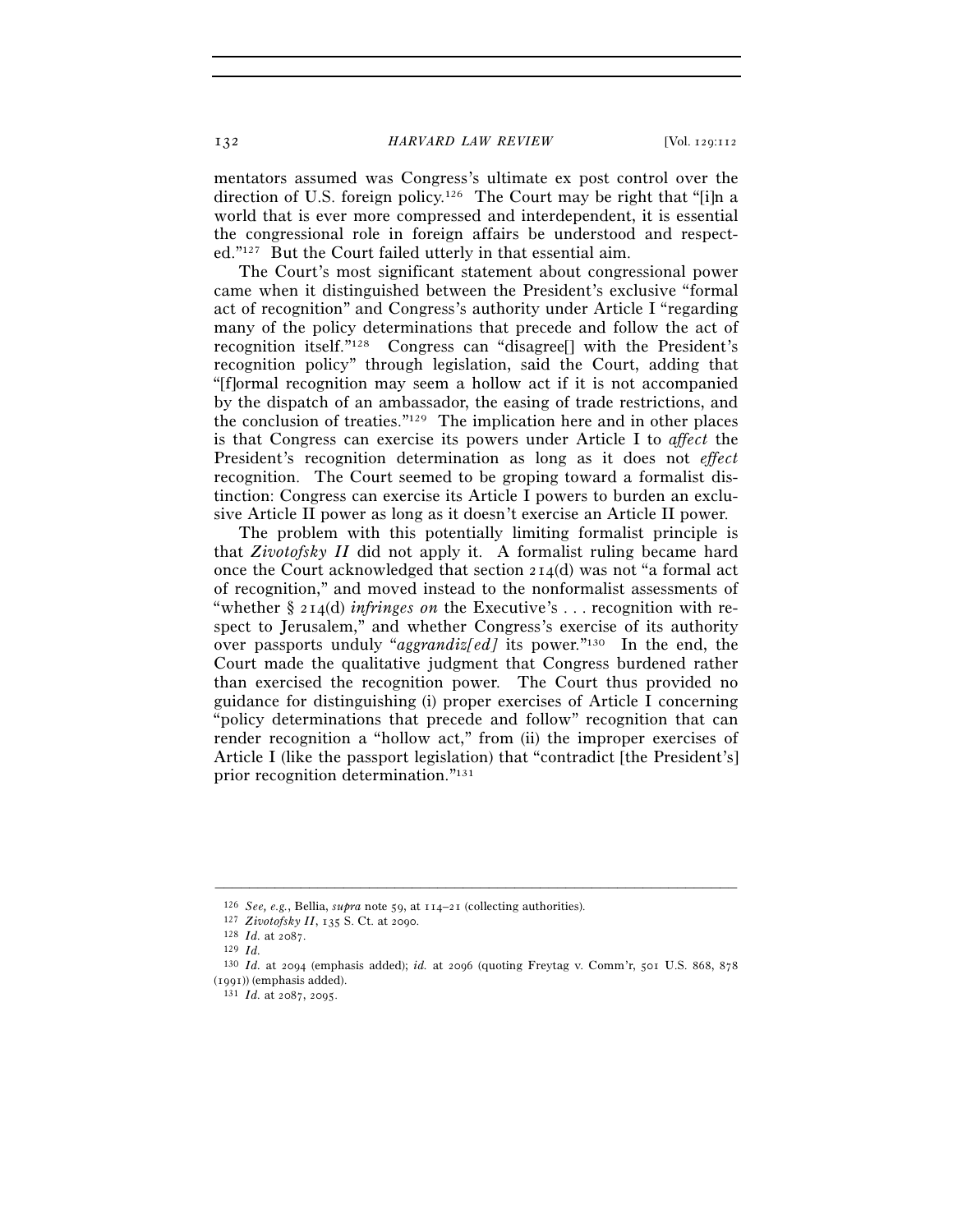### II. *ZIVOTOFSKY II* AS PRECEDENT IN THE EXECUTIVE BRANCH

*Zivotofsky II* is a victory for presidential foreign relations power. But it almost certainly does not portend a new era of judicial indulgence of broad exercises of that power.

Separation-of-powers disputes between the branches in foreign relations — including direct clashes of the sort at issue in *Zivotofsky II* — arise all the time but are rarely adjudicated. The main reason this is so is the absence of a plaintiff with standing and a cause of action, but other reasons include the political question doctrine (which despite *Zivotofsky I* is not dead) and related justiciability and practical factors, including secrecy, ripeness, jurisdictional limitations, and more.<sup>132</sup> Judicial review is unavailable for most of the instances in which Presidents arguably stretch or defy congressional authorizations, or act contrary to congressional restraints in diplomatic, intelligence, and military affairs. *Zivotofsky II* is unusual not just for its analysis and holding, but also for the uncommon set of circumstances that led it to be resolved in court at all.<sup>133</sup>

Even when foreign relations clashes reach the Court, *Zivotofsky II*'s internal logic will not likely have predictable consequences there. The Supreme Court has no institutional predilection in favor of presidential power, and if anything has shown a tendency to read it narrowly in the foreign relations context in recent years.134 Especially in foreign relations cases, as *Zivotofsky II* suggests, judicial outcomes and the doctrines used to justify them are largely driven, as Justice Jackson said in a narrower context, by "imperatives of events and contemporary imponderables rather than on abstract theories of law."135 In the next foreign relations dispute between the branches, the judiciary can latch on to *Zivotofsky II*'s stated limitations, or ignore the mess it made of Jackson's third category, or distinguish its odd use of constitutional structure and historical practice as unique to the recognition and passport context.

<sup>132</sup> *See* CURTIS A. BRADLEY & JACK L. GOLDSMITH, FOREIGN RELATIONS LAW 49–71 (5th ed. 2014); HENKIN, *supra* note 26, at 4, 135–36, 141–48; Robert M. Chesney, *State Secrets and the Limits of National Security Litigation*, 75 GEO. WASH. L. REV. 1249 (2007). 133 For example, there was a significant question in the case, not raised by the government, of

whether Zivotofsky had standing. *See* Marty Lederman*, Thoughts on* Zivotofsky*, Part Two: Whither Article III Standing?*, JUST SECURITY (June 10, 2015, 5:55 PM), https://www .justsecurity.org/23659/thoughts-zivotofsky-part-two-article-iii-standing [http://perma.cc/RY58 -77BV]; William Baude, Opinion, *The Legal Power of "Standing*,*"* N.Y. TIMES (May 14, 2015), http://www.nytimes.com/2015/05/14/opinion/the-legal-power-of-standing.html [http://perma.cc /26SM-2SX5]. The Court has taken a case for next term that raises standing issues similar to the ones present but unaddressed by the Court in *Zivotofsky II. See* Robins v. Spokeo, Inc., 742 F.3d

<sup>&</sup>lt;sup>134</sup> See Sitaraman & Wuerth, *supra* note 116, at 1922–23, 1930–34.<br><sup>135</sup> Youngstown Sheet & Tube Co. v. Sawyer, 343 U.S. 579, 637 (1952) (Jackson, J., concurring).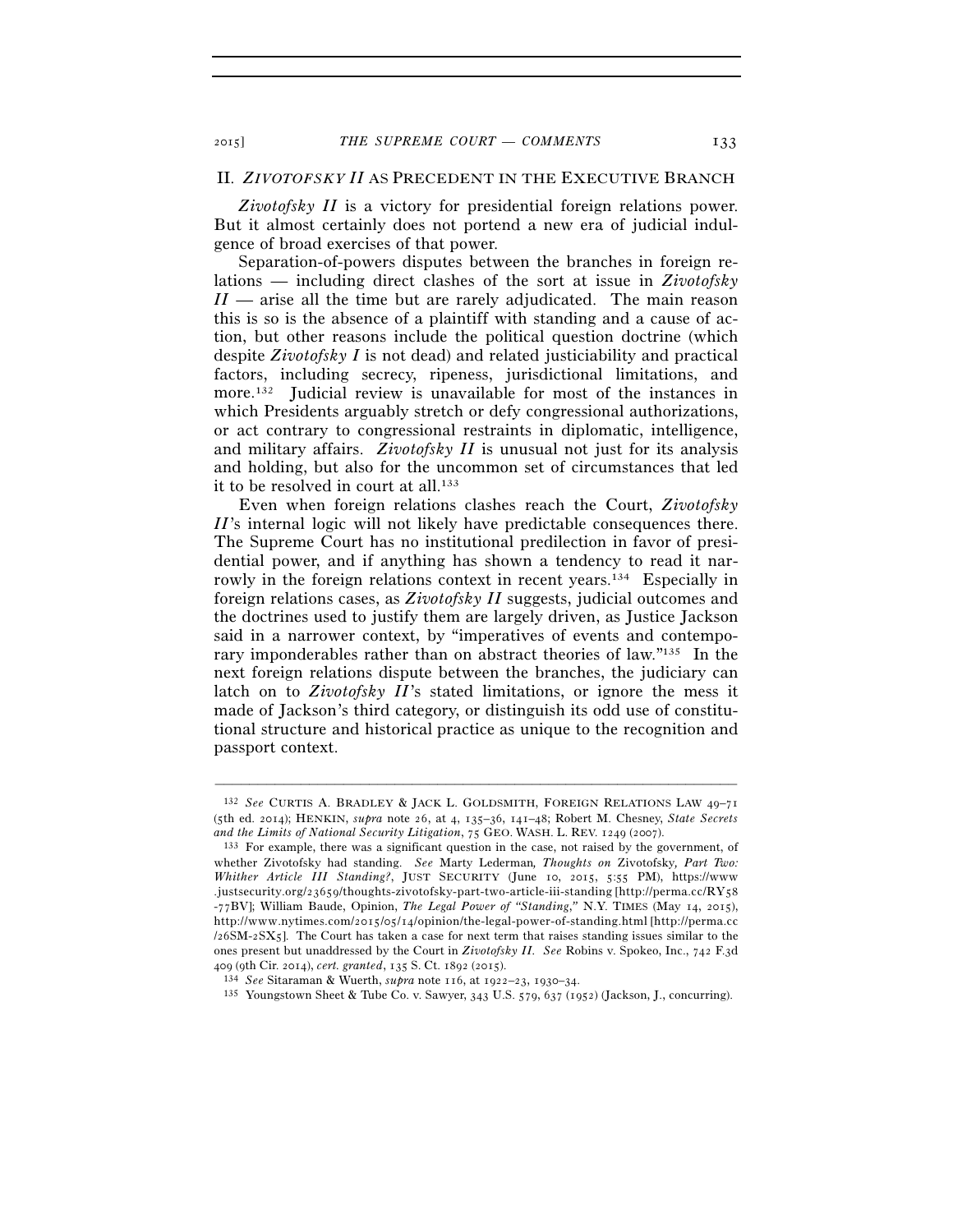To say that *Zivotofsky II* lacks predictable consequences in the judiciary is not to say that it lacks predictable consequences on presidential power. It will have such consequences in the executive branch, which operates under very different principles and incentives than the judiciary. Unlike judges, executive branch lawyers have an institutional predilection to read presidential power broadly. They will accordingly tend to construe *Zivotofsky II*'s holding, dicta, and ambiguities in the President's favor.

### *A. How the Executive Branch Views Supreme Court Precedent*

The President's duty to "take Care that the Laws be faithfully executed" requires him to obey and enforce the mass of laws enacted by Congress.136 Before the President can obey and enforce the laws, he must determine their meaning, what they authorize and prohibit, and how they fit together. He also "has an independent constitutional obligation to interpret and apply the Constitution" that flows not just from the Take Care Clause but from his constitutional oath as well.137 When the President believes a law violates a constitutional provision, including Article II, the Take Care and Oath Clauses counsel against enforcing or obeying the statute because, as *Marbury* teaches, "a legislative act contrary to the constitution is not law."138

Although the President has the final word in the executive branch on these legal issues, the Attorney General has provided the President and executive agencies with advice on such issues since 1789. 139 The Attorney General in turn delegates her advisory function to the Office of Legal Counsel  $(OLC)$ .<sup>140</sup> OLC is not the only executive branch office that will interpret and apply *Zivotofsky II*. But it is at the forefront of executive branch clashes with Congress, and it often publishes its legal advice on separation-of-powers disputes. What it says reflects

<sup>&</sup>lt;sup>136</sup> U.S. CONST. art. II, § 3. 137 The Constitutional Separation of Powers Between the President & Cong., 20 Op. O.L.C. 124, 128 (1996); *see also* U.S. CONST. art. II, § 1, cl. 8 (requiring President to swear that he will "to the best of [his] Ability, preserve, protect and defend the Constitution of the United States"). The President's duty to interpret and apply the Constitution is heightened in the many situations that are beyond judicial review because of jurisdiction or justiciability limits, or in situations when courts defer to political branches' views of the Constitution. *See* Trevor W. Morrison, *Constitutional Alarmism*, 124 HARV. L. REV. 1688, 1694–97 (2011). 138 Marbury v. Madison, 5 U.S. (1 Cranch) 137, 177 (1803); *see also* Issues Raised by Foreign

Relations Authorization Bill, 14 Op. O.L.C. 37, 46–52 (1990). The executive branch has also stated that the constitutional objection must be "well-founded," Presidential Signing Statements: Memorandum for the Heads of Exec. Dep'ts & Agencies, 74 Fed. Reg. 10,669, 10,669 (Mar. 9, 2009), and that the decision to disregard is "necessarily specific to context," Presidential Authority to Decline to Execute Unconstitutional Statutes, 18 Op. O.L.C. 199, 200 (1994).

<sup>139 28</sup> U.S.C. §§ 511–513 (2012); Judiciary Act of 1789, ch. 20, § 35, 1 Stat. 73, 93. 140 General Functions, 28 C.F.R. § 0.25 (2014).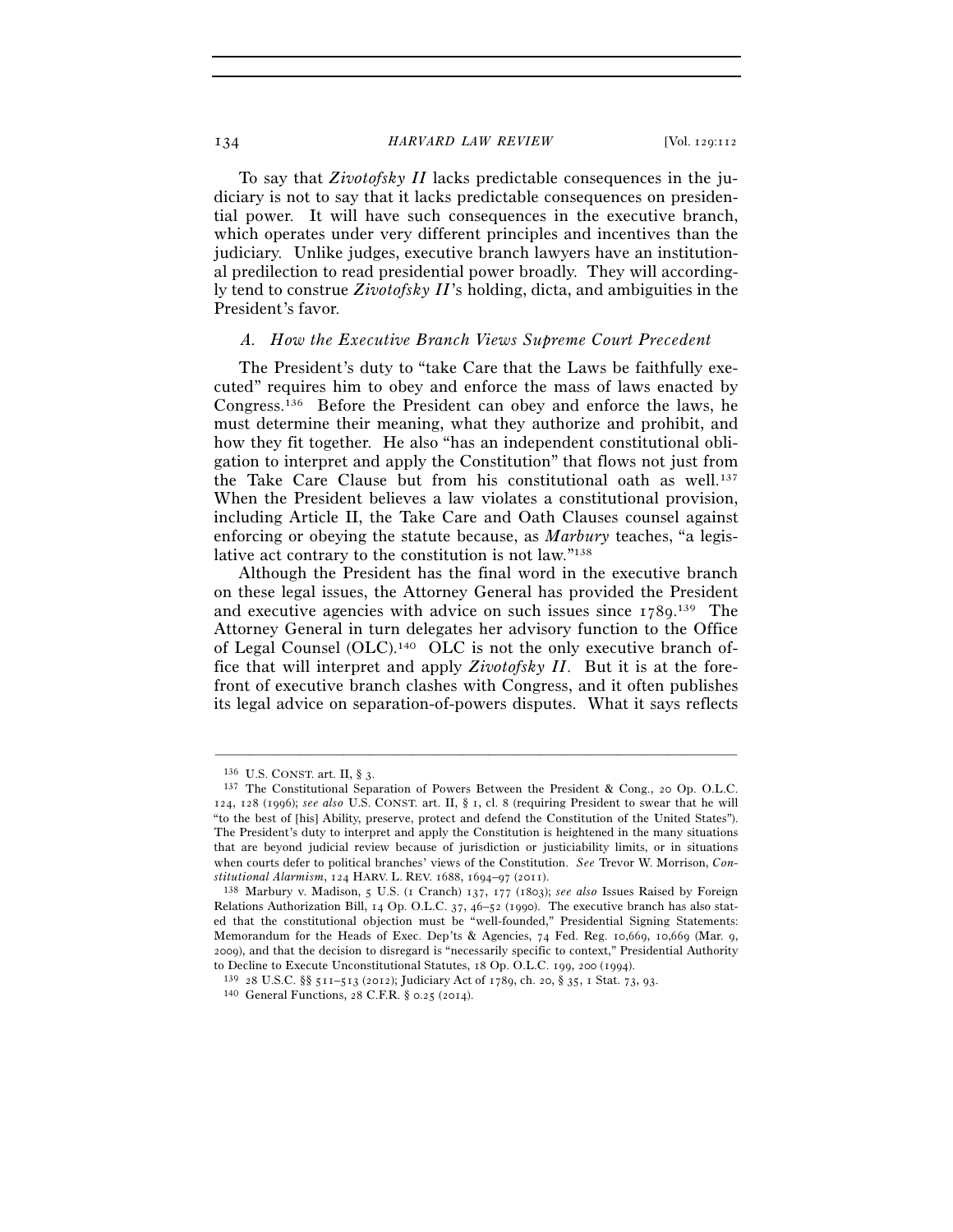the executive branch view of both separation of powers and judicial precedent.

OLC says its legal advice is "based on its best understanding of what the law requires — not simply an advocate's defense of the contemplated action or position proposed by an agency or the Administration."141 In performing this task it follows Supreme Court precedents and in general looks at the same sources as courts, with some important modifications.142 Because OLC is part of the executive branch, "its analyses may also reflect the institutional traditions and competencies of that branch of the Government."143 Among other things, this means that OLC "ordinarily give[s] great weight to any relevant past opinions of Attorneys General and the Office," and that its work "may appropriately reflect the fact that its responsibilities also include facilitating the work of the Executive Branch and the objectives of the President, consistent with the law."144

OLC's self-description is largely borne out in its opinions but is not a complete picture.145 The head of OLC is nominated by the President, shares his general legal and political outlook, and sees his task of facilitating the President's objectives through that lens.146 Because OLC addresses many issues that never reach court and for which there is no controlling precedent, it tends to rely on general principles embodied in Supreme Court dicta, especially ones that favor presidential power.147 It also relies heavily on executive branch opinions and precedents, and on legally undertheorized statements by Presidents and other executive officials in signing statements and speeches. The "institutional traditions and competencies" that inform OLC's reading of precedent and dicta include proprietary intelligence information and the President's unique responsibilities for conducting U.S. foreign relations.148 These factors together lead OLC (and the executive branch

<sup>141</sup> Memorandum from David J. Barron, Acting Assistant Att'y Gen., Office of Legal Counsel, to Att'ys of the Office, Re: Best Practices for OLC Legal Advice & Written Opinions 1 (July 16, 2010), http://www.justice.gov/olc/pdf/olc-legal-advice-opinions.pdf [http://perma.cc/WW6D-SVQJ].  $^{142}\;$   $Id.$  at  $z.$ 

<sup>&</sup>lt;sup>143</sup> *Id.* For an explanation and defense of why the executive branch views its practices and <sup>144</sup> *Id.* For an explanation and defense of why the executive branch views its practices and opinions as legal precedents, see H. Jefferson Powell, *The President's Authority over Foreign Af*fairs: An Executive Branch Perspective, 67 GEO. WASH. L. REV. 527, 530–31 (1999).<br><sup>145</sup> See generally JACK GOLDSMITH, THE TERROR PRESIDENCY (2007).<br><sup>146</sup> See, e.g., William H. Rehnquist, *The Old Order Changeth: The Depart* 

*John Mitchell*, 12 ARIZ. L. REV. 251, 252 (1970) ("[A]ny President, and any Attorney General, wants his immediate underlings to be not only competent attorneys, but to be politically and philosophically attuned to the policies of the administration.").

<sup>147</sup> For examples from the foreign relations context, see sources cited *infra* notes 167, 169. 148 *See* GOLDSMITH, *supra* note 145, at 35; David Barron, *Constitutionalism in the Shadow of* 

*Doctrine: The President's Non-Enforcement Power*, 63 LAW & CONTEMP. PROBS. 61, 92–95  $(2000)$ .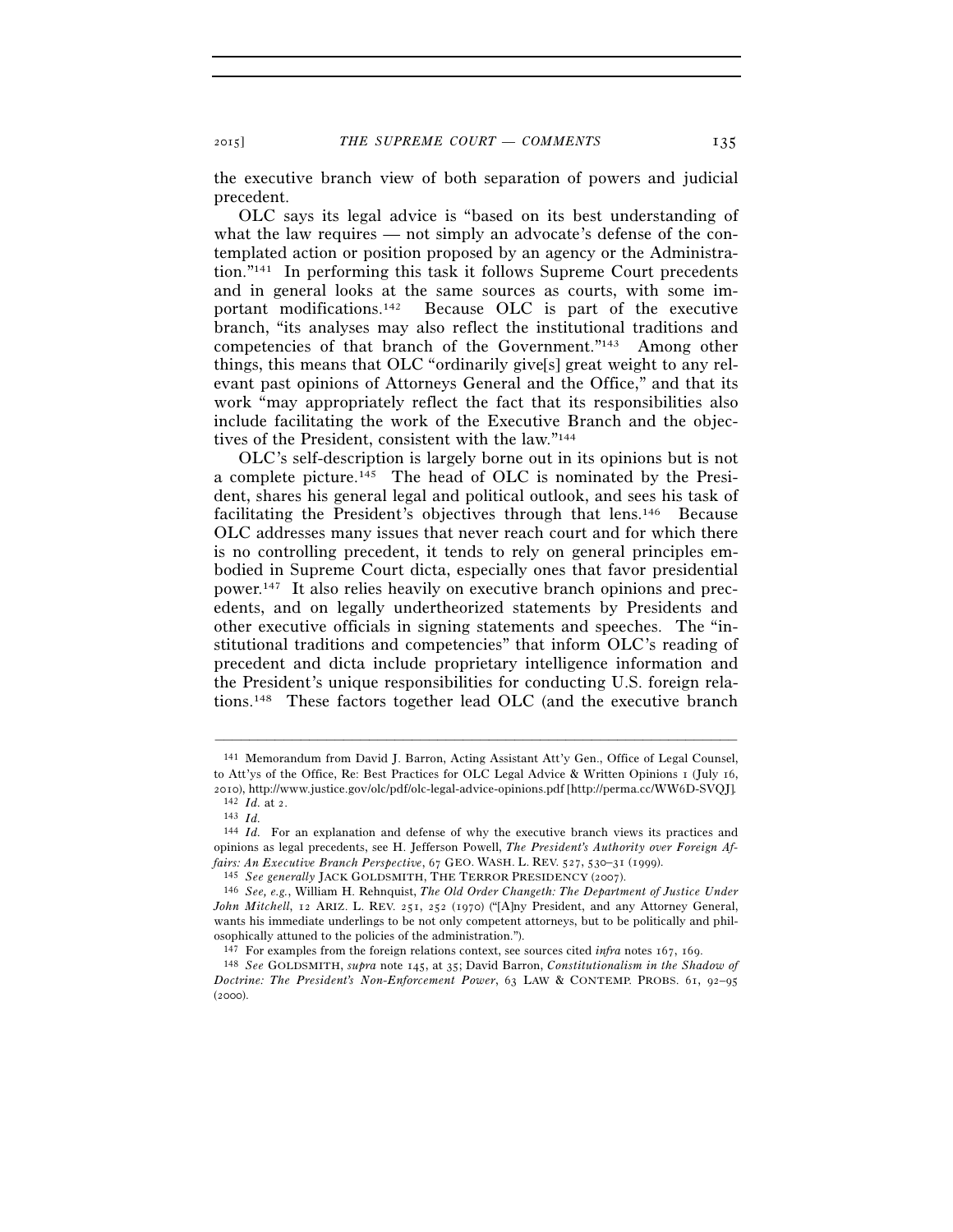generally) to take a broader, and perhaps much broader, view of presidential power than the Supreme Court.149 OLC also believes it has an "enhanced responsibility to resist unconstitutional provisions that encroach upon the constitutional powers of the Presidency," especially in cases beyond judicial review.150 In the aggregate, OLC's legal judgments "tend to be protective of executive power."151

### *B.* Zivotofsky II *in the Executive Branch*

One of course cannot precisely predict how OLC will interpret *Zivotofsky II*. OLC heads within and across different administrations possess different interpretive commitments despite their generally shared institutional outlook. And we cannot know the factual contexts or full range of issues in which *Zivotofsky II* may be relevant. We can be sure, however, that OLC will interpret the decision to favor the executive branch in its manifold interactions and disputes with Congress. What follows are some illustrative overlapping contexts in which OLC might do so.

 *1. The President's Exclusive Recognition Power.* — The President's recognition power has dimensions beyond those identified in *Zivotofsky II*. 152 In *United States v. Belmont*, the Court held that as an incident to his recognition of the Soviet Union, President Roosevelt had the power to make an executive agreement that accepted an assignment of Soviet property with the effect of validating Soviet government acts in the United States and preempting state law.153 The Court viewed "[t]he recognition, establishment of diplomatic relations, the assignment, and agreements with respect thereto" as "all parts of one transaction," and added that "in respect of what was done here, the Executive had authority to speak as the sole organ of that govern-

<sup>&</sup>lt;sup>149</sup> *See* GOLDSMITH, *supra* note 145, at 36–37.<br><sup>150</sup> Presidential Authority to Decline to Execute Unconstitutional Statutes, 18 Op. O.L.C. 199,

<sup>201</sup> (1994). 151 Morrison, *supra* note 137, at 1715. Some commentators maintain that OLC is guided entirely by obeisance to the President rather than law. *See, e.g.*, BRUCE ACKERMAN, THE DECLINE AND FALL OF THE AMERICAN REPUBLIC (2010). If true, *Zivotofsky II* couldn't influence OLC to make broader claims of presidential power in disputes with Congress because OLC would already maximize presidential discretion independent of Supreme Court precedent. But such critics exaggerate the political influences on OLC and too heavily discount the cultural norms and professional and institutional incentives that prevent it from being cowed by the White House. *See* Morrison, *supra* note 137, at 1713–23. They also ignore the numerous times, in both high- and low-profile contexts, that OLC applies Supreme Court and executive branch precedent to conclude that proposed presidential initiatives are unlawful. *Id.* at 1717–18. *See generally* Richard H. Pildes*, Law and the President*, 125 HARV. L. REV. 1381 (2012) (book review) (exploring various ways that law, including judicial precedent, constrains presidential power). It is as implausible to say that OLC is indifferent to Supreme Court precedents as it is to say that OLC reads those precedents just like courts do.

<sup>152</sup> *See* Powell, *supra* note 144, at 556–57; Reinstein, *supra* note 47, at 56 n.370. 153 *See* <sup>301</sup> U.S. 324, 330–31 (1937)*.*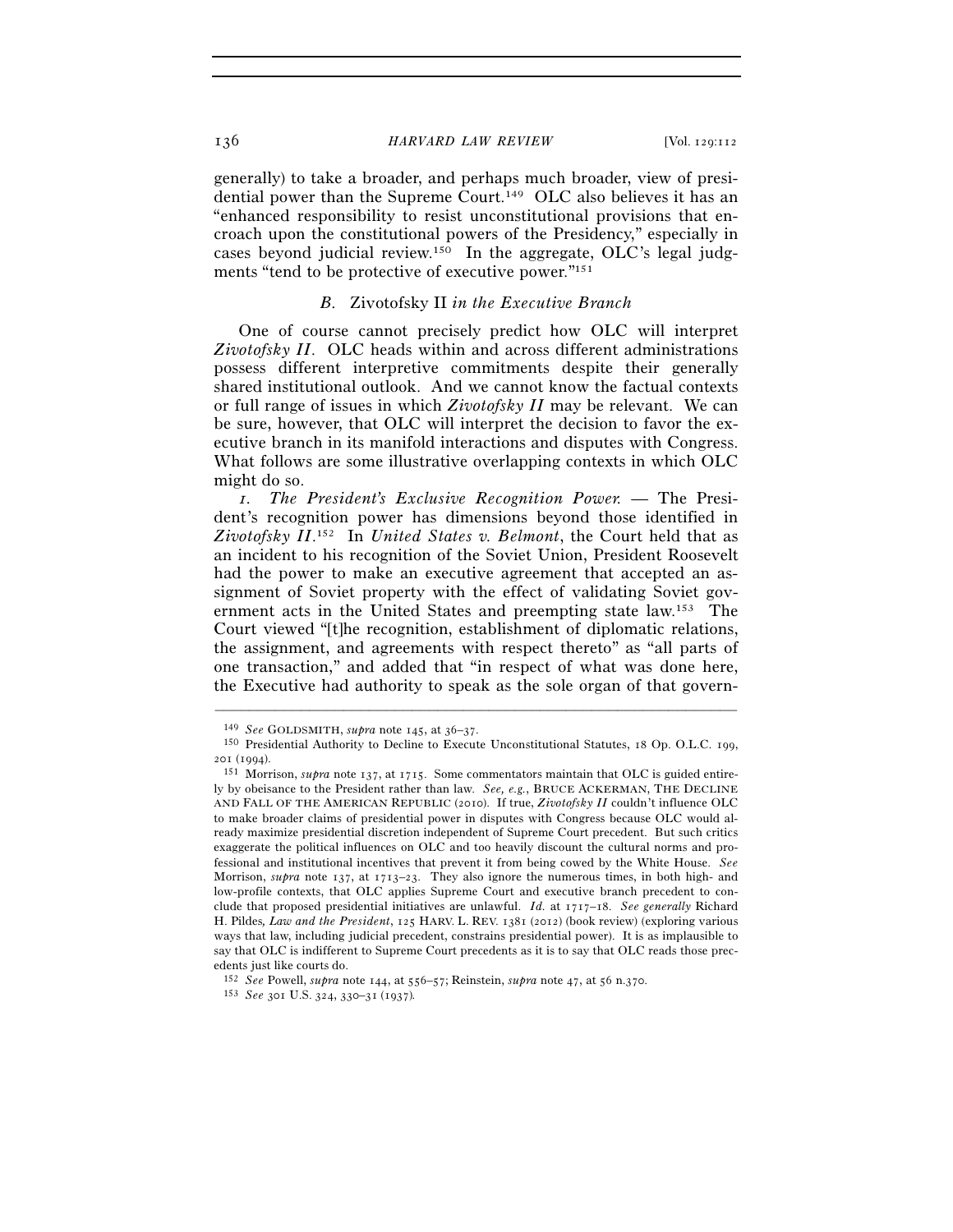ment."154 The Court's subsequent decision in *United States v. Pink* noted that the President's recognition authority "is not limited to a determination of the government to be recognized," but includes as well "the power to determine the policy which is to govern the question of recognition."155 *Pink* also suggested that the recognition power should be read broadly enough to be effective in "handling the delicate problems of foreign relations" and thus to authorize executive actions related to recognition (including preemption of state law) that would "thwart[] or seriously dilute[]" the President's exercise of the recognition power.<sup>156</sup>

These decisions will permit OLC to read the President's exclusive recognition power to include both powers incidental to recognition and any related "policy" that governs recognition. This reading seems especially apt since *Zivotofsky II* discussed these factors in the context of interpreting *Belmont* and *Pink* to support the President's exclusive recognition power.157 These factors might be relevant to any number of questions. For example, lower court precedent has suggested that executive agreements are subservient to federal statutes.158 That understanding is now up for grabs in the context of recognition. After *Zivotofsky II*, OLC could plausibly maintain that Congress cannot constrain or alter a tightly integrated bundle of presidential policy decisions in an executive agreement premised on his exclusive recognition power. The Court's reasoning could support this interpretation even if Congress were exercising its commerce power, or if the executive action at issue was a recognition decision not tied to an executive agreement. This line of argument is especially significant because the President's recognition power extends not just to states but also to governments, which change more frequently than do states.159

More broadly, Justice Scalia listed "a range of settings" where Congress has legislated on matters that burden a President's recognition determination.160 *Zivotofsky II* gives the executive branch more tools than before to resist these intrusions on presidential recognition decisions. Consider the Taiwan Relations Act.161 It did not formally reverse President Carter's recognition of the People's Republic of China

<sup>154</sup> *Id.* at 330.<br>
155 315 U.S. 203, 229 (1942).<br>
156 *Id.* at 229–30.<br>
157 *See Zivotofsky II*, 135 S. Ct. at 2087–91.<br>
158 *See* United States v. Guy W. Capps, Inc., 204 F.2d 655, 659–60 (4th Cir. 1953).<br>
159 *See Zivoto* 

<sup>&</sup>lt;sup>160</sup> *Id.* at 2122 (Scalia, J., dissenting).<br><sup>161</sup> Pub. L. No. 96-8, 93 Stat. 14 (1979) (codified as amended at 22 U.S.C. §§ 3301–3316 (2012)).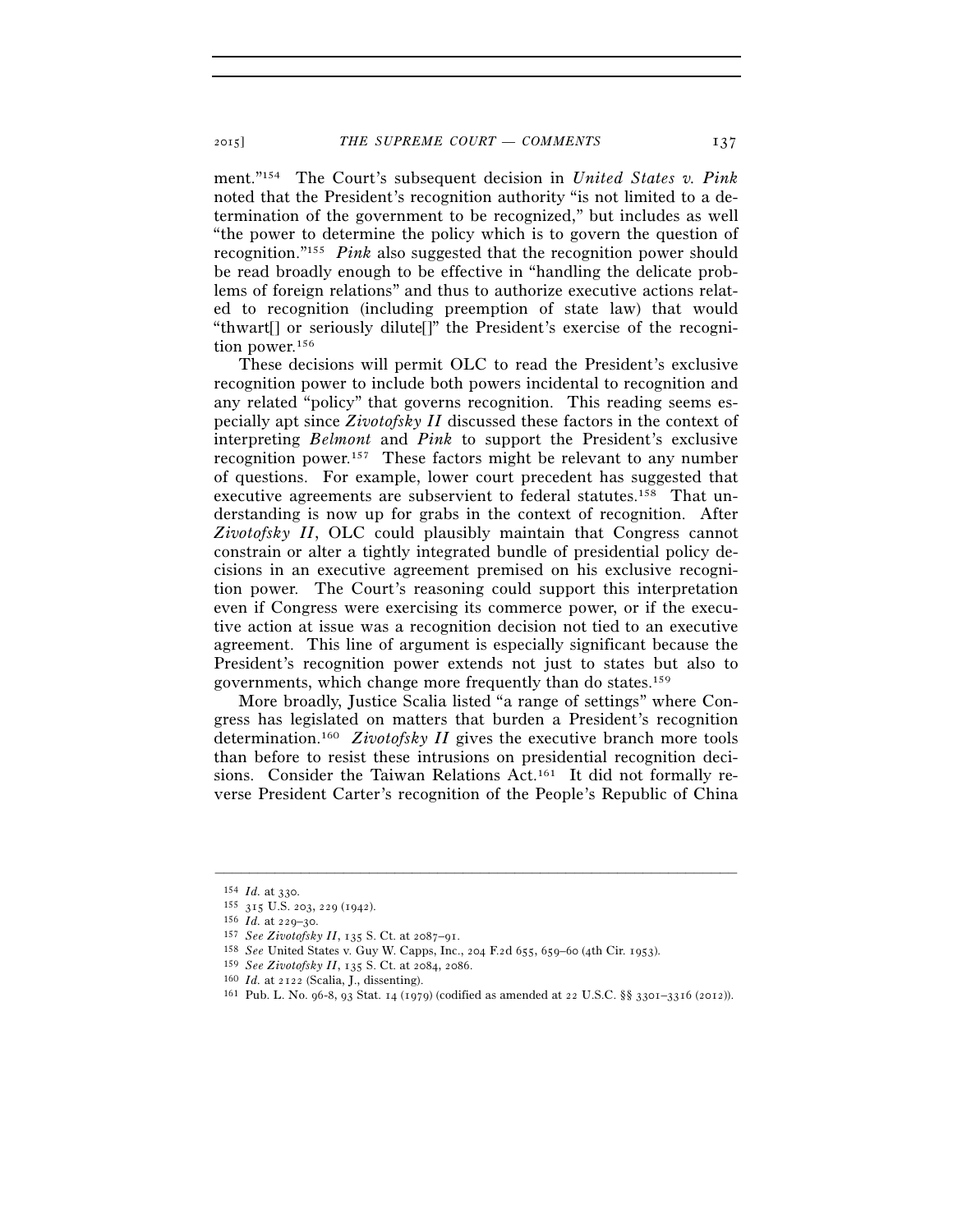and his derecognition of the Republic of China (ROC).162 But it did "determine the scope of, and set conditions on" his recognition decision, and diminished its "strategic ambiguity" by giving "the ROC practically all domestic and international rights of a recognized Taiwanese government."163 It is unclear under *Zivotofsky II* whether the Taiwan Relations Act amounts to "policy determinations that precede and follow the act of recognition itself," which the Court says Congress can legislate, or attempts to "contradict [the President's] prior recognition determination," which the Court says Congress cannot do.164 As noted above, the Court's hazy line ultimately turns on the nebulous determination of whether Congress "infringes" on or "aggrandizes" the Executive's recognition power.<sup>165</sup> While many factors inform this decision, *Zivotofsky II*'s reliance on functional factors in resolving the scope of the recognition power, as well as its clarification that *Pink* and *Belmont* are bases for presidential exclusivity vis-à-vis Congress, gives the executive branch leeway in characterizing congressional actions as inappropriately intruding into the President's exclusive competencies.166

*2. The President's Exclusive Power to Conduct Diplomacy.* — Long before *Zivotofsky II*, OLC had identified and applied what it describes as the President's "exclusive prerogatives in conducting the Nation's diplomatic relations."167 Its most recent published opinion on the topic says this authority extends to "any subject that has bearing on the national interest" and "includes the 'exclusive authority to determine the time, scope, and objectives' of international negotiations and the individuals who will represent the United States in those contexts," as well as "activities, functions, and preparatory work necessary to carry out meaningful diplomatic interaction with foreign officials."168 OLC grounds this exclusive presidential power in several clauses of Article II, in Supreme Court dicta (including, sometimes,

<sup>162</sup> *Compare id.*, *with* Joint Communique on the Establishment of Diplomatic Relations Between the United States and the People's Republic of China, 2 PUB. PAPERS 2264 (Dec. 15, 1978).<br>
163 Reinstein, *supra* note 47, at 48–49.<br>
164 *Zivotofsky II*, 135 S. Ct. at 2087, 2095.<br>
165 *See supra* p. 132.<br>
166 The Court briefly discussed the Taiwan Relations Act in a way that (without analysis) im-

plied the Act was consistent with its ruling about presidential exclusivity. *See Zivotofsky II*, 135 S. Ct. at 2094. My claim is not that the Taiwan Relations Act is unconstitutional, but rather that in related future contexts  $Zivotofsky II$  gives OLC new legal tools to object to similar legislation.

<sup>&</sup>lt;sup>167</sup> Unconstitutional Restrictions on Activities of the Office of Sci. & Tech. Policy in Section 1340(a) of the Dep't of Def. & Full-Year Continuing Appropriations Act, 2011, 35 Op. O.L.C., <sup>2011</sup> WL 4503236, at \*4 (Sept. 19, 2011) [hereinafter Section 1340 Opinion]. 168 *Id.* (quoting The President — Auth. to Participate in Int'l Negotiations — Trade Act of

<sup>1974 (19</sup> U.S.C.  $\S$  2101) — Participation in Producer-Consumer Fora, 2 Op. O.L.C. 227, 228 (1978); Constitutionality of Section 7054 of the Fiscal Year 2009 Foreign Appropriations Act, 33 Op. O.L.C., 2009 WL 2810454, at \*6 (June 1, 2009)).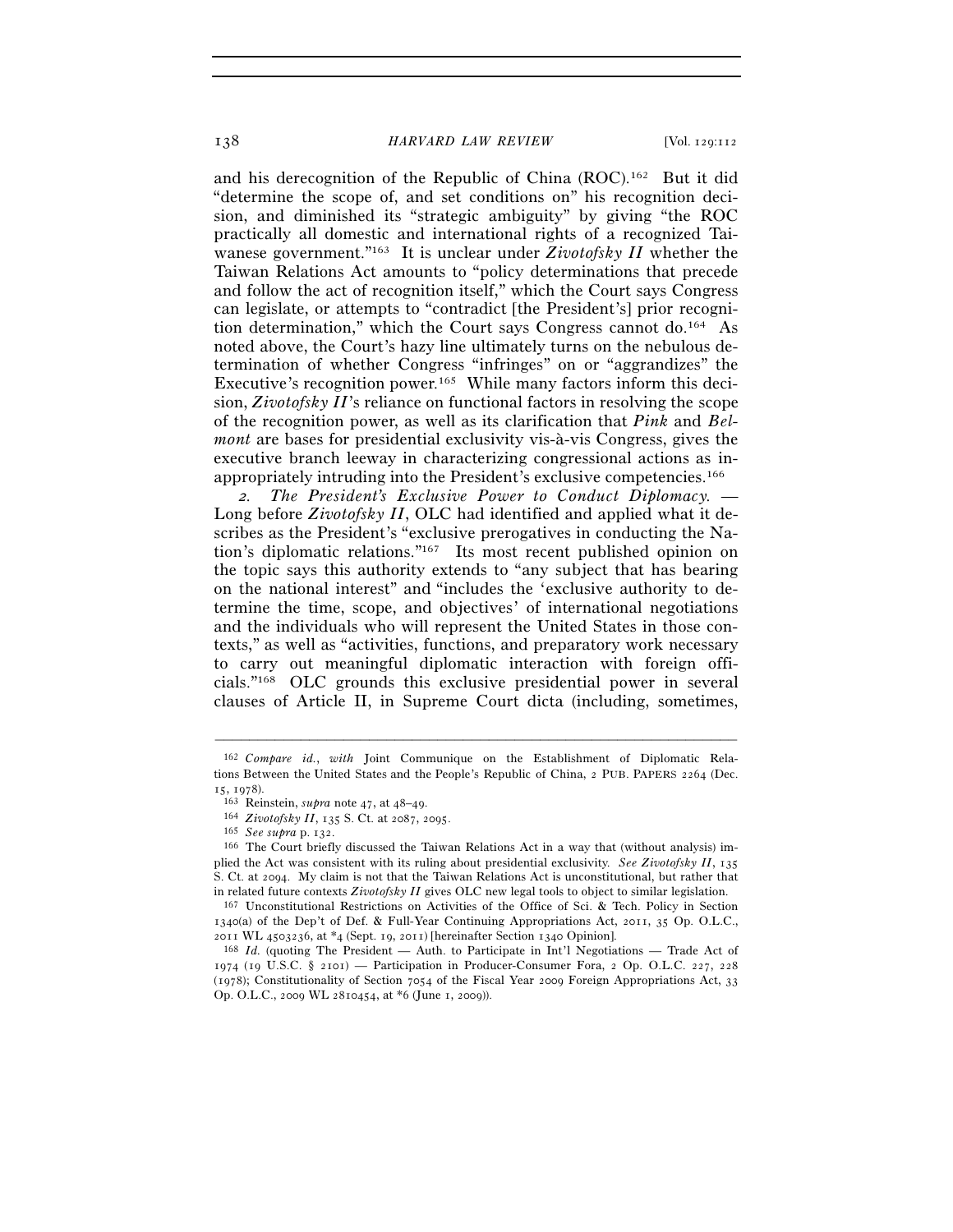*Curtiss-Wright*), in executive branch practice, and in the functional "one-voice" advantages of presidential diplomacy.169 OLC has invoked this authority to disregard statutes on "widely varied subject matters," ranging from international discussion about international fishing restrictions to inquiries about the status of missing Israeli soldiers to U.S government requests for assistance to foreign governments for covert action.170

OLC will read *Zivotofsky II* to strengthen and likely expand the case for the President's exclusive power to conduct diplomacy. The holding, combined with its functional rationale, can be read at least for the broad proposition that the President "has exclusive authority to dictate the content of official communications on issues for which unity of message is important."171 The Court further stated, in what will become a staple in OLC opinions, that "the President . . . has the power to open diplomatic channels simply by engaging in direct diplomacy with foreign heads of state and their ministers" while Congress has "no constitutional power that would enable it to initiate diplomatic relations with a foreign nation."172 The decision also affirms the President's "unique role in communicating with foreign governments" as well as the constitutional validity of then-Congressman Marshall's "sole organ" statement, on which OLC frequently relies.173 In harvesting these points to support the President's exclusive diplomatic powers, OLC is unlikely to give much weight to the Court's abstract statements about Congress's role in foreign relations, which OLC opinions often acknowledge in terms similar to those used by the Court.174 Moreover, *Zivotofsky II* said little concrete about Congress's Article I

<sup>169</sup> *See, e.g.*, *id.*; Constitutionality of Section 7054 of the Fiscal Year 2009 Foreign Appropriations Act, 33 Op. O.L.C., 2009 WL 2810454 (June 1, 2009) [hereinafter Section 7054 Opinion]. OLC traces this power to an opinion written by Secretary of State Thomas Jefferson. *See id.* (extensively discussing Opinion on the Powers of the Senate Respecting Diplomatic Appointments (Apr. 24, 1790), *reprinted in* 16 THE PAPERS OF THOMAS JEFFERSON 378, 378–80 (Julian P. Boyd ed., 1961)). 170 Section 1340 Opinion, *supra* note 167, at \*4; *see also* Section 7054 Opinion, *supra* note 169,

at \*7 (noting that in the past OLC has deemed unconstitutional congressional requirements that the President enter negotiations to modify World Trade Organization rules, include legislative representatives in international negotiations, and not negotiate with or recognize the Palestine Liberation Organization).

<sup>171</sup> Ryan Scoville, *Legislative Diplomacy After* Zivotofsky, LAWFARE (June 15, 2015, 9:00 AM), http://www.lawfareblog.com/legislative-diplomacy-after-zivotofsky [http://perma.cc/H5CT-WQDR].<br><sup>172</sup> Zivotofsky II, 135 S. Ct. at 2079, 2086.<br><sup>173</sup> Id. at 2090.<br><sup>174</sup> See, e.g., Section 1340 Opinion, *supra* note 167, at

President's exclusive power that Congress "'clearly possesses significant Article I powers in the area of foreign affairs, including with respect to questions of war and neutrality, commerce and trade with other nations, foreign aid, and immigration,' . . . and Congress's exercise of those powers has sometimes limited the President's options in implementing foreign policy" (quoting Section 7054 Opinion, *supra* note 169, at \*3)).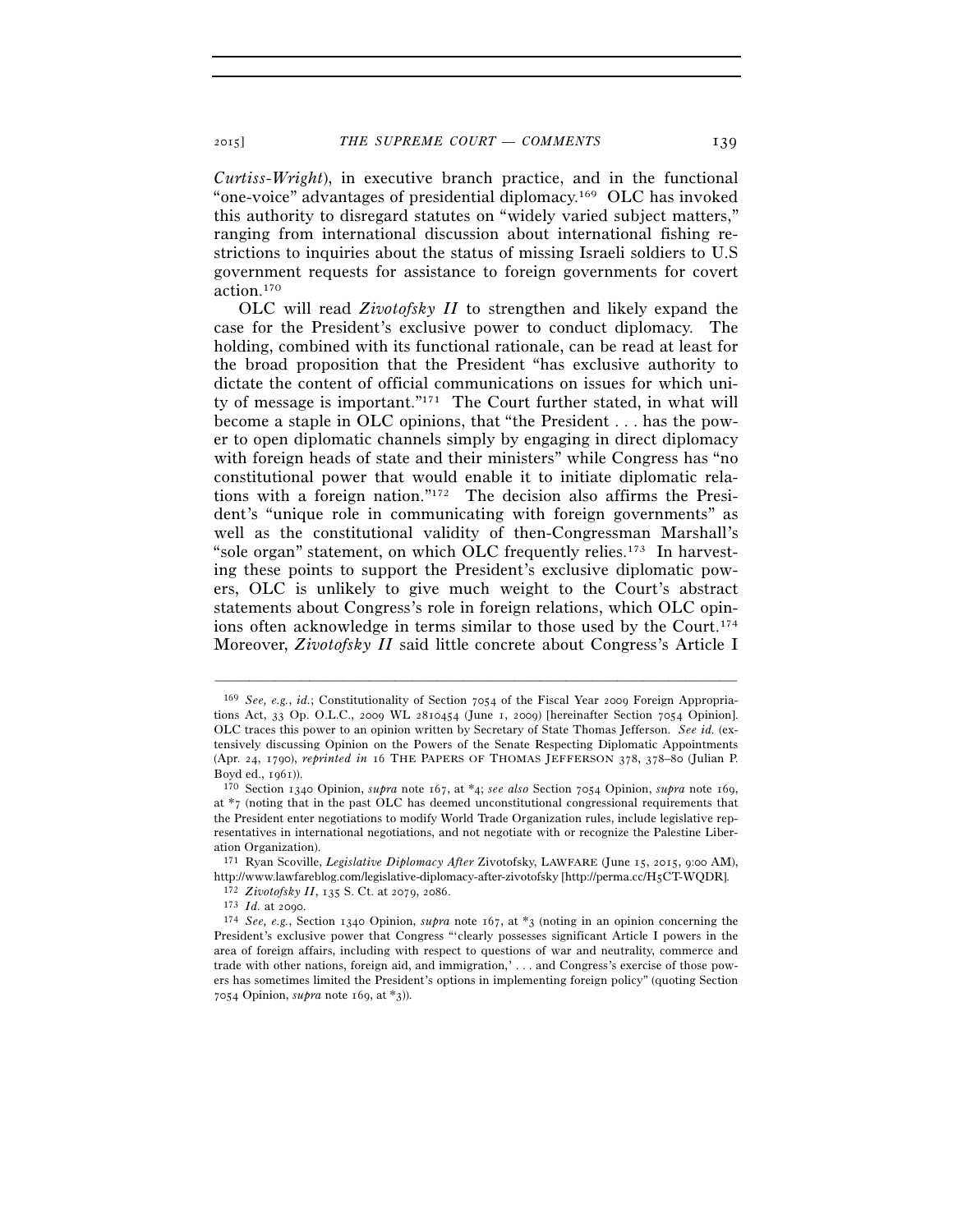powers in this area, and nothing at all about how Congress might deploy the Necessary and Proper Clause to constrain the President. The opinion's nods to Congress will thus likely have less influence on OLC than its concrete statements related to presidential diplomacy.

Several examples illustrate how the executive branch might apply *Zivotofsky II* to bolster the President's exclusive power to conduct diplomacy. The trade-promotion authority Congress recently gave the President stated that the United States' "principal negotiating objectives" include the discouragement of actions to "boycott, divest from, or sanction Israel," including actions designed to penalize commercial relations with persons doing business in "Israeli-controlled territories."175 Soon after the enactment of this law, the State Department implied that the executive branch would not honor the provision as it applied to the "occupied territories" in the West Bank, on the ground that the provision "runs counter to longstanding U.S. policy towards the occupied territories, including with regard to settlement activity."176 The State Department did not reveal the legal basis for this conclusion. But the executive branch could easily have cited *Zivotofsky II* in support of the proposition that it can disregard the provision on the ground either that it intrudes into the President's exclusive power to negotiate, or that it seeks to compel the Executive to negotiate in a manner contrary to his recognition decision related to territorial sovereignty, or both.

Another example grows out of the Obama Administration's release in 2014 of five Taliban soldiers from the Guantánamo Bay detention center in exchange for Bowe Bergdahl, a U.S. soldier detained by the Taliban.177 In so doing, the Administration disregarded a statute that required thirty days of prior notice to Congress before releasing Guantánamo detainees.178 The Administration's weak public justifications for ignoring the statute relied on inferences from separation-of-powers decisions that had nothing to do with detention or foreign affairs.179

<sup>–––––––––––––––––––––––––––––––––––––––––––––––––––––––––––––</sup> 175 Bipartisan Congressional Trade Priorities and Accountability Act of 2015, Pub. L. No. 114- <sup>26</sup>, § 102(b)(20), 129 Stat. 320, 331–32 (to be codified at 19 U.S.C. § 4201). 176 Nahal Toosi, *Administration Objects to Israeli-Linked Provision in Trade Bill*, POLITICO

<sup>(</sup>June 30, 2015, 7:57 PM), http://www.politico.com/story/2015/06/administration-objects-to-israeli -settlements-provision-in-trade-bill-119620.html [http://perma.cc/2SZ3-UNLC]. I use the caveat "implied" because it is not clear whether the subsection referencing occupied territories is a directive to the President or merely hortatory. In either event the example illustrates the potential impact of *Zivotofsky II*.

<sup>177</sup> *See* Eric Schmitt & Charlie Savage, *Bowe Bergdahl, American Soldier, Freed by Taliban in Prisoner Trade*, N.Y. TIMES (May 31, 2014), http://www.nytimes.com/2014/06/01/us/bowe

<sup>-</sup>bergdahl-american-soldier-is-freed-by-taliban.html [http://perma.cc/DFY7-MP92]. 178 *See* National Defense Authorization Act for Fiscal Year 2014, Pub. L. No. 113-66, § 1035(d), 127 Stat. 672, 853 (2013).

<sup>179</sup> *See* Memorandum from Dep't of Def. to the Gov't Accountability Office, *as reprinted in* Jack Goldsmith, *Was the Bergdahl Swap Lawful?*, LAWFARE (Mar. 25, 2015, 9:19 PM),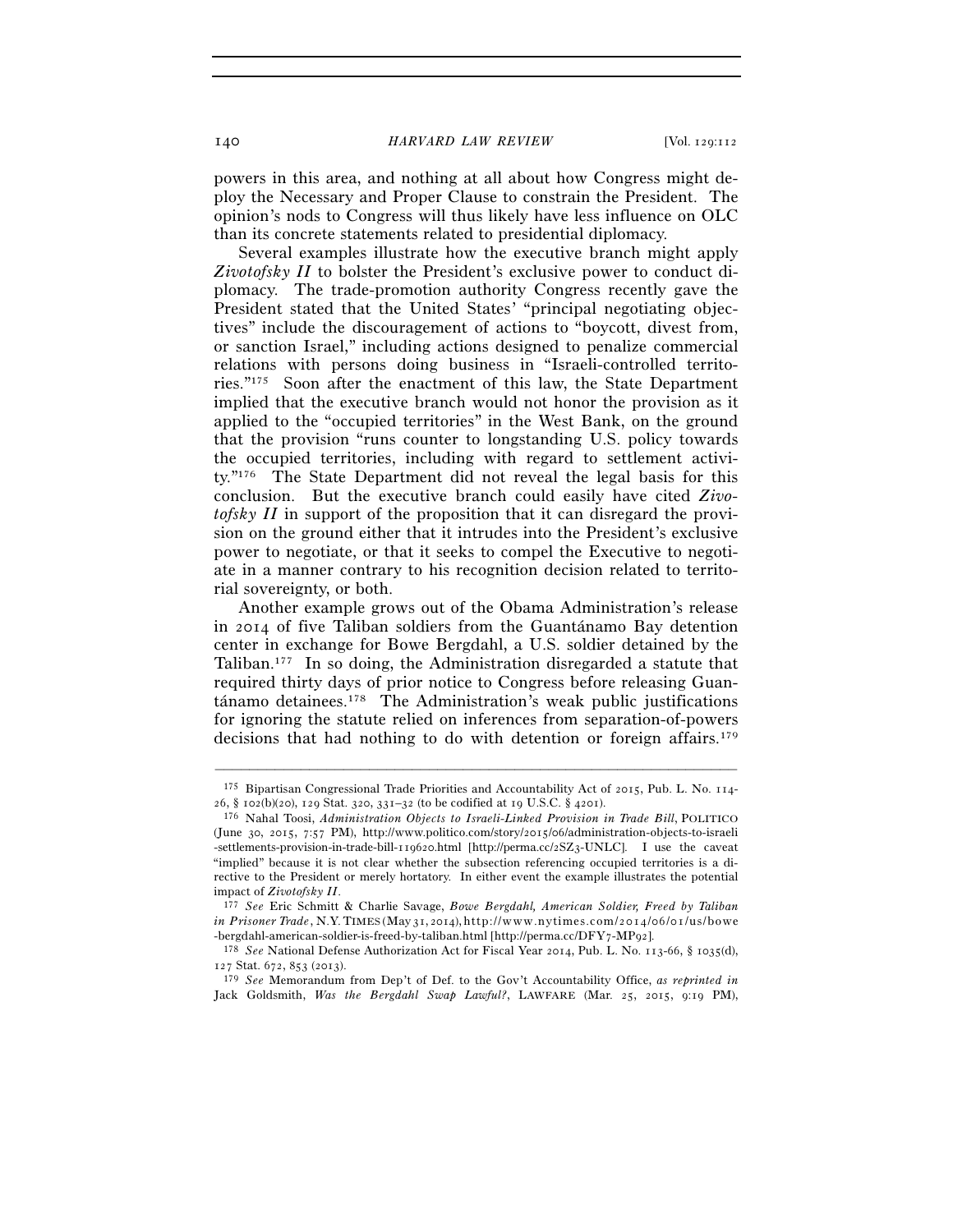The Administration also said, however, that the notice requirement "jeopardize[d] *negotiations* to secure the soldier's release and endanger[ed] the soldier's life."180 It appeared to believe that the statute burdened the President's exclusive power over diplomacy, a power the executive branch will view to be strengthened by *Zivotofsky II*. It could have made a similar argument had Congress tried to control the content of the President's negotiations with Iran before the conclusion of the deal, or to restrict what the President could say or how he could vote in the United Nations Security Council on the matter.181 These examples illustrate how easily congressional directives can affect presidential diplomacy and negotiations, which at bottom are mostly forms of speech. In such cases, OLC can look to *Zivotofsky II* to strengthen and broaden the President's claim to exclusive diplomatic powers and to muddy the extent to which Congress can regulate these powers.

Finally, *Zivotofsky II* gives the President new leverage in the rare instances when he wants to oppose an exercise of "legislative diplomacy," the practice of members of Congress in receiving, communicating with, and maintaining contacts with foreign leaders, and travelling abroad to confer with foreign leaders on various topics.182 One can read *Zivotofsky II* to confirm constitutional space for aspects of this practice, especially in light of the practice's long pedigree.183 But this reading assumes an abstract interpretation of the opinion, not one from the executive branch's perspective. From the latter perspective, *Zivotofsky II* provides new legal arguments about the President's exclusive power to control communication with foreign governments for the relatively rare case when the executive branch wants to oppose

http://www.lawfareblog.com/was-bergdahl-swap-lawful [http://perma.cc/2SDJ-N7WF] (concluding that compliance with the notice requirement would have "prevent[ed] the Executive Branch from accomplishing its constitutionally assigned functions," *id.* (quoting Morrison v. Olson, 487 U.S. 654, 695 (1988)), "without being 'justified by an overriding need' to promote legitimate objectives of Congress," *id.* (quoting Nixon v. Adm'r of Gen. Servs., 433 U.S. 425, 443 (1977))).<br><sup>180</sup> *Id.* (emphasis added).<br><sup>181</sup> The Iran Nuclear Agreement Review Act of 2015, Pub. L. No. 114-17, § 135(b)(3), 129 Stat.

<sup>201</sup>, 203, required the President to delay the waivers of domestic sanctions against Iran that President Obama agreed to in the Joint Comprehensive Plan of Action, *supra* note 33, in order to give Congress time to consider and approve or disapprove the waivers. The Obama Administration subsequently voted in the United Nations Security Council to lift international sanctions against Iran. S.C. Res. 2231 (July 20, 2015). President Obama once maintained that he would "treat . . . as non-binding" the requirement in Section 1245 of the Defense Authorization Act of 2012 that the President must carry out a diplomatic initiative to control the uses of revenues from certain oil purchases from Iran on the ground that it "would interfere with [his] constitutional authority to conduct foreign relations by directing the Executive to take certain positions in negotiations or discussions with foreign governments." Press Release, President Barack Obama, Statement by the President on H.R. 1540 (Dec. 31, 2011), https://www.whitehouse.gov/the-press-office<br> $/2011/12/31/statement-president-hr-1540$  [http://perma.cc/6YE8-7W8L].

 $^{182}$  See Ryan M. Scoville, Legislative Diplomacy, 112 MICH. L. REV. 331, 333 (2013).  $^{183}$  See Scoville, supra note 171.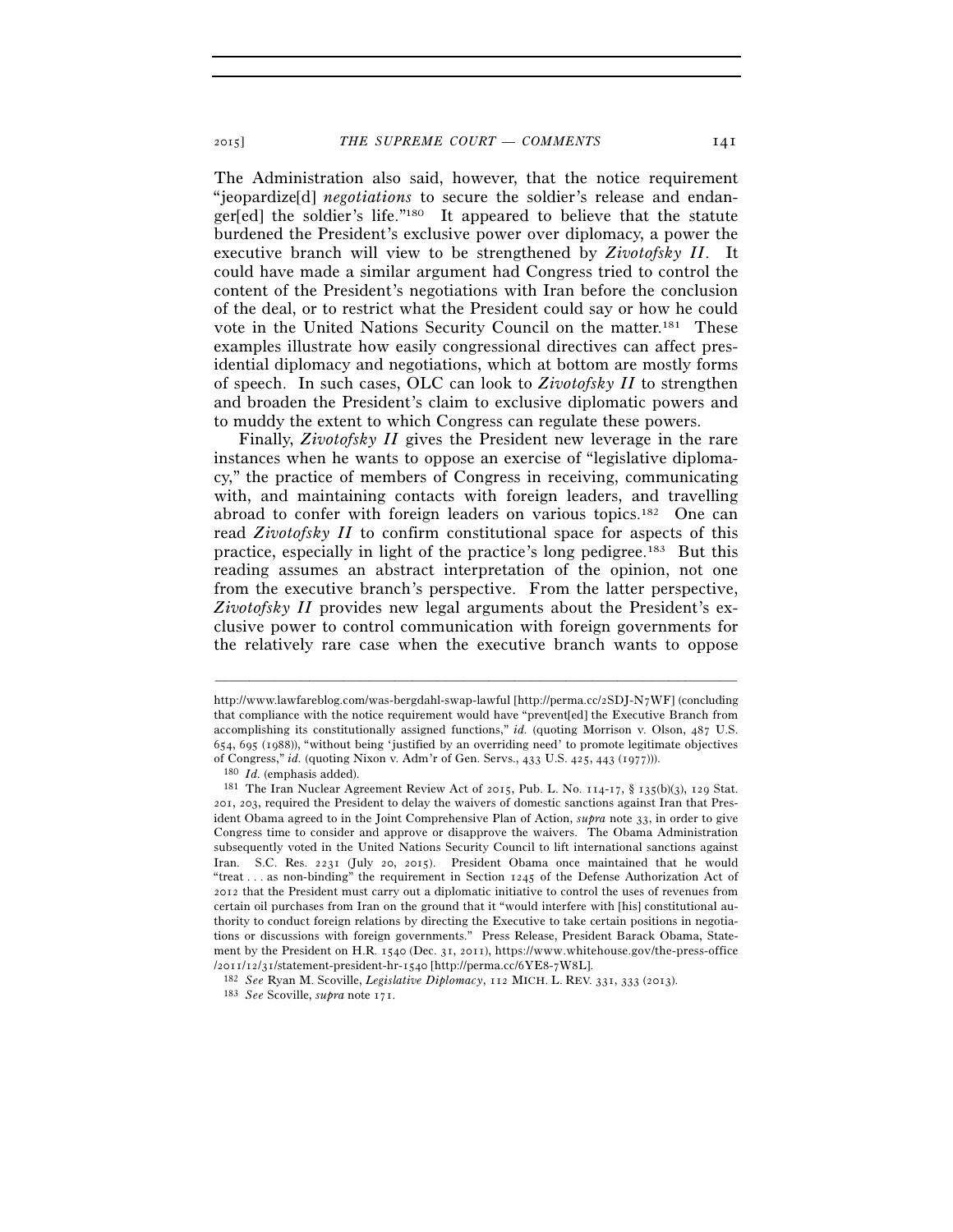legislative diplomacy, especially in contexts (like congressional travel abroad on diplomatic missions) where the Executive often controls logistics and security and thus can relatively easily enforce its will.184

*3. Military and Intelligence.* — *Zivotofsky II* will also prove to be a useful precedent in the military and intelligence contexts. In part this is because of the "close connection between the conduct of foreign affairs and the preservation of the nation's security."185 OLC opinions often draw on the President's independent and exclusive powers related to diplomacy in measuring his powers related to military and intelligence affairs.186 OLC also deploys functional arguments in determining the scope of presidential power related to intelligence and military affairs.187 *Zivotofsky II* will thus prove influential in OLC across the entire range of military and intelligence contexts because of its contemporary affirmation of the relationship between the President's unique functional characteristics and his constitutional power in a decision that, unlike *Curtiss-Wright*, actually invalidated an act of Congress.188

<sup>184</sup> Scoville, *supra* note 182, at 339–40. 185 Powell, *supra* note 144, at 564–65; *see also* Haig v. Agee, 453 U.S. 280, 307 (1981) ("[F]oreign policy and national security considerations cannot neatly be compartmentalized.").

<sup>186</sup> *See, e.g.*, Authority to Use Military Force in Libya, 35 Op. O.L.C., 2011 WL 1459998 at \*9 (Apr. 1, 2011) (grounding the President's independent authority to use force abroad in part in his "constitutional authority to conduct the foreign relations" (quoting Letter to Congressional Leaders Reporting on the Deployment of United States Aircraft to Bosnia-Herzegovina, 2 PUB. PA-PERS 1279, 1280 (Sept. 1, 1995))); Placing of United States Armed Forces Under United Nations Operational or Tactical Control, 20 Op. O.L.C. 182, 183–86 (1996) (linking President's "constitutional authority as Commander-in-Chief" with his "constitutional role as the United States' representative in foreign relations" and concluding that a congressional proposal to bar the President from placing U.S. armed forces under the operational or tactical control of the United Nations would, among other things, undermine the President's exclusive constitutional authority with respect to the conduct of diplomacy).

<sup>187</sup> *See, e.g.*, The President's Constitutional Auth. to Conduct Military Operations Against Terrorists & Nations Supporting Them,  $25$  Op. O.L.C. 188, 190–96 (2001) (invoking the functional advantages of the presidency in support of "inherent constitutional powers to use military force," id. at 190); Presidential Discretion to Delay Making Determinations Under the Chem. & Biological Weapons Control & Warfare Elimination Act of 1991, 19 Op. O.L.C. 306, 310–11 (1995) (invoking functional considerations to support charitable reading of the President's discretion to delay making factual determinations under arms control statute); Constitutionality of Proposed Statutory Provision Requiring Prior Cong. Notification for Certain CIA Covert Actions, 13 Op. O.L.C. 258, 258–59 (1989) (relying in part on the President's functional characteristics to rule that proposed statutory restriction violated the "President's authority to conduct covert activities abroad"); The President's Compliance with the "Timely Notification" Requirement of Section 501(b) of the Nat'l Sec. Act, 10 Op. O.L.C. 159, 160 (1986) (using functional advantages of the presidency to support construing away and practically disregarding statutory notice requirement on covert actions).

<sup>188</sup> This conclusion is unaffected by *Zivotofsky II*'s comments about *Curtiss-Wright*'s dicta, which the Court technically did not reject and, in many respects, embraced. *See supra* pp. 129– 30. Moreover, much of *Curtiss-Wright*'s relevant dicta about the functional advantages of the presidency as a basis for exclusive presidential power can be found in *Zivotofsky II* itself. *Id.* In many contexts, OLC can switch citations from *Curtiss-Wright* to *Zivotofsky II*.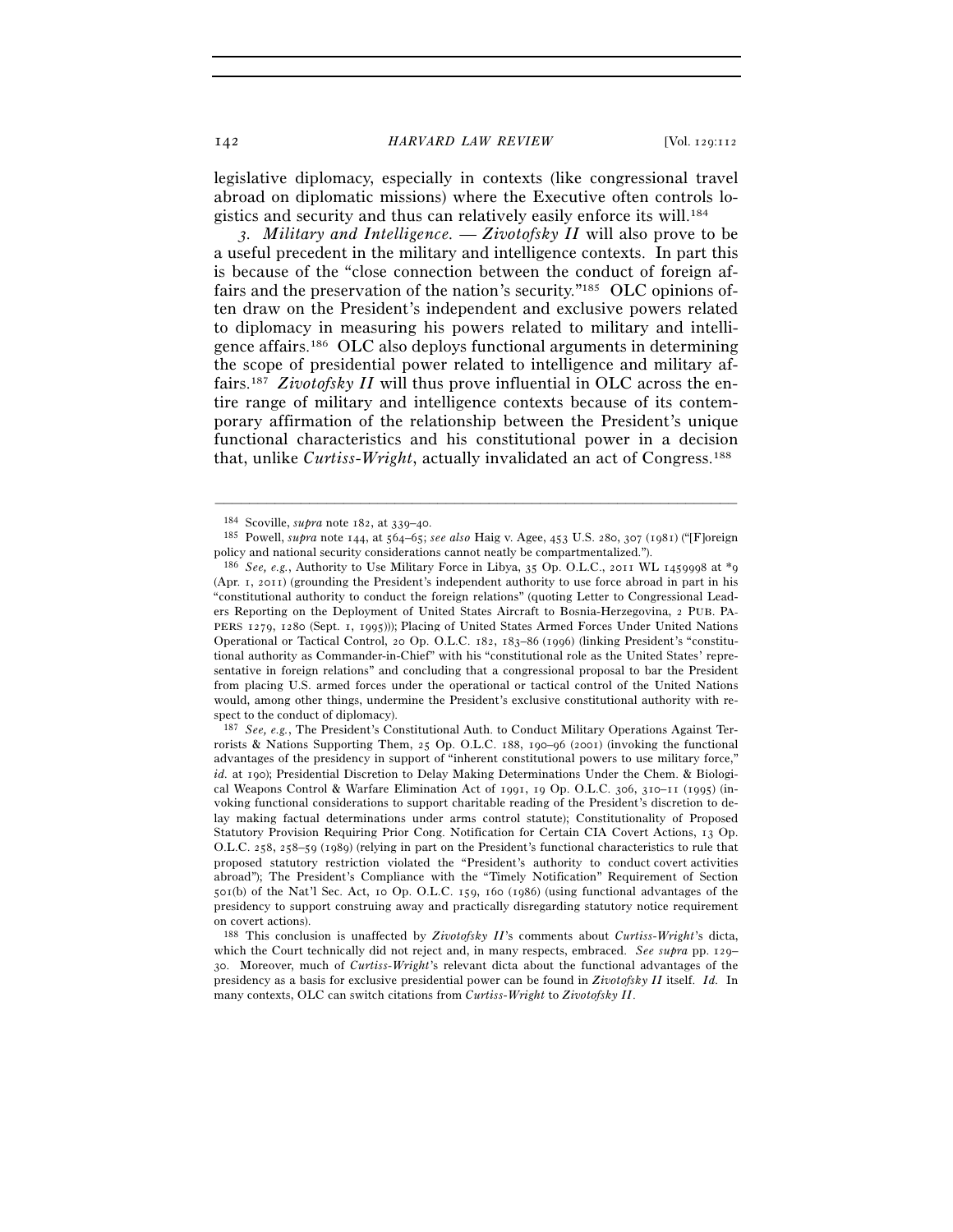*4. Other Doctrinal Innovations.* — It is hard to say much concrete about the contexts in which OLC might invoke *Zivotofsky II*'s other doctrinal innovations — its singular analysis of text, structure, precedent, and historical practice — to infer an exclusive presidential power. OLC could read the decision to alter or at least cloud the burden of proof in Category Three cases. Or it could read *Zivotofsky II* to conclude that Congress's necessary and proper power applies sparingly to presidential foreign relations powers. OLC might also be influenced by the Court's analysis of historical practice, and especially its apparent inference of exclusive presidential power from a practice that consisted primarily of congressional silence in the face of the President's assertions of an independent power.189

### *C. Mechanisms of Influence*

OLC's interpretations of *Zivotofsky II* will influence executive branch power vis-à-vis Congress through many mechanisms.

OLC records its constitutional objections to bills in Congress that the Office of Management and Budget packages with policy comments and conveys to Congress.190 White House and other executive officials may use bill comments to pressure Congress to alter a bill.<sup>191</sup> If the executive branch fails to eliminate a constitutionally objectionable provision, the President can veto the bill. Alternatively, he can summarize his constitutional views in a signing statement.<sup>192</sup> A constitutional argument in a signing statement, by itself, does little to alter the power between the branches.193 But OLC uses signing statements as evidence of historical practice that can over time undergird a legal principle.194 And of course some signing statements, like the one related to section 214(d), can be accompanied by nonenforcement.

<sup>189</sup> An argument like the one accepted in *Zivotofsky II* would have been useful to the executive branch in opposing the War Powers Resolution in 1973, since Congress until that point had been mostly silent in opposing unilateral presidential uses of force. Congress had of course long regulated the conduct of war even if it had not long regulated the initiation of war. *See generally* Barron & Lederman, *supra* note 63. 190 Cornelia T.L. Pillard, *The Unfulfilled Promise of the Constitution in Executive Hands*, <sup>103</sup>

MICH. L. REV. 676, 711–12 (2005). 191 *See id.* It is hard to isolate the extent to which such legal arguments, as opposed to political

factors, do the work when Congress does alter a bill, but the participants act as if law matters.

<sup>192</sup> *See id. Zivotofsky II* should end claims about the illegitimacy of signing statements, since the Court noted without criticism the constitutional objections in President Bush's signing statement about section 214(d) before it vindicated those objections. *See Zivotofsky II*, 135 S. Ct. at <sup>2082</sup>, 2096. 193 *See* Curtis A. Bradley & Eric A. Posner, *Presidential Signing Statements and Executive* 

*Power*, 23 CONST. COMMENT. 307, 307 (2006). 194 *See, e.g.*, Section 7054 Opinion, *supra* note 169, at \*2; Section 1340 Opinion, *supra* note 167,

at  $*$ 4 n.3,  $*$ 5 n.5.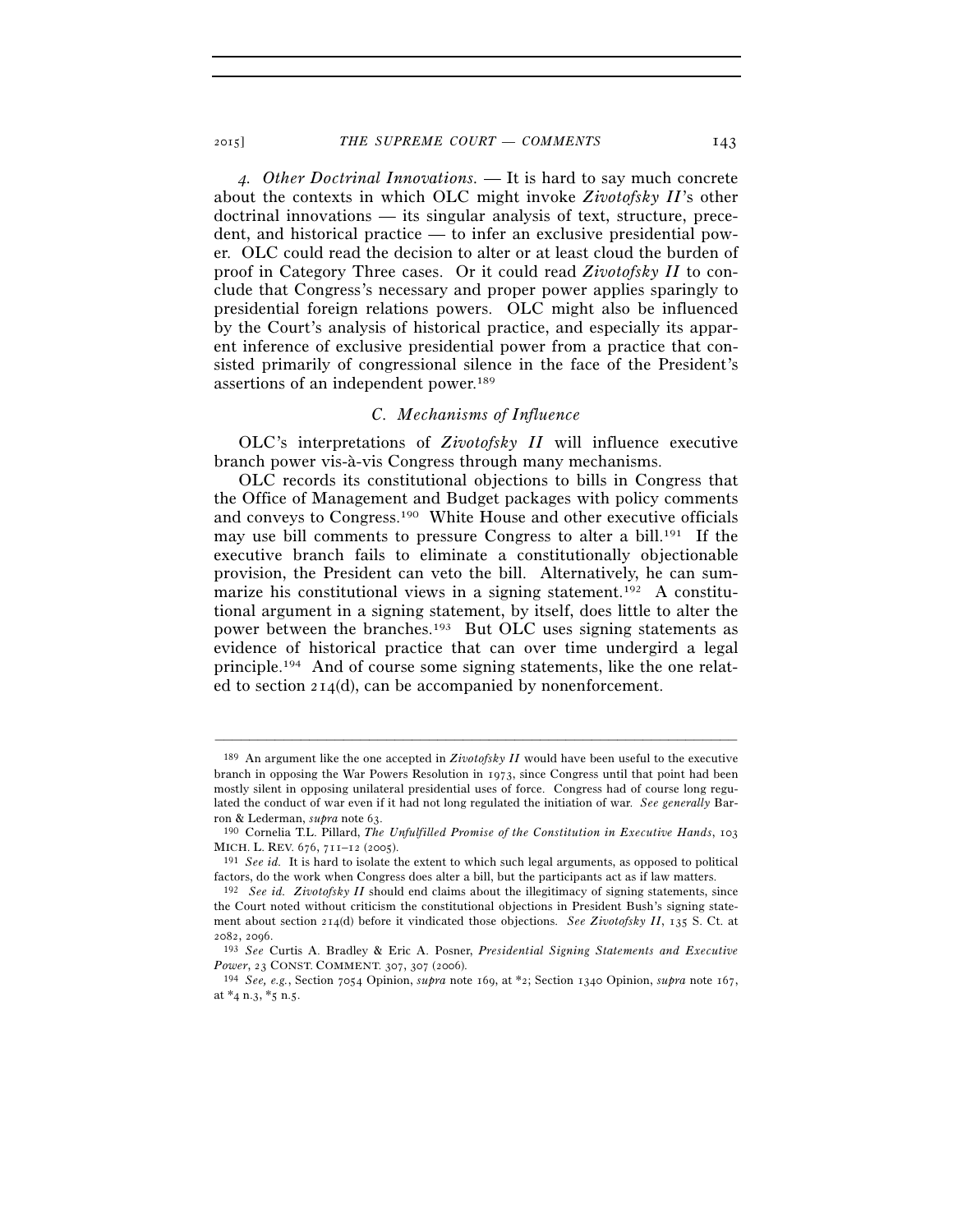*Zivotofsky II*'s greatest impact will come when OLC uses the decision to inform the President's actual enforcement of the laws. OLC might use *Zivotofsky II* to identify an independent presidential foreign relations power that in turn informs, and expands, a congressional delegation or authorization that the President uses as a basis for action.195 OLC might use the decision as the basis for a constitutional objection to a statute that, through the canon of avoidance, interprets the statute in a way that avoids a hurdle to executive action.196 And it might use the decision as a basis for determining that, like the Jerusalem passport law, a statute impinges on an exclusive presidential power and can be disregarded. In all of these contexts, the executive branch's combined powers of interpretation and enforcement outside of judicial review give it enormous leverage in shaping and resolving clashes with Congress. Congress of course can use its political tools to fight back, and it often does. But in the vast majority of its many disputes with Congress, the executive branch gets the first and last word in defining the President's authority. *Zivotofsky II* will help in that endeavor.

There is a final subtle but important mechanism through which *Zivotofsky II* will influence the expansion of presidential power. It comes when the diplomatic, military, or intelligence stakes are high and OLC's client seeks approval for an action that bumps up against an arguably unconstitutional limitation on presidential power. The reality is that these situations are rarely clear-cut legally, and OLC's decision about where and how to draw the line between permissible and impermissible action involves a great deal of judgment and prudence. Prior to *Zivotofsky II*, a cautious head of the Office (or any other cautious executive branch lawyer) could resist client pressure to disregard a constraining statute in this area on the ground that it had never been done before, and could distinguish the many Supreme Court statements about exclusive presidential foreign relations power as dicta. *Zivotofsky II* diminishes that avenue of restraint. The informed client — and in high-stakes situations the client is very informed — can now point to *Zivotofsky II* and its broad statements and forms of argument for exclusive presidential power and ask why the same logic should not extend to the new context. Of course, the OLC head or executive branch lawyer has tools to respond. But *Zivotofsky II* weakens this dynamic of restraint.

<sup>195</sup> For past examples of the OLC using the existence of a presidential power to read delegations and authorizations broadly, see Serv. by Fed. Officials on the Bd. of Dirs. of the Bank for Int'l Settlements, 21 Op. O.L.C. 88, 90 (1997); Presidential Certification Regarding the Provision of Documents to the House of Representatives Under the Mexican Debt Disclosure Act of 1995, 20 Op. O.L.C. 253, 277–78 (1996). For examples from courts, see Bellia, *supra* note 59, at 126–39.

<sup>&</sup>lt;sup>196</sup> For a description and critique of this practice in OLC, see Trevor W. Morrison, *Constitutional Avoidance in the Executive Branch*, 106 COLUM. L. REV. 1189, 1218–19 (2006).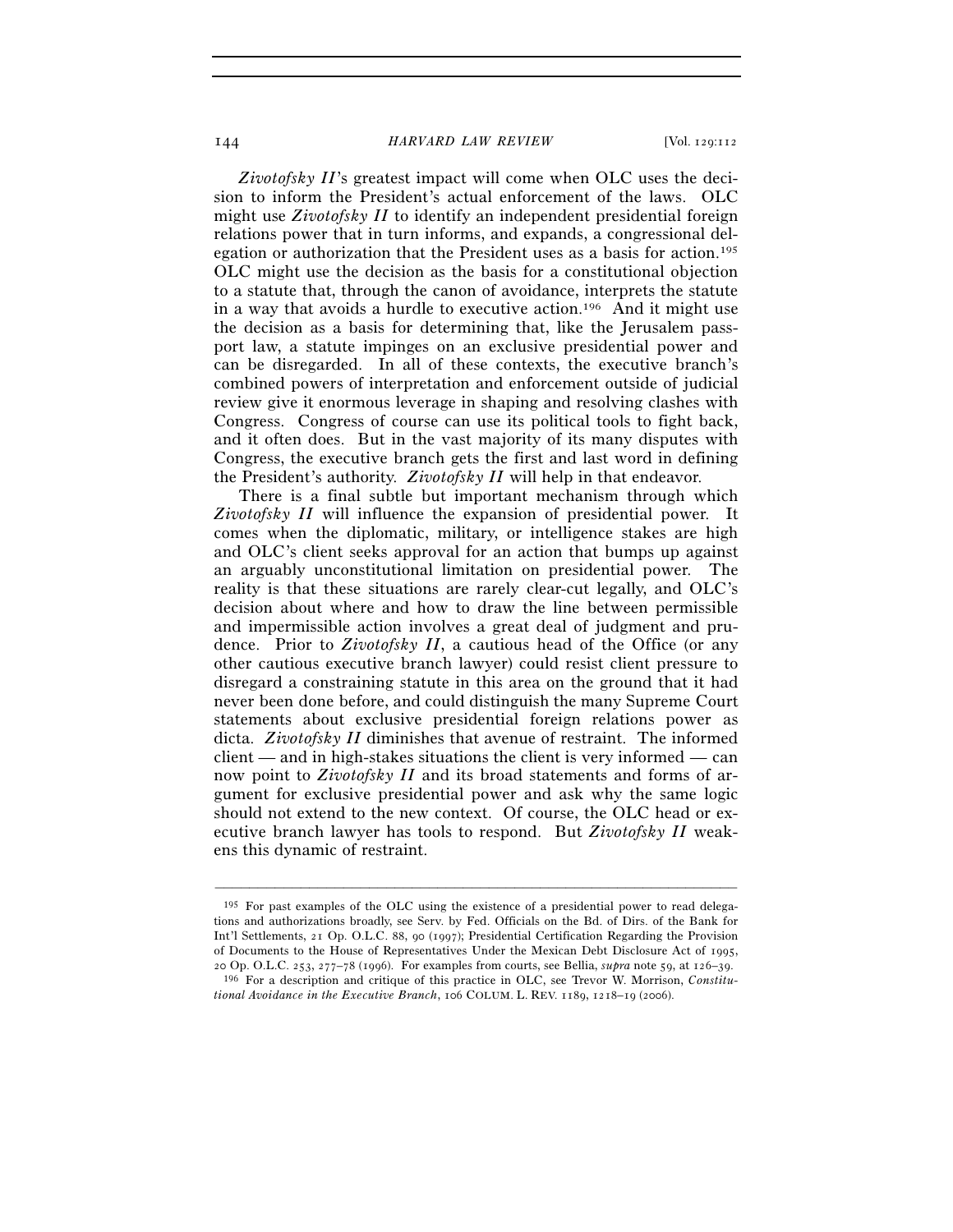### 2015] *THE SUPREME COURT — COMMENTS* 145

\* \* \*

It is difficult to foresee exactly how a judicial precedent will play out in the executive branch because we cannot know in advance the actual circumstances in which the precedent may be relevant. Some of the examples above involve novel contexts in which the executive branch might invoke *Zivotofsky II* to facilitate expansion of executive power. Other examples involve extant presidential practices that executive branch lawyers will view *Zivotofsky II* to validate, and that will invariably expand as a result of the new decision. I do not claim that executive branch lawyers will view *Zivotofsky II* to wipe out a wide swath of foreign relations statutes. The decision's impact will usually be marginal and subtle, and the circumstances in which it may be relevant will often be surprising. But its aggregate effect over the run of many foreign relations disputes between the executive branch and Congress will likely be significant.

### **CONCLUSION**

Justice Jackson's concurrence in *Youngstown* is a penetrating reflection on presidential power even if it has not been easy to operationalize as constitutional doctrine. Justice Jackson's insights about the "practical advantages *and grave dangers*" of executive power were deeply informed, he implied in the first sentence of the opinion, by his service "as legal adviser to a President in time of transition and public anxiety."197 As President Roosevelt's Attorney General in the run-up to World War II, Justice Jackson wrote opinions upholding broad assertions of presidential power.198 At the *Youngstown* oral argument, Justice Jackson acknowledged that he "claimed everything" on behalf of the President while in the executive branch, and he noted that the "custom . . . did not leave the Department of Justice when [he] did."199

<sup>–––––––––––––––––––––––––––––––––––––––––––––––––––––––––––––</sup> 197 Youngstown Sheet & Tube Co. v. Sawyer, 343 U.S. 579, 634 (1952) (Jackson, J., concurring) (emphasis added).

<sup>198</sup> *See, e.g.*, Acquisition of Naval and Air Bases in Exch. for Over-Age Destroyers, 39 Op. Att'y Gen. 484 (Aug. 27, 1940); Statement of Attorney General Robert H. Jackson Concerning Seizure of the North American Aviation Plant, June 9, 1941, *reprinted in* Patricia L. Bellia, *The Story of the* Steel Seizure *Case*, *in* PRESIDENTIAL POWER STORIES 233, 238–39 (Christopher H. Schroeder & Curtis A. Bradley eds., 2009). The Department of Justice considered this statement to constitute an opinion of the Attorney General. Letter of Jan. 12, 1945, from Hugh B. Cox, Assistant Solicitor General, to Al Woll, United States Attorney, United States v. Montgomery Ward & Co., No. 44 C 1611; Box No. 899; Civil Action Files; N.D. Ill.; RG 21; NARA — Chicago.

<sup>&</sup>lt;sup>199</sup> Transcript of Oral Argument, *Youngstown*, 343 U.S. 579 (Nos. 744, 745), *reprinted in* 48 LANDMARK BRIEFS, *supra* note 59, at 920. In his concurring opinion, however, Justice Jackson stated that even if his Justice Department opinion were a precedent for President Truman's action, "I should not bind present judicial judgment by earlier partisan advocacy." *Youngstown*, 343 U.S. at 649 n.17 (Jackson, J., concurring).